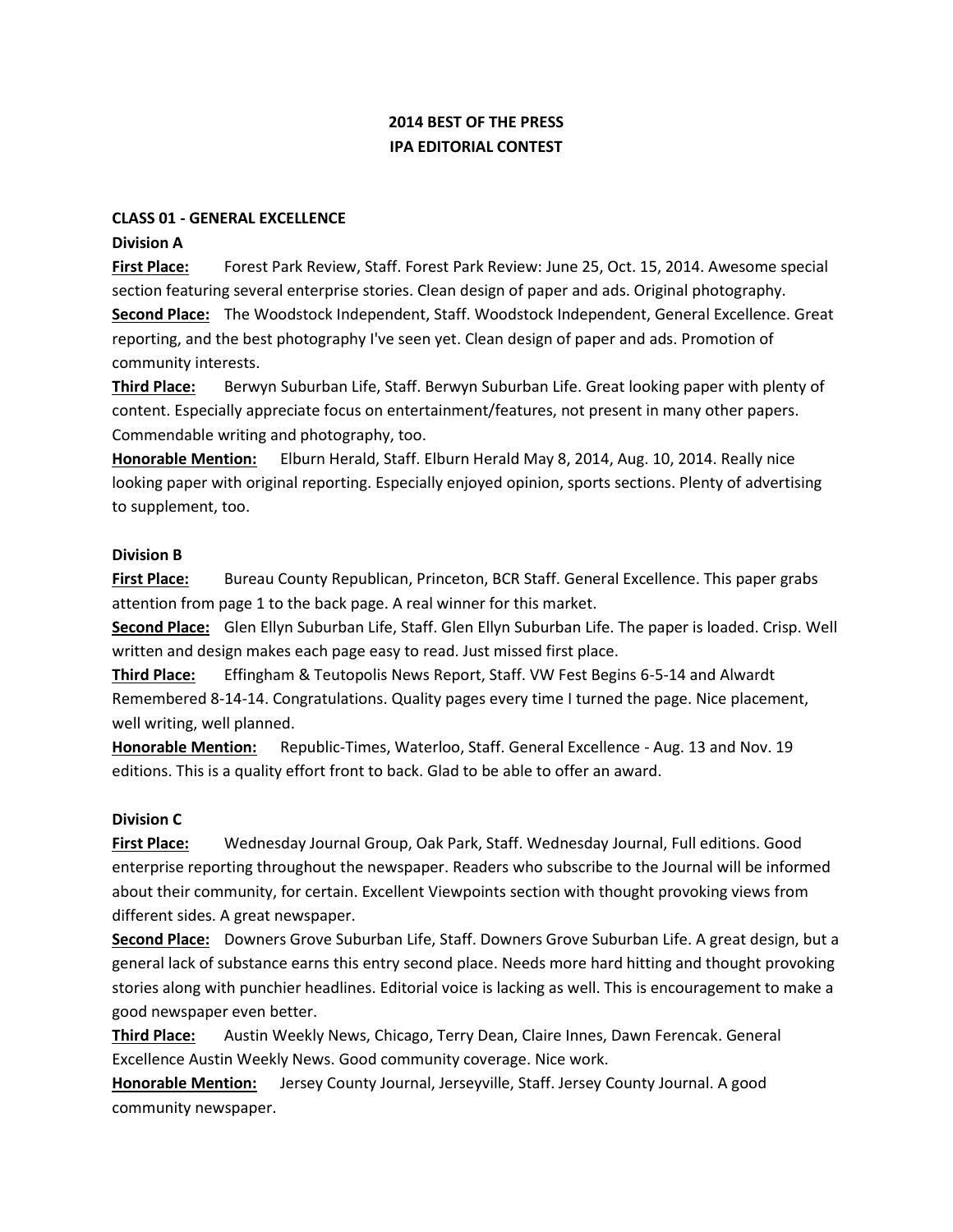### **Division D**

**First Place:** Daily Chronicle, DeKalb, Staff. Daily Chronicle, DeKalb, Ill.. This was a difficult category to judge, with very little separating the top candidates. But The Daily Chronicle rose to the top with its clean, consistent pages.

**Second Place:** Pekin Daily Times, Staff. General Excellence.

**Third Place:** The Register-Mail, Galesburg, Staff. General Excellence.

**Honorable Mention:** The Journal-Standard, Freeport, Staff. Freeport Journal Standard.

**Division E**

| <b>First Place:</b>       | Rockford Register Star, Staff. Rockford Register Star.                              |
|---------------------------|-------------------------------------------------------------------------------------|
|                           | <b>Second Place:</b> The News-Gazette, Champaign, Staff. The News-Gazette.          |
| <b>Third Place:</b>       | Sauk Valley Media, Sterling, Staff. April 12, 2014; Aug. 12, 2014 (mandatory week). |
| <b>Honorable Mention:</b> | Northwest Herald, Crystal Lake, Staff. Northwest Herald.                            |

# **Division F**

**First Place:** Chicago Tribune Media Group, Staff. Chicago Tribune General Excellence. A clear first place in this category. The Tribune boasts a wide scope of coverage in each issue, including politics, crime, agriculture, religion and sports. The writing is superb, and I especially liked the investigative piece about the harsh treatment of residents in residential centers. The photos are phenomenal, always clear, focused and well-exposed. The papers have a good mix of local, state and national content, made all the better by the fact that the majority of the content was produced by Tribune staff, not pulled from AP. The design is visually appealing, clean and logically organized.

**Second Place:** The Dispatch & The Rock Island Argus, Staff. The Rock Island Argus. Lots of great local coverage including schools, breaking news, crime and faith. Layouts are clean, visually appealing and have eye-catching elements. I like the "Cheers and Jeers" column on the editorial page. Photos are also great.

**Third Place:** Journal Star, Peoria, Staff. Journal Star. The Journal Star is well-written and contains a good mix of local, state and national news. The photos were beautiful. I especially liked the "The New Normal" coverage following the tornado. The content on the editorial page was also good. Layout was clean, but not always eye-catching.

**Honorable Mention:** Chicago Sun-Times, Staff. Chicago Sun-Times — 2 full editions. Eye-catching layout, good writing and nice photos.

# **CLASS 02 - COMMUNITY SERVICE**

**Division A**

**First Place:** Oakland Independent, Janice Hunt. Get Involved!. Nice coverage with a call to action for the readers

**Second Place:** Forest Park Review, Jean Lotus, Tom Holmes. Community Service: West Suburban PADS - Public Action to Deliver Shelter. Good ongoing coverage of community services

**Third Place:** Gibson City Courier, Patricia Welander. Gibson City Courier Community Service entry Rotary Project. Nice use of graphics and photos to inspire readers to become a part of this project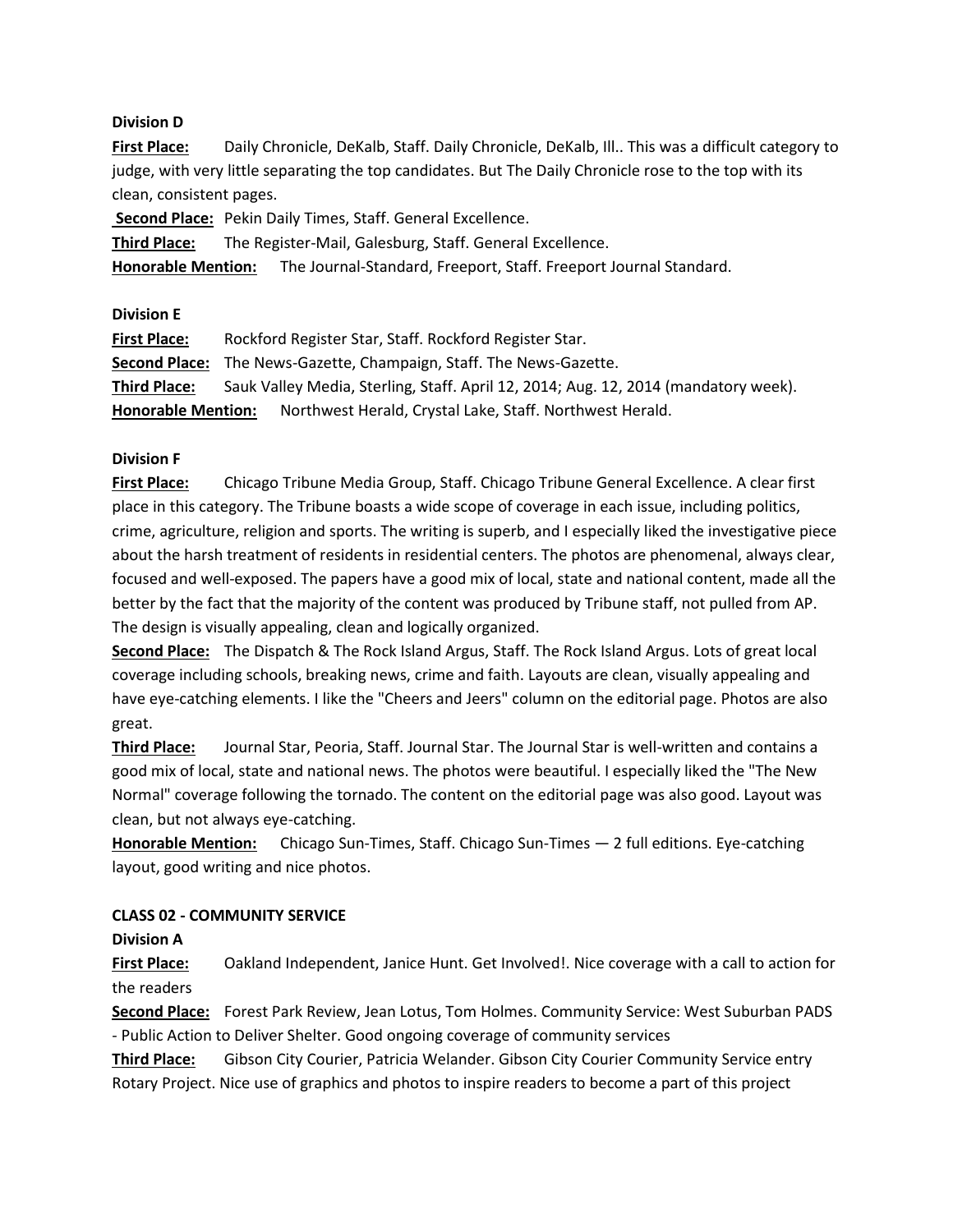**Honorable Mention:** The Pinckneyville Press, Eric Lambert. "New Hospital Green Lighted". Good ongoing coverage of the progress of the hospital. Good use of photos throughout

### **Division B**

**First Place:** Glen Ellyn Suburban Life, Nathan Lurz, Anna Schier. Glen Ellyn Suburban Life heroin coverage. Awesome graphic and great coverage on a growing problem. Nice link to everything going on to address the problem

**Second Place:** The Galena Gazette, Hillary Dickerson, Paul Gothard. Honor Flight. Great coverage and photos of the event. Relevant copy and great layout

**Third Place:** Bureau County Republican, Princeton, Terri Simon. Community Service - Women of Distinction. Love this idea - nice crisp, clean layout with a great community connection **Honorable Mention:** The Galena Gazette, Hillary Dickerson. Salute to Veterans. Great way to recognize a LOT of veterans in a concise way. Good public service/community base

### **Division C**

**First Place:** Austin Weekly News, Chicago, La Risa Lynch. Affordable Care Act - 2 part series. Timely, well written, well thought. An absolutely top notch effort. This one is the winner. This series is a real button pusher. It fills the information gap that gossip and assumption cannot. Congratulations on a marvelous effort. I am so glad I was picked to judge this classy class.

**Second Place:** Austin Weekly News, Chicago, Michael Romain. Bases Unloaded. This is so relevant it was almost impossible to pick one over the other. Well written - in fact I read it twice, with the other, and see why your paper's readers are rewarded with the work of your staff and management. I am so glad I was picked to judge this classy class.

### **Division D**

**First Place:** Daily Chronicle, DeKalb, Staff. Working to improve DeKalb's University Village. Too many newspapers and communities ignore the kinds of residential and planning issues the Daily Chronicle tackled in its special project on DeKalb's University Village. Readers were given an opportunity to learn the history of the neighborhood and what it means to real people. It goes deeper than statistics. Good job.

**Second Place:** The Courier, Lincoln, Jean Ann Miller. The Courier Citizen of the Year. Good engagement with civic groups.

**Third Place:** Daily Chronicle, DeKalb, Katie Dahlstrom, Eric Olson . Fatal intersection will be expensive to fix. Good investigative work. For a project like this, maybe the editorial should have been top of the page.

**Honorable Mention:** Chicago Daily Law Bulletin, Staff. Judicial election coverage.

# **Division E**

**First Place:** The News-Gazette, Champaign, Staff. Those who served. Great coverage for our soldiers! Soldiers (men and women) who willingly served our country and suffer from countless physical, mental and emotional diagnosis. These individuals should be at the top of the line when needing medical care - no delays!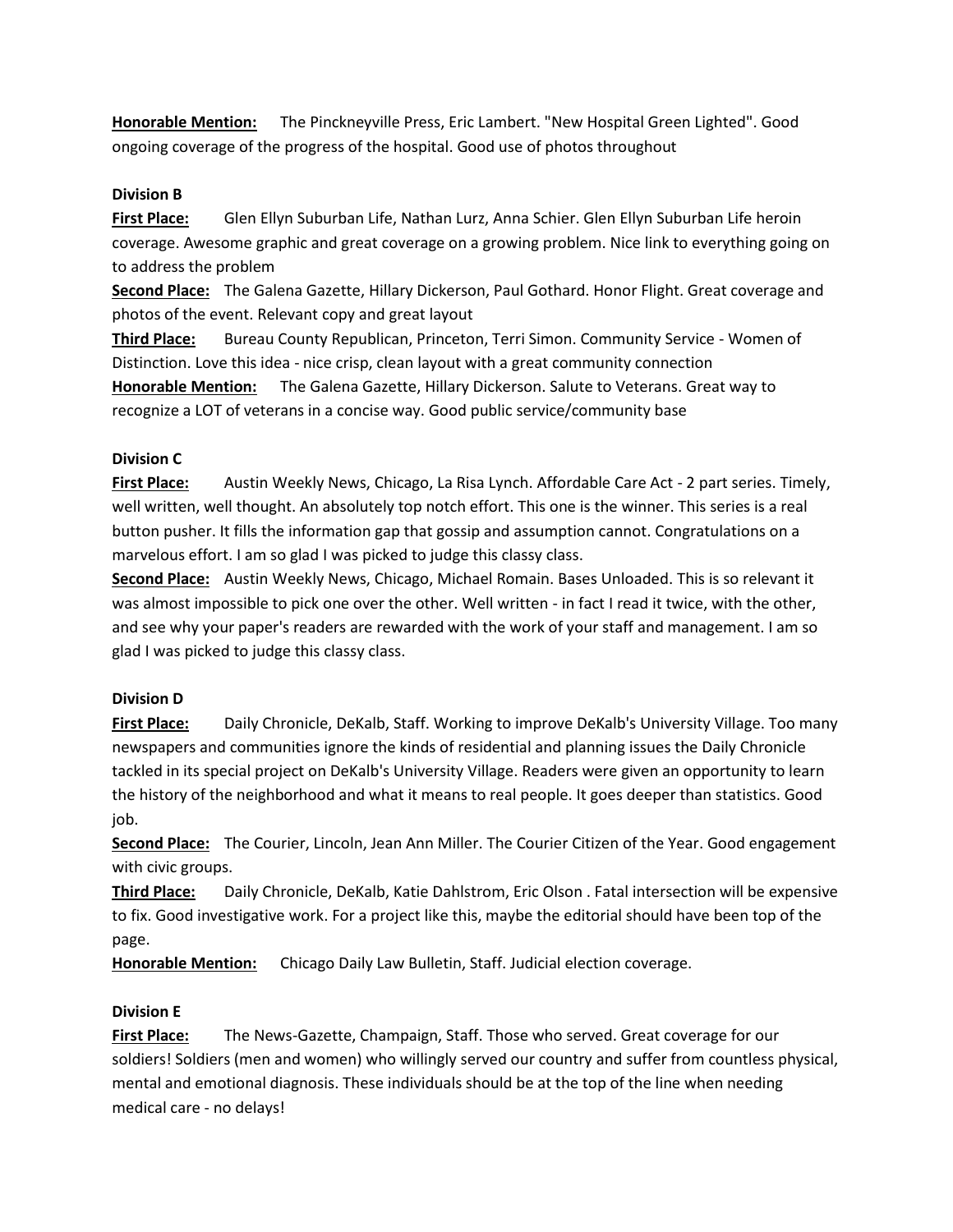**Second Place:** The Southern Illinoisan, Carbondale, Sarah Halasz Graham and John Pfeifer. Issue of bullying. My hat is off to you guys! First place all the way! Bullying IS an issue that desperately needs to be dealt with. In a recent bullying incident in Kentucky... it ended with the victim committing suicide... a 12 year old girl... couldn't take the pressures another day and overdosed... even though her parents had contacted the school board and went through all the processes... the bullying continued. Her parents were in the process of having her transferred to another school... but, all was too late for this precious child. Keep on... keeping on!

**Third Place:** Journal-Courier, Jacksonville, Staff. Bright Christmas.

**Honorable Mention:** The News-Gazette, Champaign, Staff. Gifford tornado recovery. Awesome coverage! Stay strong and continue to build on! Love it!

### **Division F**

**First Place:** Daily Herald Group, Arlington Heights, Marie Wilson; Jessica Cilella; Heroin in the Suburbs / Through Their Eyes. This was the clear winner. Powerful stories with important information. As I described this series to the chairman of our local Champions for a Drug-Free Community, I simply called it riveting. Heroin is a problem that isn't going away and to sweep it under the rug is a great injustice to our readers. It's a huge undertaking and it was handled very well from all sides.

**Second Place:** Belleville News-Democrat, Jacqueline Lee, Elizabeth Donald. Election 2014 On The Issues. No voter should be able to say they didn't know the candidates and issues. Great job of informing the community. Just from your coverage I believe I could have made an informed vote.

**Third Place:** The Dispatch & The Rock Island Argus, Roger Ruthhart. Rebuilding youth baseball. It's a sad day when baseball is no longer king. Great job of raising awareness and helping to breathe life back into the gasping program.

**Honorable Mention:** Journal Star, Peoria, Matt Buedel. Cold Cases. Strong story made more so by a confession years after the shooting and days after the story published.

# **CLASS 03 - LOCAL EDITORIAL**

# **Division A**

**First Place:** Elburn Herald, Keith Beebe. Enough is enough. Tough issue to confront on the editorial page, especially since the issue lies with one individual. Well done here though.

**Second Place:** Berwyn Suburban Life, Matthew Hendrickson. ECG screening in schools can save lives. Good use of putting a human face on an issue which affects numerous individuals.

**Third Place:** The Woodstock Independent, Katelyn Stanek. "Through the roof," Woodstock Independent. Well explained editorial on an issue of importance to the entire community.

**Honorable Mention:** The Woodstock Independent, Katelyn Stanek. "An offer you can refuse," Woodstock Independent. Thoroughly explained and well-written editorial.

# **Division B**

**First Place:** Macoupin County Enquirer-Democrat, Carlinville, Staff. Secret meetings do not benefit anyone. Well-reasoned editorial which puts forth a strong argument a very important issue. **Second Place:** The Hinsdalean, Hinsdale, Pamela Lannom. D86 press conference little more than lesson in spin. Well thought-out and explained editorial which gets to the heart of the matter effectively.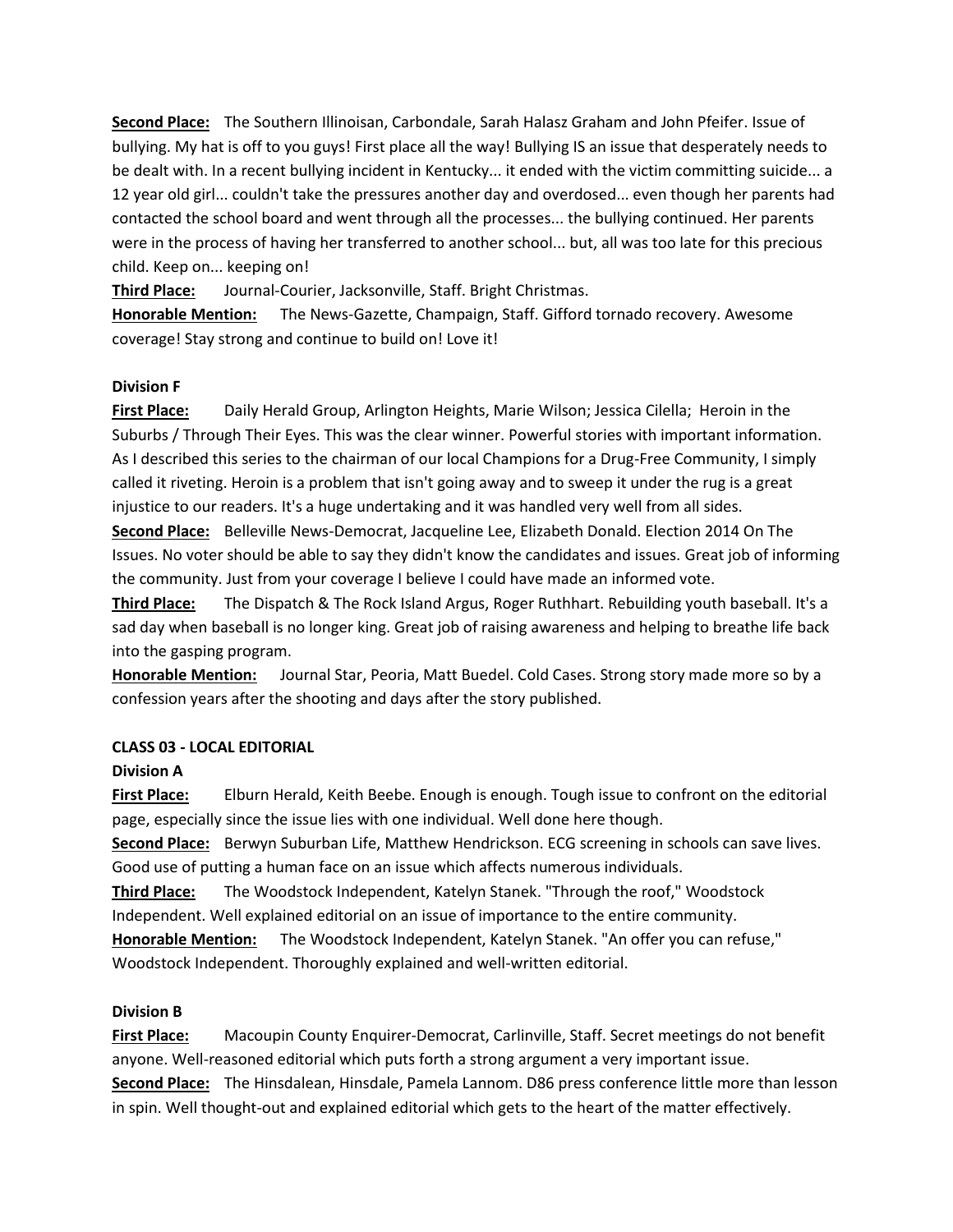**Third Place:** Pike Press, Pittsfield, Julie Boren. Why we support sales tax for schools. It's tough to take a stance which supports another tax, but this writer effectively and thoroughly explains why this is necessary for the betterment of the community.

**Honorable Mention:** Metropolis Planet, Areia Hathcock. Are our goverments and boards transparent?. This editorial not only shows the reader why the newspaper came to its conclusions, but also breaks down the "how." Well done.

### **Division C**

**First Place:** Jersey County Journal, Jerseyville, Staff. County board getting out of hand. It's always nice to see a county board getting a nice smack when it's deserved. A good read.

**Second Place:** Downers Grove Suburban Life, Alex Soulier. Village council should take action to help out business. Sign ordinances are needed, I think. But the cost shouldn't run small businesses out of business. Well written.

**Third Place:** Jersey County Journal, Jerseyville, Staff. Sales tax will be a tough sell.

### **Division D**

**First Place:** The Register-Mail, Galesburg, Tom Martin. We need new leaders. A very good wrap-up. Folks in Galesburg should be glad they have a newspaper with editorials like this.

**Second Place:** The Journal-Standard, Freeport, Wally Haas. Freeport School Board needs to get its act together. clear, hard-hitting, well written

**Third Place:** Pekin Daily Times, Michelle Teheux. Coroners should err on side of doing more inquests. good

**Honorable Mention:** Robinson Daily News, Greg Bilbrey. Appreciation for teachers is more than just cookies. good example of using a routine annual observance to make strong points about an important part of the community.

### **Division E**

**First Place:** Northwest Herald, Crystal Lake, Dan McCaleb. County Board risks health of residents. Ballsy commentary

**Second Place:** Quincy Herald-Whig, Don Crim. School building plan a once-in-a-lifetime opportunity for Quincy. It is difficult to convince voters they should approve such large expenditures.

**Third Place:** The State Journal-Register, Springfield, Jayette Bolinski. Why She Stays. This editorial had a lot of good information. The headline should have been reinforced sooner than the last graph. **Honorable Mention:** Rockford Register Star, Wally Haas. Police chief needs to resign. Interesting tact to start on the front page.

# **Division F**

**First Place:** The Dispatch & The Rock Island Argus, Staff. Rock Island County series. This was an exemplary series of editorials arguing for immediate action to improve government in a county facing serious fiscal and managerial issues. Unlike the Tribune editorials on gun violence, specific ideas were proposed, and may have had an impact, and a wrapup editorial gave credit where credit was due. The only flaw was two uses of "Democrat" where "Democratic" was needed. (One other, somewhat related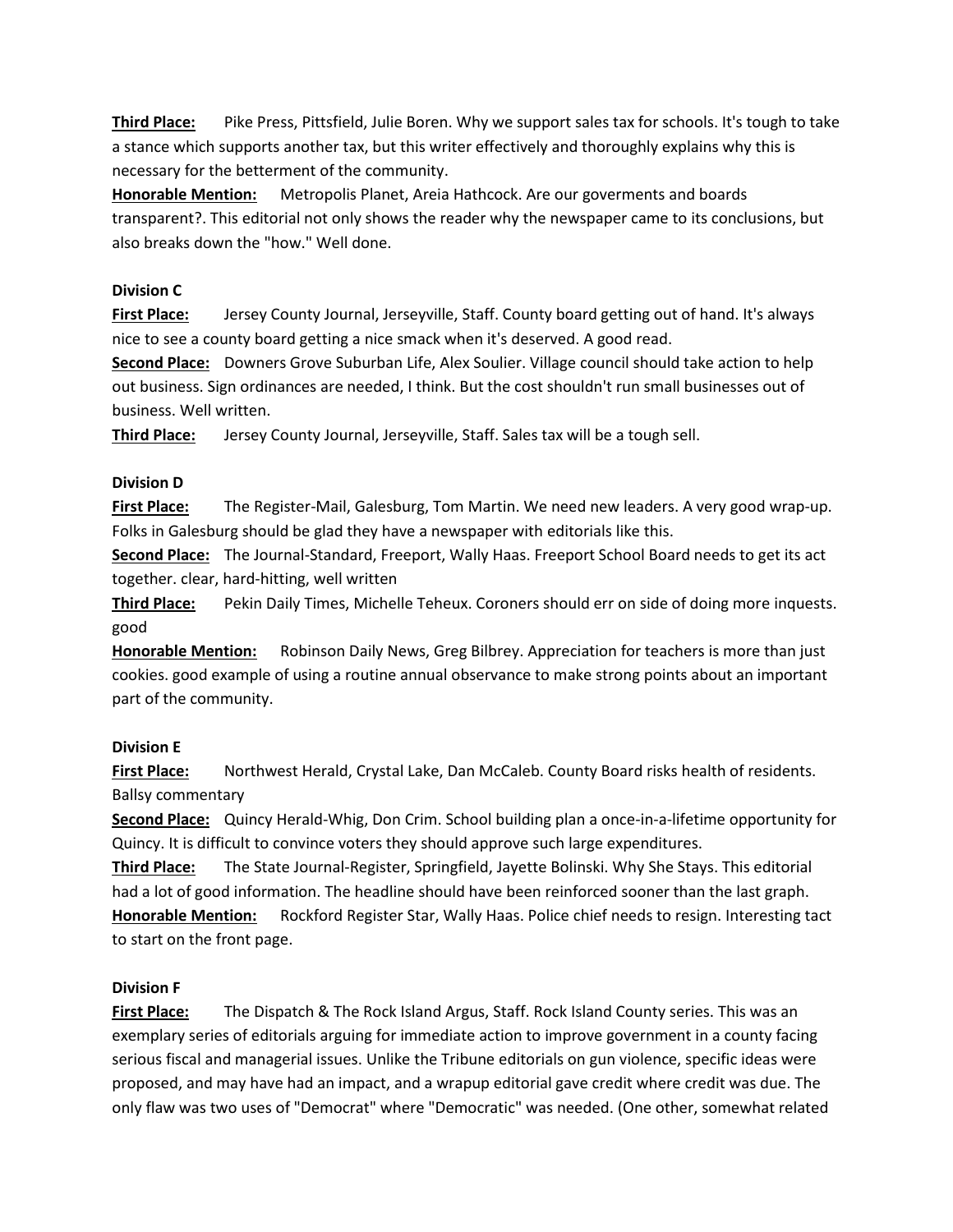suggestion: Scott Reeder is an asset to the state and your page, but the tagline on his column needs to explain what the IPI is.)

**Second Place:** Chicago Tribune Media Group, John McCormick. John McCormick Local Editorial Series. These were well done, but needed more focus on specific solutions, as in this graf buried near the end of the last one: "If only the aldermen would complain even half as much about constituents who saw something, or heard something, but keep silent. About parents who know their children are gangbanging, but keep silent. About neighbors who know who's trafficking firearms, but keep silent."

**Third Place:** Chicago Sun-Times, Kate N. Grossman, Tom Frisbie, Tom McNamee. A series of 5 editorials on the David Koschman case. 1. Not enough background

- 2. still needed a bit more
- 3. better
- 4. finally, a photo of the victim
- 5. good play on Ferguson

All show good, controlled outrage.

**Honorable Mention:** Journal Star, Peoria, Mike Bailey. Twittergate. Clearly a subject needing a calm, judicious perspective. This was a good line: "You have a right to even be vulgar in America without having the cops show up at your front door." Some editorials were too long, apparently written to fill the space; writers need to remember brevity breeds readership. Finally, why do people say "admonishment" instead of "admonition"?

### **CLASS 04 - EDITORIAL PAGE**

### **Division A**

**First Place:** Berwyn Suburban Life, Staff. Berwyn Suburban Life editorial page. Good mixture of content and unique ways to give readers a voice on the opinion page. Attractive design.

**Second Place:** The Woodstock Independent, Staff. Editorial page, Woodstock Independent. Attractive design and excellent local cartoons.

**Third Place:** Lebanon Advertiser, David Porter. Editorial page. Good mixture of content from readers, columnists and editorials. Really clever local cartoons.

**Honorable Mention:** Forest Park Review, Dan Haley, Steven Backman, Marc Stopek. Editorial pages, Forest Park Review .

# **Division B**

**First Place:** The Galena Gazette, Carter Newton. Editorial Page. Thank you for local columns. Clearly the winner in this category. Great graphics to break up the pages. These pages scream "Ready me!" Great job.

**Second Place:** Glen Ellyn Suburban Life, Staff. Glen Ellyn Suburban Life editorial page. Easy to read. I liked the variety of type and size that added depth to the layout. Great job.

**Third Place:** Bureau County Republican, Princeton, BCR Staff. Editorial Page. Very pleasing layout. I get that Engel now lives in Peoria, but who is he?

**Honorable Mention:** Ledger-Sentinel, Oswego, John Etheredge. Ledger-Sentinel Feb. 20 and June 5 editorial pages. Praises for totally local content! Some variety in layout might be nice. But overall an easy read.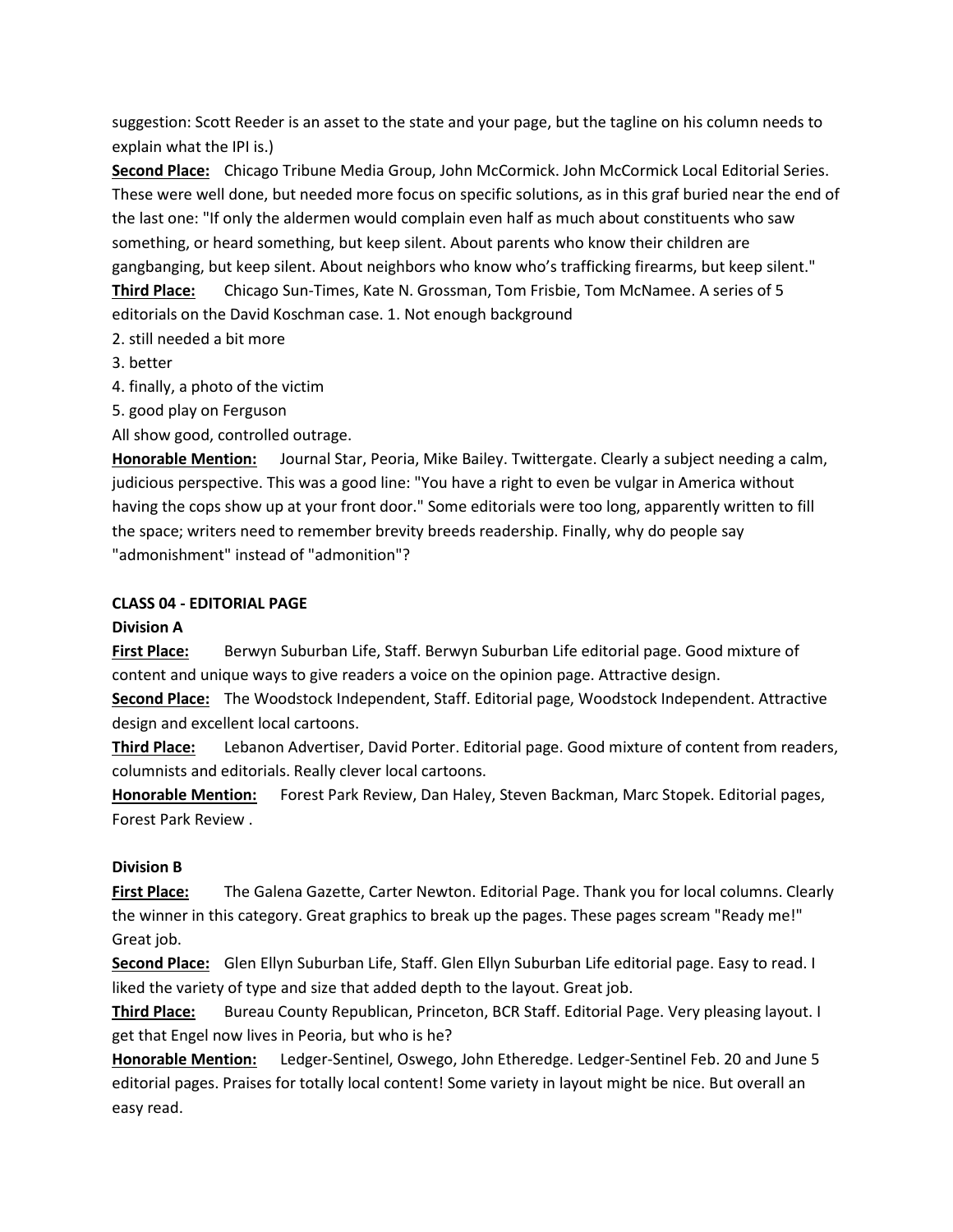### **Division C**

**First Place:** Wednesday Journal Group, Oak Park, Staff. Viewpoints. Nice job in the design and content.

**Second Place:** Downers Grove Suburban Life, Staff. Downers Grove Suburban Life Editorial Page. I like the street talk feature. Crisp design.

**Third Place:** Jersey County Journal, Jerseyville, Staff. Jersey County Journal Edit Page. Love the high letters to editor content.

### **Division D**

**First Place:** Daily Chronicle, DeKalb, Staff. Opinions. Local editorials and a clean professional design make this the top Opinion Page in the division. Also, good choices in national columns with Carson and Schultz.

**Second Place:** Breeze-Courier, Taylorville, Marylee Rasar. Editorial Page. The design is solid and uncluttered. Great column from Chuck Sweeney with loads of local institutional knowledge. He needs a tagline. Also the taglines for the state legislators are confusing -- who are "Sally and Barb"? But those are small points. Overall, a solid page.

**Third Place:** The Register-Mail, Galesburg, Tom Martin. Editorial Pages - Feb. 22. An engaging mix of letters to the editor makes this page a good community forum. Local editorials would make the page even more engaging.

### **Division E**

**First Place:** The State Journal-Register, Springfield, Jayette Bolinski, Editorial Page Editor. SJR Editorial Page. The State Journal Register's editorial pages stand apart for quality of writing from the editorial board and the local columnists. The variety of letters to the editor indicates a strong connection with the community and readers.

**Second Place:** Rockford Register Star, Wally Haas. Selection of editorial pages. The Rockford Register Star has done a great job of recruiting local writers on important community topics. Good job on the editorials. The design is clean and solid.

**Third Place:** Effingham Daily News, Staff. Effingham Daily News Editorial Page. Good job using your editorial page to explain big changes in the newspaper. This page sings local. Great cartoon.

### **Division F**

**First Place:** The Dispatch & The Rock Island Argus, Kenda Burrows, editorial page editor. VIEWPOINTS. The editorial pages of The Rock-Island Argus rock. I hope the readers appreciate what it takes to deliver this much quality local material. The design is not flashy but local editorials, columnists and letters to the editor set this paper apart. Excellent.

**Second Place:** Journal Star, Peoria, Mike Bailey. Journal Star Editorial Page. Three local editorial comments on one page, plus local columnists indicates this paper has created a good forum for readers. **Third Place:** Daily Herald Group, Arlington Heights, Daily Herald Editorial Board. Daily Herald Editorial Page. The design and presentation is clean and appealing. What is needs is more local content.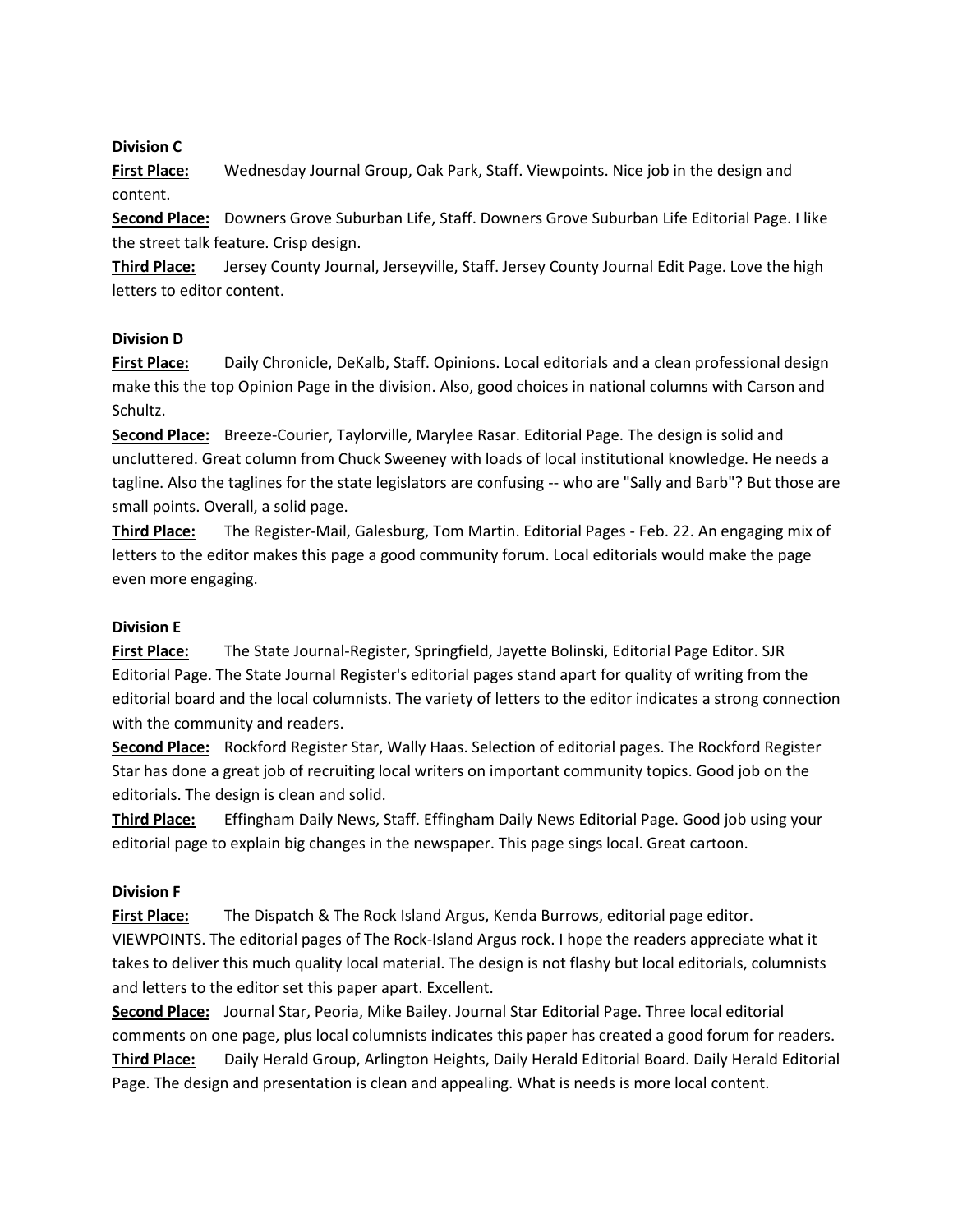### **CLASS 05 - NEWS REPORTING - SINGLE STORY Division A**

**First Place:** Oregon Republican Reporter, Vinde Wells, Earleen Hinton. Wandering bear visits Mt. Morris, moves on.

**Second Place:** The Woodstock Independent, Katelyn Stanek. "At long last, they do," Woodstock Independent.

**Third Place:** The Carroll County Review, Thomson, Jon Whitney. Drunk Cop.

**Honorable Mention:** El Paso Journal, Kim Kearney. Pit bull attacks horse during El Paso Christmas Walk.

# **Division B**

**First Place:** The Hinsdalean, Hinsdale, Pamela Lannom. Homeowner is heartbroken after plans to save home end in rubble. Well told, creates sympathy for owner who wanted to save the home. (The pictures sure helped!)

**Second Place:** Pike Press, Pittsfield, Beth Zumwalt. F2 tornado cuts through Pike. Good story! Good outline of damage done.

**Third Place:** Republic-Times, Waterloo, Robyn Dexter. Waterloo native pushes wife through Boston Marathon. Nice story told well. Only issue was putting too much space between lede and ALS angle. **Honorable Mention:** Glen Ellyn Suburban Life, Evan Shields. State pulls \$20M in funding for COD. I liked this story, and would have ranked it higher if it got the allegations against the doctor higher.

# **Division C**

**First Place:** Illinois Times, Springfield, Bruce Rushton. Missing history: When historical documents disappear from courthouses. This story was thorough, informative and interesting, everything I strive for as a reporter and hope for as a reader. Well done.

**Second Place:** Wednesday Journal Group, Oak Park, Timothy Inklebarger. Teen Drug Use. This story touched on an issue that is important both for the present and the future of the community. Generally, I don't like anonymous sources, but using them was understandable in this situation.

**Third Place:** Illinois Times, Springfield, Patrick Yeagle. A martyr or a menace?. This was another layered story. It showed how a well-meaning venture (at least according to the person who organized it) can have unintended negative consequences on others.

**Honorable Mention:** Austin Weekly News, Chicago, Timothy Inklebarger. Oak Park explores allowing taverns 41 years after first approving liquor sales. I enjoyed this story as well. Beyond the issue of allowing taverns, the story explored the changing norms within the community as well.

# **Division D**

**First Place:** Daily Chronicle, DeKalb, Andrea Azzo. Heroin deaths prompt action. Good, informative piece, written in a descriptive style that set the scene and captured the emotions of those involved. Good job.

**Second Place:** Chicago Daily Law Bulletin, Dave Gong. An overdose, a death, a downfall. The rise and fall of a judge. Good storytelling and court reporting.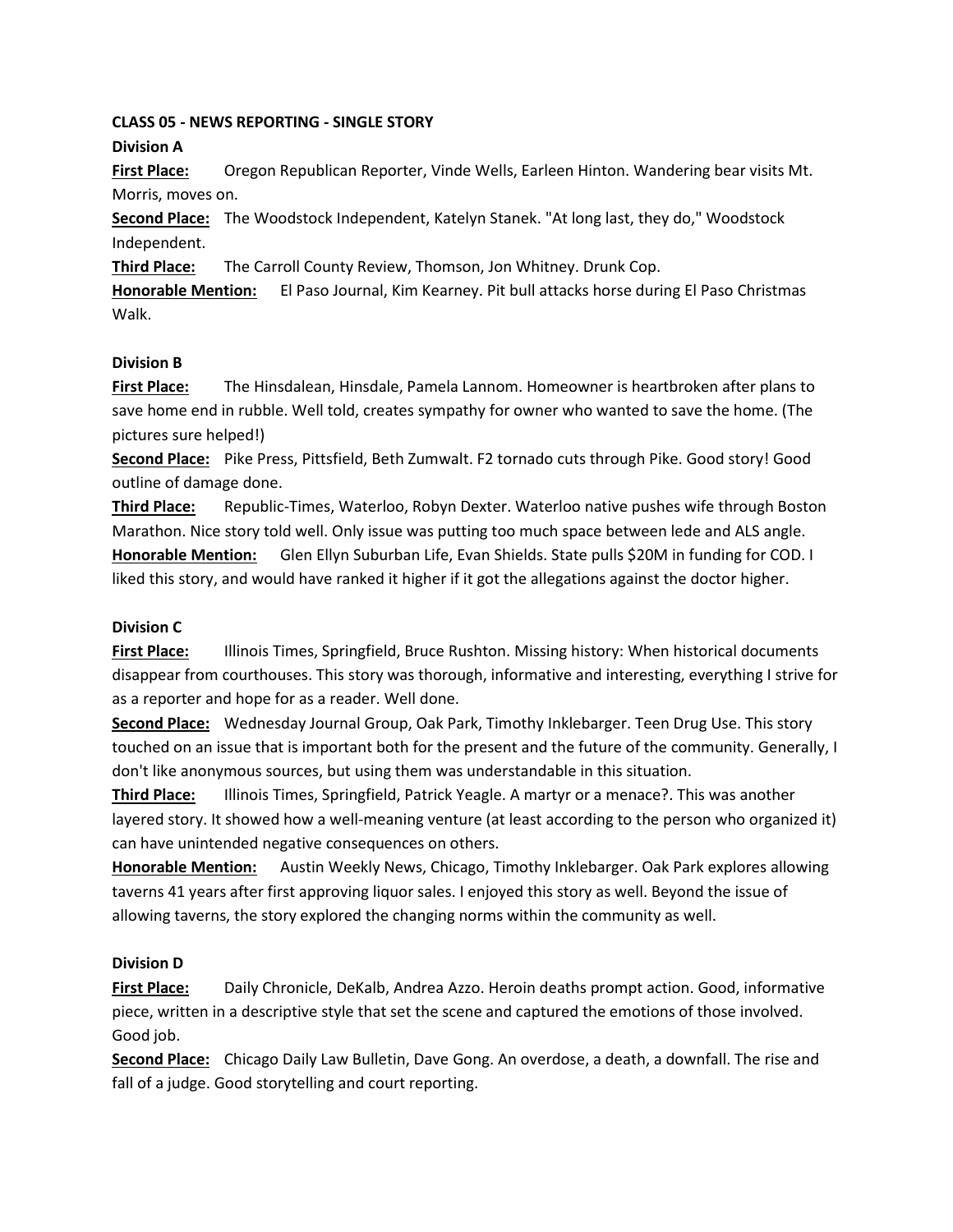**Third Place:** Chicago Daily Law Bulletin, John Flynn Rooney. In winning landmark case, lawyer lost a lot. I enjoyed this story very much. The struggles for this attorney continue and the writer explains the entire situation very well.

**Honorable Mention:** Times-Republic, Watseka, Carla Waters. Prayer, Prayer, Prayer. Well written piece about a human tragedy.

#### **Division E**

**First Place:** NewsTribune, LaSalle, Kevin Caufield and Tom Collins. She was stripped...and we got taken to the cleaners.

**Second Place:** Northwest Herald, Crystal Lake, Emily K. Coleman. McHenry County school districts try to balance teacher absences, development.

**Third Place:** The State Journal-Register, Springfield, Maggie Menderski. Finally at rest.

**Honorable Mention:** The State Journal-Register, Springfield, Jason Nevel. District 186 Security gaps.

### **Division F**

**First Place:** Chicago Sun-Times, Stefano Esposito. 'Can a cop killer go home again?' by Stefano Esposito, Chicago Sun-Times. Compelling subject and thorough reporting. Would have liked to read more about Mr. Chavez's life once he got out of prison, specifically what life's been like after he was kicked out of the league.

**Second Place:** Chicago Sun-Times, Frank Main. 'O Block: The Most Dangerous Block in Chicago,' Frank Main, Chicago Sun-Times. The reporter's commitment in "O Block" shows: lots of sources and time spent in the neighborhood. Compelling all the way through.

**Third Place:** Chicago Tribune Media Group, Bill Ruthhart. "Chicagoland" story. The significance of this story, not only for Chicago, but for the genre of documentary films, makes it praiseworthy.

**Honorable Mention:** Chicago Sun-Times, Dan Mihalopoulos, Rummana Hussain, Asad Kharal. 'Ex-Rahm aide nabbed in Pakistan' / 'Fugitive diary'. The story about the Emanuel aide who fled to Pakistan made for painful, but entertaining reading. Great use of a quote ("We Googled him") from the Pakistani investigators who pretty much immediately nabbed the fugitive. And working on a breaking news story unfolding on the other side of the world couldn't have been easy. Great follow up with the journals.

#### **CLASS 06 - NEWS REPORTING - SERIES**

### **Division A**

**First Place:** Forest Park Review, Jean Lotus. Triton community college administrator's hefty raises and campaign gifts to board prez. Good job in following the money on this issue. Not everyone would have done the tracking necessary to fully flesh out the details of this story.

**Second Place:** Berwyn Suburban Life, Joe Sinopoli. District 100 referendum. Excellent job in detailing the issues involved in an important decision to be made by local voters. The people of this community would have a hard time saying they weren't informed on this issue.

**Third Place:** The Woodstock Independent, Katelyn Stanek. Sergeant Scandal, Woodstock Independent. Good job on following this story closely and in detail, all the way through the process. **Honorable Mention:** Paxton Record, Will Brumleve. Paxton abduction. Well done on closely following this ongoing case.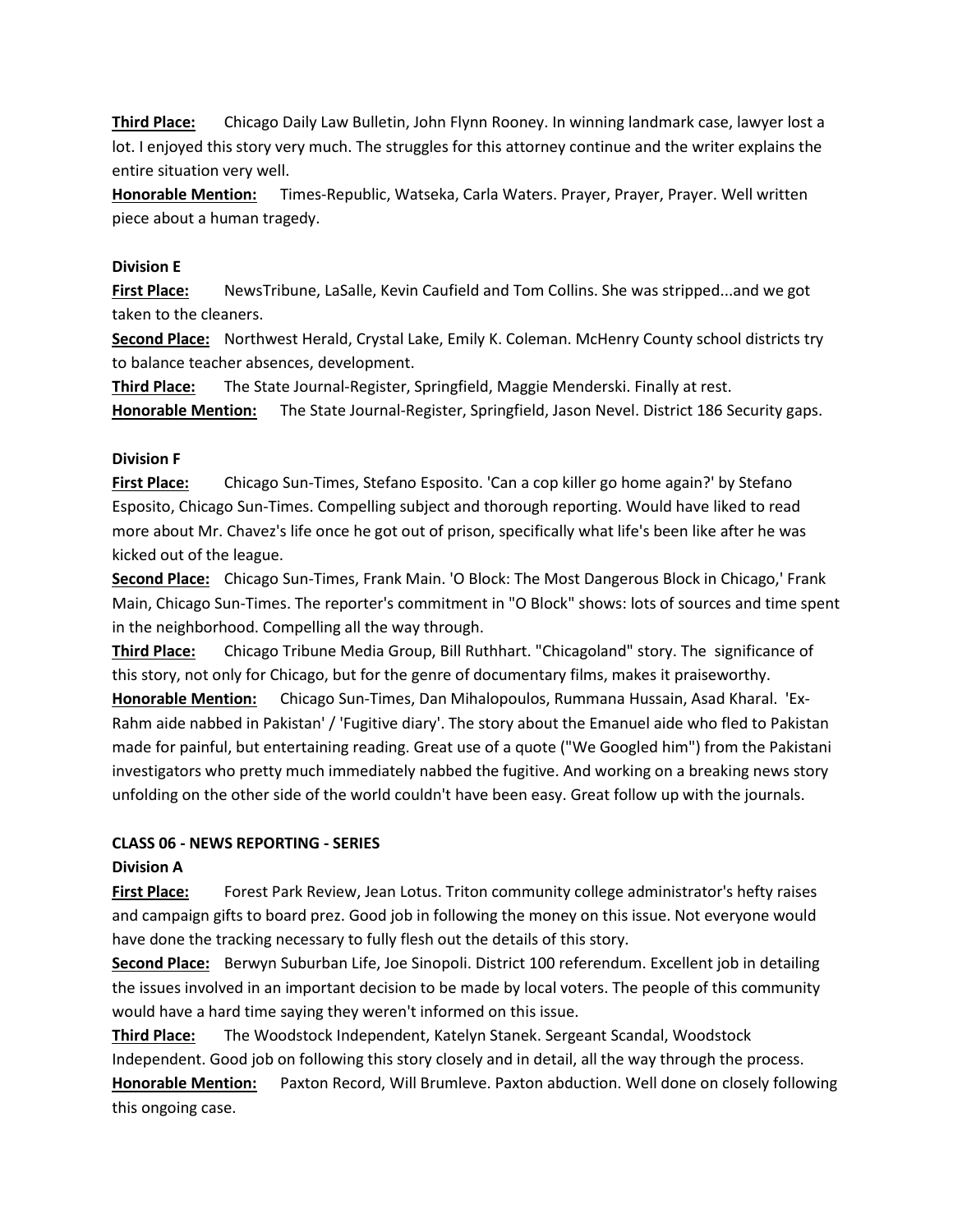### **Division B**

**First Place:** The Galena Gazette, Hillary Dickerson. Upheaval at health department. Love the way the newspaper did not back down and fought to get to the bottom of the story. They brought to light information that normally would have been swept under the rug.

**Second Place:** The Galena Gazette, Hillary Dickerson. Deer culling. Great use of inventive headlines, graphics and information to inform the public on the issue.

**Third Place:** Ledger-Sentinel, Oswego, Matt Schury. Kendall County Board per diem investigation. Tireless investigating and reporting that is beyond admirable. Great to see relentlessness in getting to the truth and holding those responsible for their actions.

**Honorable Mention:** Bureau County Republican, Princeton, Goldie Currie and Shannon Serpette. Mysteries of the Illinois Valley. There were many great series of stories in this contest, but this one stuck out because of its high interest value. I liked how it shed light on past mysteries. Good job.

# **Division C**

**First Place:** Austin Weekly News, Chicago, Terry Dean. Cops versus community: Part 1 and 2. Excellent reporting. A fine example of what good journalism should strive to be.

**Second Place:** Illinois Times, Springfield, Patrick Yeagle. Black and white: Police say they're trying to make the city safer. But black drivers feel targeted.. Very nice work.

**Third Place:** Illinois Times, Springfield, Bruce Rushton. A house divided: ALPLM may split from IHPA. Thorough job with this series. Well written. Well done.

**Honorable Mention:** Downers Grove Suburban Life, Ed McMenamin, Kelli Murray. Downers Grove business fights sign ordinance. Nice reporting on a topic that's important to the community.

### **Division D**

**First Place:** Daily Chronicle, DeKalb, Katie Dahlstrom, Monica Synett. Inside University Village. Very descriptive. Gives readers a real understanding of what current and former residents of University Village face. Best among a strong group of entries.

**Second Place:** The Register-Mail, Galesburg, Staff. Galesburg District 205 teachers strike.

Comprehensive coverage of negotiations between a teachers' association and a school district. Solid reporting showing all sides of the issue. Excellent work.

**Third Place:** Morris Daily Herald, Heidi Litchfield and Jessica Bourque. July storm hits Morris. The reporter covered the local storm story from all angles. Good job.

**Honorable Mention:** The Journal-Standard, Freeport, Isaac Guerrero, Jeremy Sharp and Shannon Ireland. The superintendent. Good team coverage.

# **Division E**

**First Place:** Rockford Register Star, Corina Curry, Brent Lewis. Kylie's Hand. Wow! Great human story, great explanation of the applied science and mechanics at work and the humanitarian effort it spawned. It begged for on-line enhancements which the Register delivered in spades. LOVED the heart made by the hand and the prosthetic in part 2.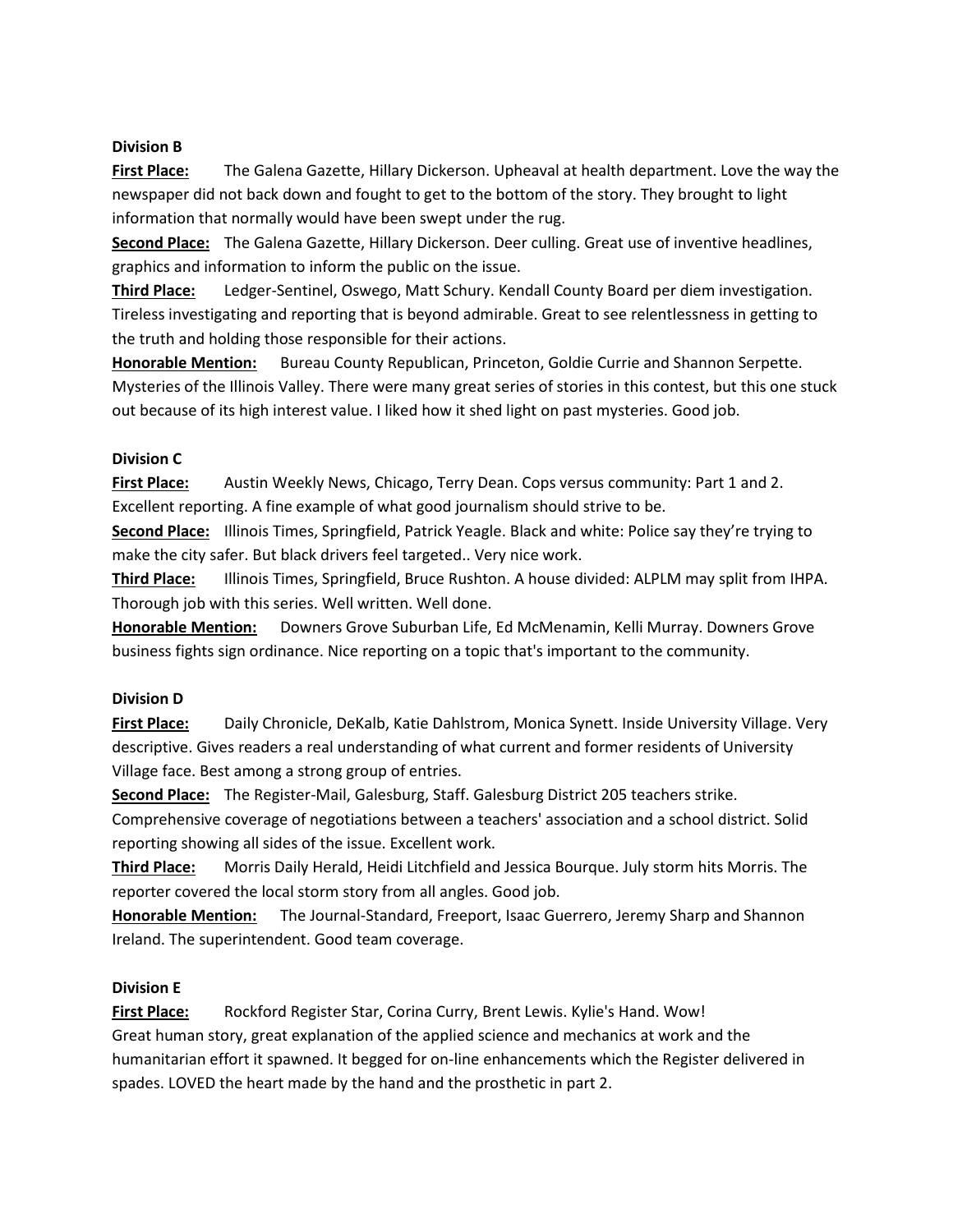**Second Place:** Quincy Herald-Whig, Don O'Brien. Meth Mess. Great series. From part 1 with the dozens of arrest photos to the alarming arrangement of starter fluid cans. The art and graphics were equally matched by the stories - good leads and interviews give a very comprehensive look into the damage Meth has caused. First rate!

**Third Place:** Sauk Valley Media, Sterling, Matt Mencarini. Tow fund 'too open'. I am absolutely certain Mencarini's relentless investigation into the controversial tow fund was not received well by all those involved. This is a great story - a lot of depth and a lot of reading between the lines on the various relationships between local government leaders, the old and new Sheriff and the deputies. Great investigative journalism

**Honorable Mention:** Kane County Chronicle, St. Charles, Ashley Sloboda. Setting up shop. This twoparter was terrific. Sloboda tackled the subject of small business starts and the difficulty of doing so in a climate that favors franchises and name brands over individual ownership. But it can be done.

### **Division F**

**First Place:** Daily Herald Group, Arlington Heights, Mike Riopell. 'We were almost home' / The story of Tammy Duckworth and the soldiers who saved her life. Loved the narrative style. This is simply good. Thank you for the great read.

**Second Place:** Chicago Sun-Times, Chris Fusco, Michael O'Brien, Lauren FitzPatrick. 'Inside the IHSA,' Chris Fusco, Michael O'Brien & Lauren FitzPatrick. Wow. Thought this was going to be a sports series and was in the wrong category. I was wrong. Wicked good reporting of a story that needed to be told. Excellent example of reporters putting the spotlight on an area that need illuminating.

**Third Place:** Journal Star, Peoria, Nick Vlahos. LST. Glad to see that the reporter traveled to Evansville, Ind., to show the competition's side of things. Good job.

**Honorable Mention:** Journal Star, Peoria, Andy Kravetz. Leuthold Trial. Solid courtroom coverage. Enjoyed the "observations" listed.

### **CLASS 07 - GOVERNMENT BEAT REPORTING**

### **Division A**

**First Place:** Paxton Record, Will Brumleve. Ford-Iroquois Public Health Department. **Second Place:** Clinton Journal, Staff. DeWitt County Board vs. state's attorney- marina. **Third Place:** Gibson City Courier, Patti Welander. Gibson City Courier Government Beat Reporting. **Honorable Mention:** Clinton Journal, Staff. Clinton City Council - hospital.

# **Division B**

**First Place:** Riverside-Brookfield Landmark, Bob Skolnik. Riverside School District 96. Navigating school district politics is never easy and communicating it to the public is often even more difficult. The stories here show and communicate in-depth knowledge of District 96 and the politics behind the decisions that affect numerous people in the community. Well done.

**Second Place:** The Galena Gazette, Hillary Dickerson. City coverage. Nice diversity of subjects, featuring in-depth coverage. Especially of note here is the use of sidebars and informational boxes along with the stories to give the full story to the readers.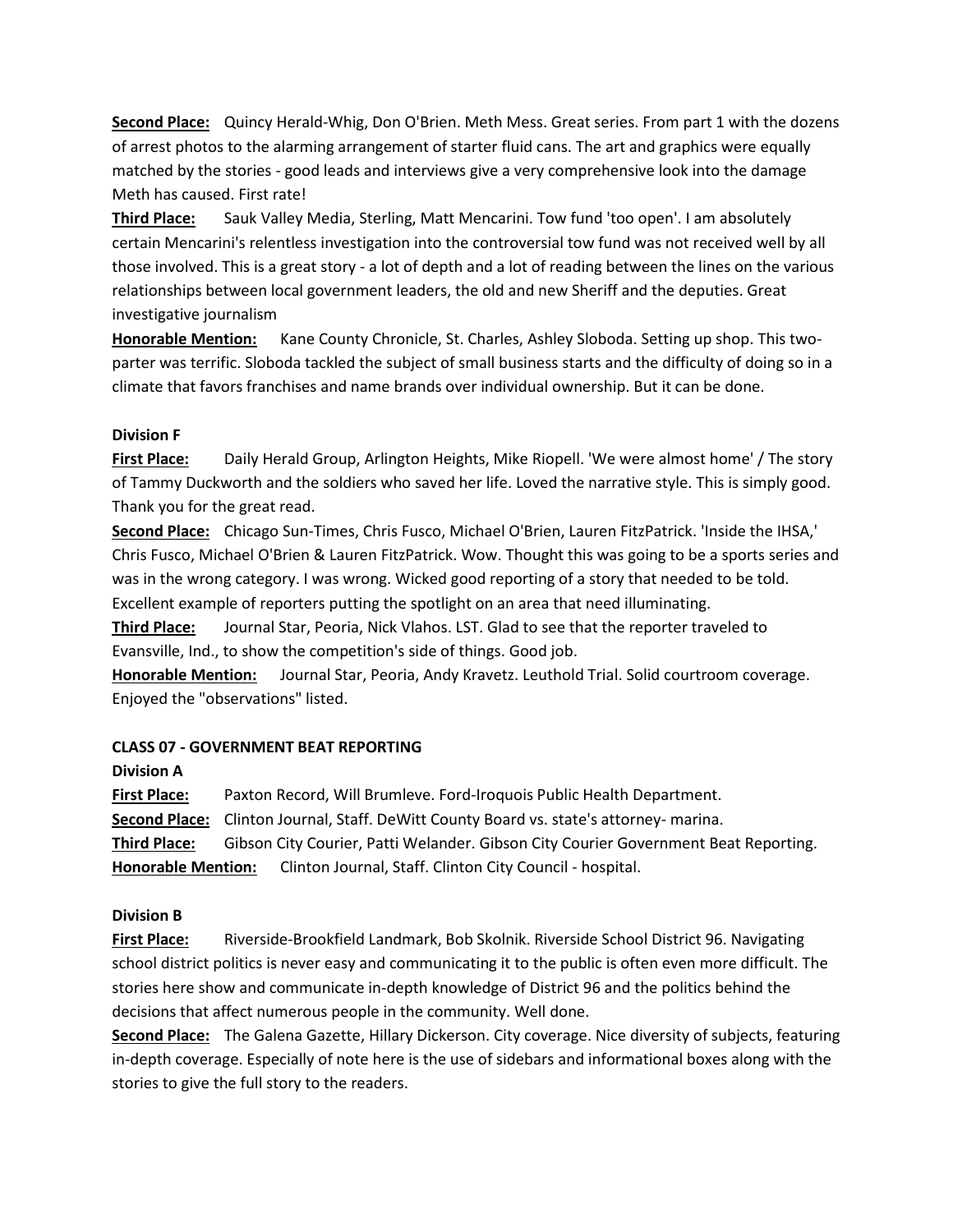**Third Place:** The Hinsdalean, Hinsdale, Pamela Lannom. District 86 coverage. Good diversity of subjects, coupled with in-depth reporting. This represents effective communication of the government agency to the public.

**Honorable Mention:** Pike Press, Pittsfield, Justin A. Cobb. Grant funding in rural development. This entry shows a good knowledge of the beat and a good diversity of subjects.

### **Division C**

**First Place:** Illinois Times, Springfield, Patrick Yeagle. Fracking implementation in Illinois. This writer easily weaves the facts together from a variety of sources. Solid reporting. Great job!

**Second Place:** Illinois Times, Springfield, Patrick Yeagle. Marijuana in Illinois. Great job on this series.

**Third Place:** Jersey County Journal, Jerseyville, Bob Crossen. Jersey School Board. Nice job covering this school district's financial issues. The use sidebar stories to further explain emotions of those affected by the board's decisions was smart. Well done.

**Honorable Mention:** Illinois Times, Springfield, Bruce Rushton. Coach has a past. Very thorough. Nice work.

### **Division E**

**First Place:** NewsTribune, LaSalle, Tom Collins. Golden noses.

**TIE Second Place:** Kane County Chronicle, St. Charles, Ashley Sloboda. The skills to survive; Seeing fresh faces; Spreading a message.

**TIE Second Place:** Effingham Daily News, Tony Huffman. City of Effingham beat.

**Third Place:** The News-Gazette, Champaign, Mary Schenk. C-U crime and courts.

**Honorable Mention:** Rockford Register Star, Corina Curry. Education beat coverage by Corina Curry.

### **Division F**

**First Place:** Chicago Tribune Media Group, Bill Ruthhart. Ruthhart Chicago City Hall coverage. A master class in watchdog reporting, using documents to create stories that read like a novel.

**Second Place:** Chicago Sun-Times, Dan Mihalopoulos. City Hall reporting by Dan Mihalopoulos, Chicago Sun-Times. Fantastic, compelling breaking news on complicated important stories.

**Third Place:** Belleville News-Democrat, Brian Brueggemann. Legislators. Great shoe leather reporting exposes fun and foibles of state politicians with wit and verve. Watchdog journalism with such style makes it fun to read important stories.

**Honorable Mention:** Journal Star, Peoria, Nick Vlahos. Nick Vlahos Government Beat Reporting. This reporter has a good eye and ear for the offbeat, funny and absurd elements of government reporting; clever reporting of interesting and important stories in city life.

# **CLASS 08 - BUSINESS/ECONOMIC REPORTING**

### **Division A**

**First Place:** The Woodstock Independent, Katelyn Stanek. "Traffic panned," Woodstock Independent. Excellent writing on proposal that is expected to affect an entire business community. **Second Place:** Paxton Record, Will Brumleve. B&B owner: 'We will never host gay weddings'. Timely issue creating a conflict between people and a business on a local level.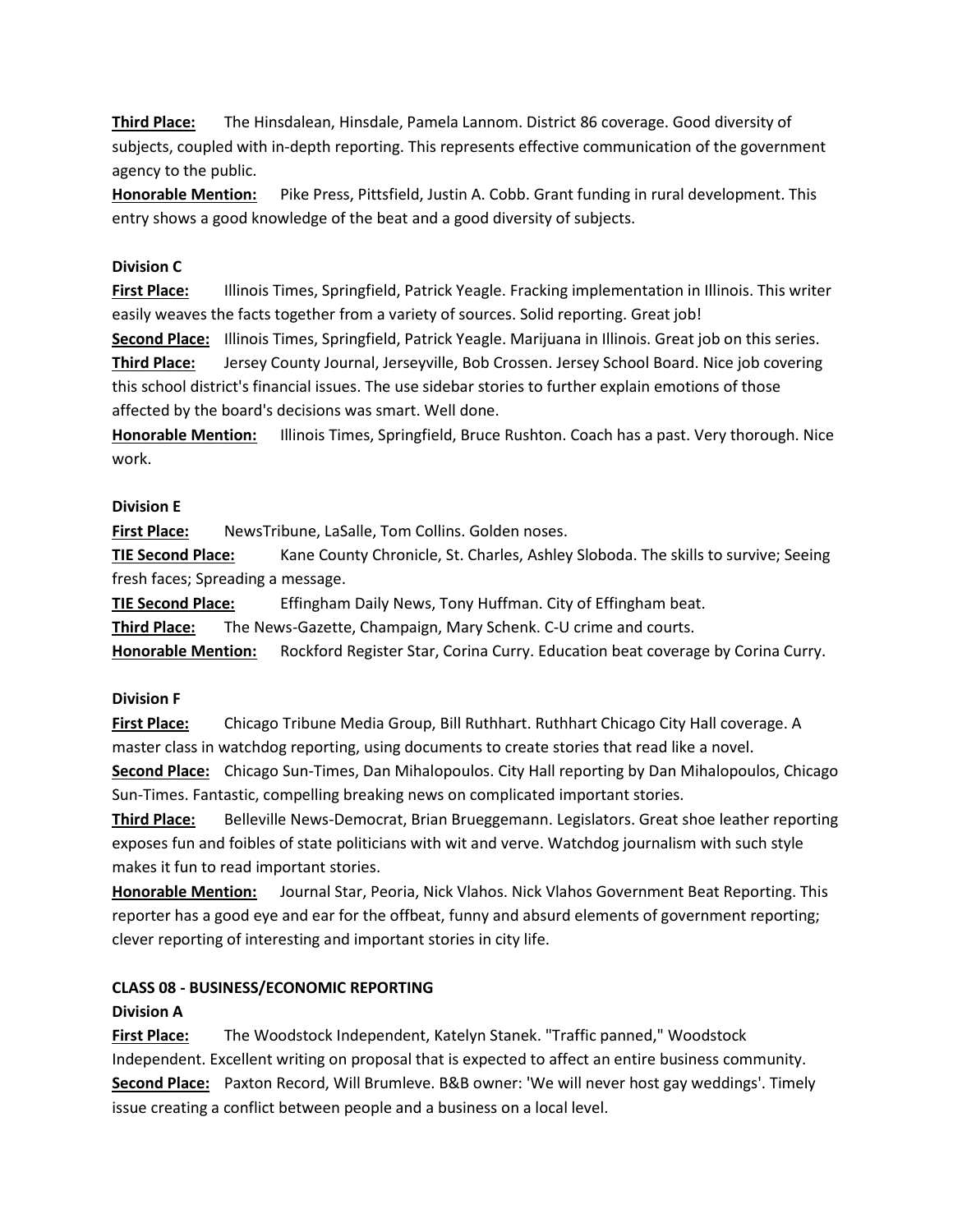**Third Place:** Berwyn Suburban Life, Joe Sinopoli. Czech Plaza still serving Bohemian fare. A nice business feature that takes a look at a unique quality of their changing community.

**Honorable Mention:** The Woodstock Independent, Katelyn Stanek. "County's first distillery takes a shine to Woodstock," Woodstock Independent. Lively, well-written business feature

### **Division B**

**First Place:** Ledger-Sentinel, Oswego, Lisa Welz. Video gaming two years later: customers say it's for entertainment only. Great balance to a touchy subject.

Lisa Welz does what a reporter should do with such topics in putting the facts out there and letting readers decide for themselves.

**TIE: Second Place:** Bureau County Republican, Princeton, Goldie Currie. Virus causes concern among farmers. Picture sets this apart from other stories.

Good job on a simple explanation of the virus that even non-farmers will understand.

**TIE: Second Place:** Republic-Times, Waterloo, Alan Dooley. This year's corn harvest among best ever. Another good job by Alan Dooly in taking a topic that people take for granted and breaking down the hows and whys. More emphasis on the details of shipping the product is what sets this above Doooly's wheat harvest story.

**Honorable Mention:** Republic-Times, Waterloo, Alan Dooley. Bumper wheat harvest. Alan Dooly does an excellent job breaking down the process of growing and harvesting wheat and the obstacles farmers face makes and turning a story that could quickly turn into a yawner into something interesting. Good job Alan.

### **Division C**

**First Place:** Downers Grove Suburban Life, Ryan Terrell. Residential development starts at former farm. The writer captures the heart of this story and told it very well. Nice job. Photographs would have made it even better.

**Second Place:** The Shorewood Sentinel, Stewart Warren. 'They Have Everything'. This article is very well written, playfulling and skillfully detailing the community's excitement for this new business. Nice job.

**Third Place:** Illinois Times, Springfield, Patrick Yeagle. The future of Futuregen. Solid reporting. **Honorable Mention:** Austin Weekly News, Chicago, Michael Romain. Title change fraud. Good reporting on an important topic.

### **Division D**

**First Place:** The Register-Mail, Galesburg, Marty Hobe. Sweepstakes of Hope.

**Second Place:** The Register-Mail, Galesburg, Marty Hobe and Tom Loewy. End of the line for conductors?

**Third Place:** The Register-Mail, Galesburg, Allison Goodrich and Marty Hobe. Property Tax Comparisons.

**Honorable Mention:** Morris Daily Herald, Jessica Bourque. Local farms booming from agri-tourism.

### **Division E**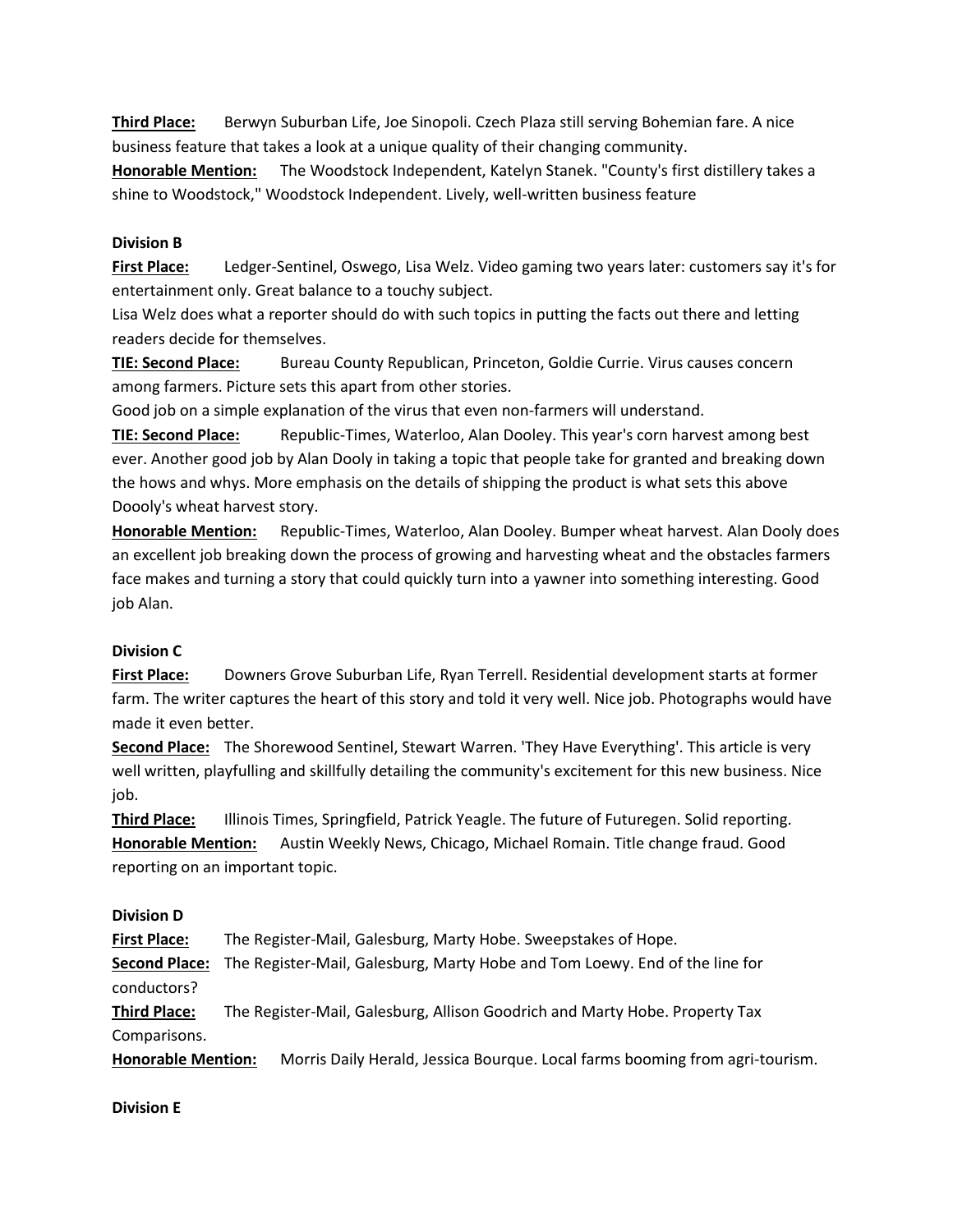**First Place:** Quincy Herald-Whig, Deborah Gertz Husar. Agriculture stories on Clean Water Act, PED, Missouri agrability and waste water regulations. Husar covers the local agricultural community with authority and insight. All of her articles showcase a good range of sources and an understanding of how the issues affect local farmers.

**Second Place:** Northwest Herald, Crystal Lake, Staff. Former Motorola campus in decline. The writer skillfully explains the many issues involved in trying to sell a 325-acre complex that formerly served as a campus for Motorola. Readers can understand why investors would be interested in the site, but also why it's so hard to get a commitment.

**Third Place:** The News-Gazette, Champaign, Christine des Garennes. Cronus. Des Garennes' coverage of a new chemical plant is built on excellent sourcing and great details. The articles include quotes from the usual economic development people and public officials, but also from a good mix of local residents who are the soul of this small community.

**Honorable Mention:** Kane County Chronicle, St. Charles, Ashley Sloboda. Setting up shop. This package on how people can be successful starting their own businesses includes personal stories as well as tips from experts. One nice addition is the article on someone whose business recently failed, which helps to provide great insight into the difficulties of running your own business.

### **Division F**

**First Place:** Chicago Tribune Media Group, Heather Gillers and Jason Grotto. Borrowing Trouble Business Series. The business side of running a large school district often goes unnoticed by students and parents. But the Chicago Tribune shows why scrutiny is important, revealing that the district could lose \$100 million because of its risky investments. The topic is complex and could be confusing, but the newspaper did an excellent job of explaining everything to readers.

**Second Place:** Chicago Sun-Times, Maudlyne Ihejirika. 'Faces of minimum wage,' Maudlyne Ihejirika, Chicago Sun-Times. The Sun-Times uses personal stories to explain how raising the minimum wage would affect workers and business owners. The policy experts and politicians will have their say in other stories. These stories are about the people struggling to make a living on both sides of the issue. Well done.

**Third Place:** Chicago Sun-Times, Chris Fusco, Michael O'Brien, Tim Novak. ''Secrecy, questions on spending as private companies do public business'. The Sun-Times shows the dangers of allowing private companies to handle the public's business in secrecy. When politically connected leaders benefit from those deals, then the public should be even more concerned about potential problems with the arrangements.

**Honorable Mention:** Journal Star, Peoria, Phil Luciano. Coverage of Asian carp. Luciano makes his articles easy to understand, giving readers information about the pros and cons of having an Asian carp processing plant in the region.

# **CLASS 09 - SPORTS NEWS**

# **Division A**

**First Place:** Paxton Record, Brendan Quealy, Andrew Rosten. Fitting tribute. This story stood out from the rest for its subject matter and its treatment. A great look at what "the show must go on" looks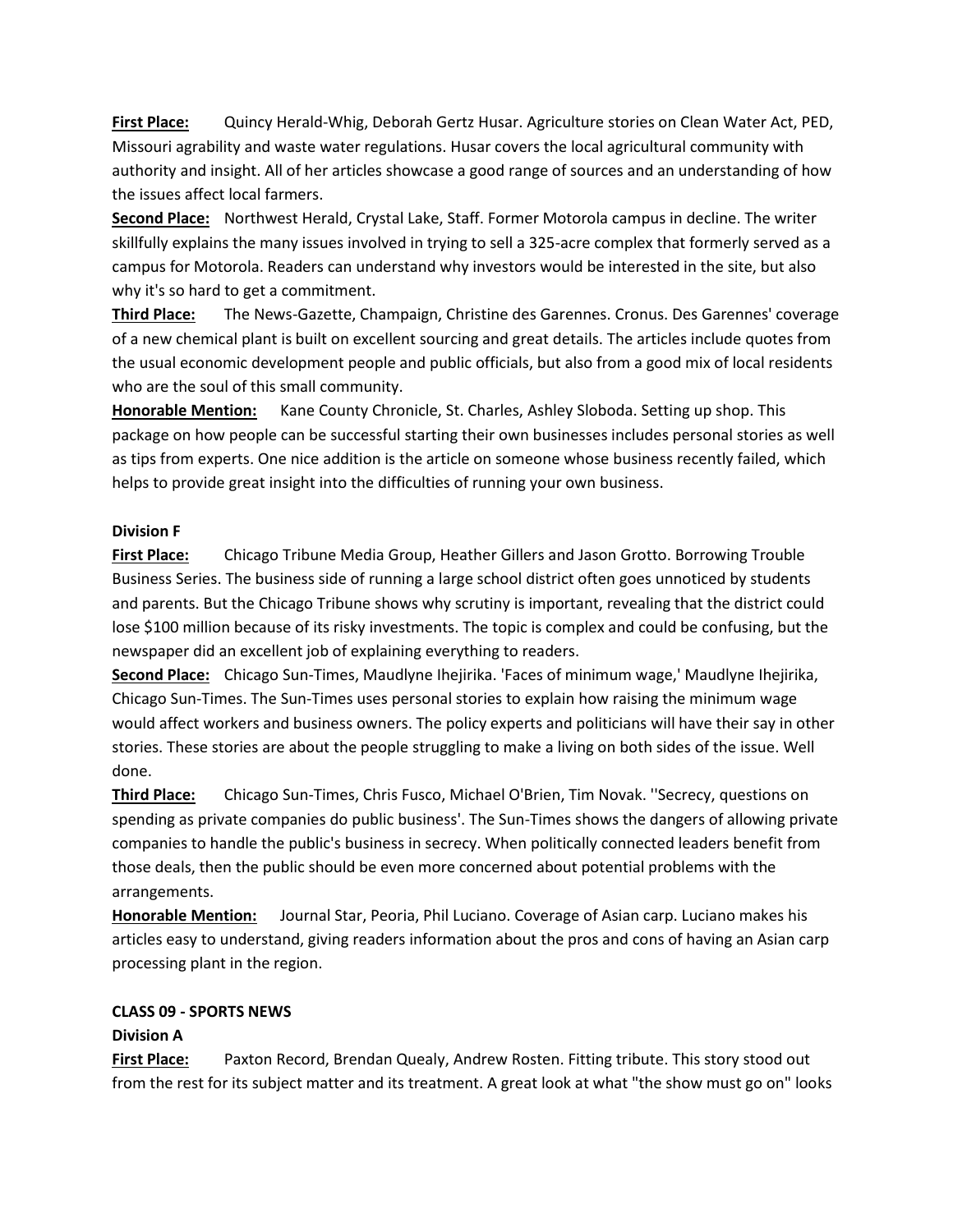like in a small town, with game highlights sprinkled into remembrances from friends and foes, and everything tied together by baseball.

**Second Place:** LeRoy Farmer City Press, Jerry Nowicki. Blue Ridge McLean County Tournament Championship. This championship story is everything an award-winning game story should be. Nowicki started with a clever lead teasing us into the crucial moments, then backed away and led us into those moments from the beginning of the overtime. All the other relevant notes from the game were woven into the story beautifully.

**Third Place:** Berwyn Suburban Life, Dan Santaromita. Roadrunners reign. Not a long story, but really solid writing that takes the reader past the generic action description and stat lines and gives a good sense of the storylines.

**Honorable Mention:** Elburn Herald, Mike Slodki. Every second counts. It can be tough for a weekly newspaper to handle the big win and the subsequent loss in the same edition. This is a very good job of that, featuring the exciting celebration from the first game without losing the story of the loss in the second game.

### **Division B**

**First Place:** Rantoul Press, Brendan Quealy. Gifford Boys Fall Short in State Title Game. This was such a heart-warming story and was well-written. The writer took you directly to the heart of the game so that you felt like you were there. This was way more than just an average sports story. This was a clear cut first place effort.

**Second Place:** The Galena Gazette, Paul Gothard. Pirates fall short. Good lead. Writer made reader feel they were at the game. Loved quotes from players. All good sports stories should have quotes from athletes. Good job!

**Third Place:** Bureau County Republican, Princeton, Kevin Hieronymus. Losing a coaching legend. Great quotes and reflections on this legend. This was a good read. Excellent reflections on such a positive role model.

**Honorable Mention:** Republic-Times, Waterloo, Jeremy Kovarik. Finished Business: Eagles win state soccer title. Well told story. Love the team's motto!

# **Division C**

**First Place:** Wednesday Journal Group, Oak Park, Marty Farmer, Matt Le Cren. Sports News- Marty Farmer. With just three entries, this was the best of the three, although it fell into play-by-play a little more than I would have liked.

**Second Place:** Downers Grove Suburban Life, Alex Soulier. Mustangs stumble in playoff opener. With limited entries, this was the second-best. This was a relatively straightforward recap of a playoff loss.

**Third Place:** Downers Grove Suburban Life, Jason Rossi. 'We left it all out on the field'. Again, a relatively straightforward recap of a loss, albeit a tough one. I get that the players played their hearts out, but I don't think the reader needed three separate quotes that basically made the same remark. **Division D**

**First Place:** The Register-Mail, Galesburg, Mike Trueblood. Post 285 supports teammate. The author does a nice job of talking about what must be a tough situation for the players and coaches of the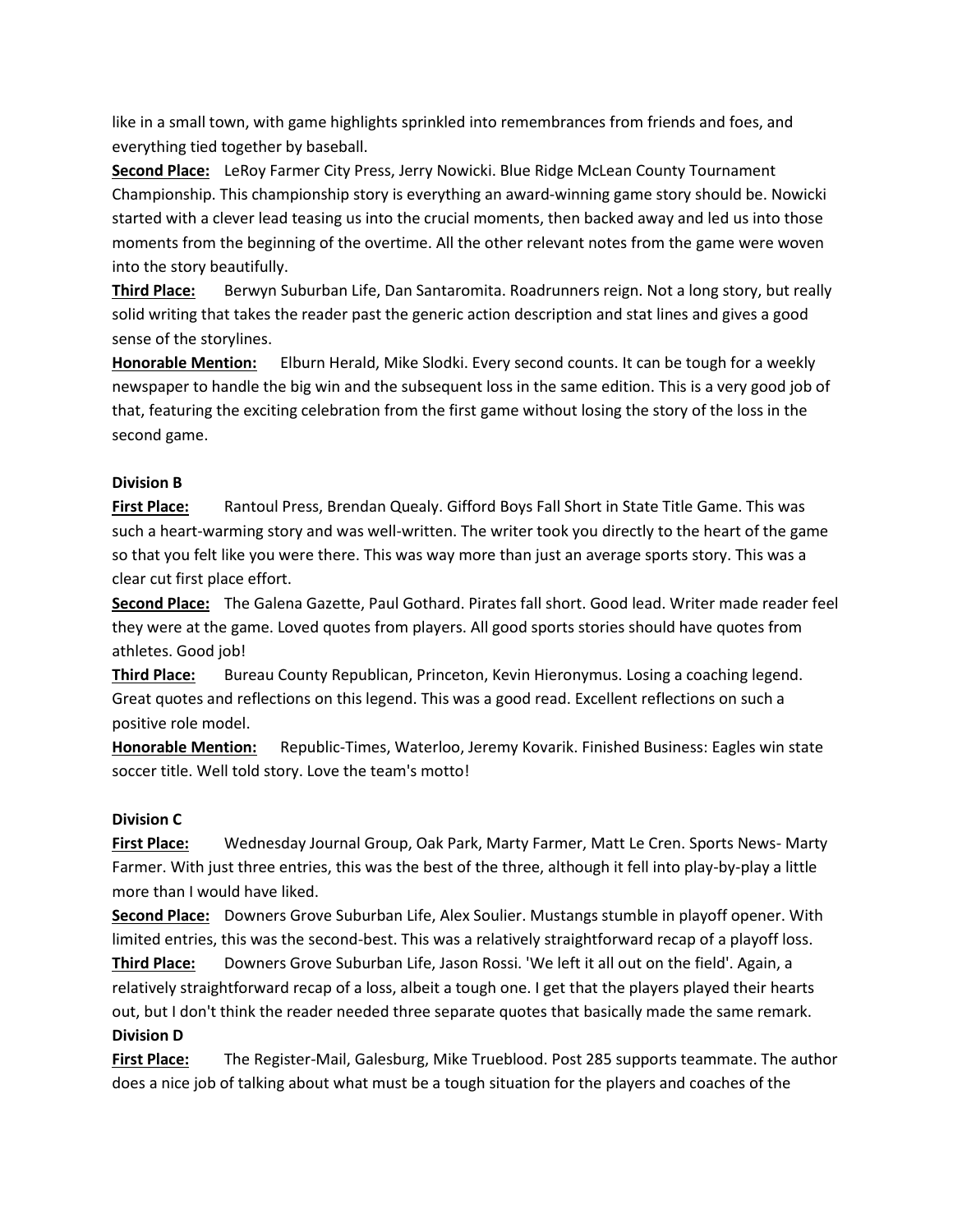baseball team. Also, this is the only story in the category that understands sports stories are not only about games.

**Second Place:** Times-Republic, Watseka, Jordan Rich. All they could ask. The author has a nice lead for the story that sets it apart in this category.

**Third Place:** The Register-Mail, Galesburg, Jackson White. Power Surge. The story was well-written and made a preview story more interesting than most.

### **Division E**

**First Place:** Northwest Herald, Crystal Lake, Tom Musick, Jeff Arnold. NFL Draft. Full coverage of a hometown boy who got called to the big dance. Did an excellent job of capturing the emotions involved with the player, family, and friends.

**Second Place:** Effingham Daily News, Alex McNamee. Teutopolis tops mt carmel again. Small town game with reporting that makes the reader feel he was at the game. Lots of sources, a "feel good" story of kids who believed they could win and did.

**Third Place:** The Herald-News, Joliet, Dick Goss. Sarr kicks Wilmington to state title. Brings the reader into the strategy that led the Wilmington team to an exciting win over a ranked opponent. Showed the highs and lows that can occur during a game and the pressure of a game riding on the foot of the kicker. **Honorable Mention:** The Telegraph, Alton, Pete Hayes. Seventh heaven - again. Good blow-by-blow of a professional game with enough color to make even a dull game interesting.

### **Division F**

**First Place:** Herald & Review, Decatur, Justin Conn. Sages' savior. A marvelous retelling of a story about a softball game that few will remember save the players who were there.

**Second Place:** Herald & Review, Decatur, Justin Conn. It's Hardin in the Clutch. Another unknown school district feel good story about hard work, perseverance, and a little luck when the season's on the line.

**Third Place:** Herald & Review, Decatur, Aren Dow. Two for two. Good job in conveying a story about digging deep and finding the answers to changing play on the fly to get back on course.

**Honorable Mention:** Herald & Review, Decatur, Aren Dow. Two L's equal win for surging Indians. Super job of telling a heartwarming story about a girl who had the will and desire to lead her team to victory after overcoming an injury.

# **CLASS 10 - SPORTS FEATURE**

# **Division A**

**First Place:** Piatt County Journal-Republican, Monticello, Andrew Helregel. State Symphonies. A cross-country story of daunting length does not pique much interest at first glance. But this one delivered as clearly the best story in the category, with a whole lot more to it than first meets the eye. A curious headline and an interesting lead tie in with other musical themes throughout while Helregel takes us much further than cross-country times and cheap-and-easy quotes. We learn routines and attitudes, history and expectations, with excellent writing throughout.

**Second Place:** The Woodstock Independent, Jason Learman. Working overtime, Woodstock Independent. This story unfolds beautifully. Even the central theme of hockey becomes secondary to the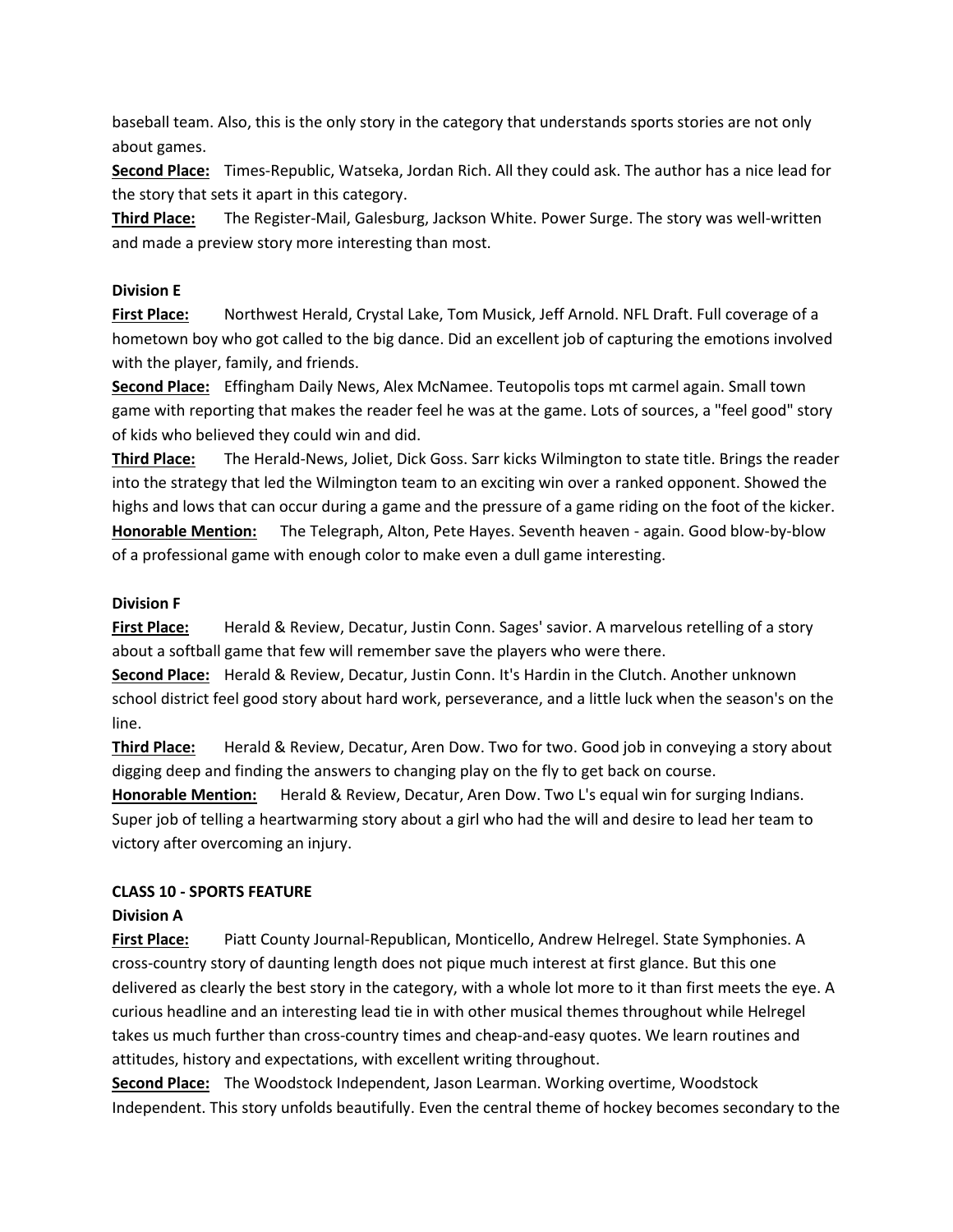themes of commitment and effort, and then we learn even more about this astounding young woman that isn't about hockey at all.

**Third Place:** LeRoy Farmer City Press, Jerry Nowicki. Austin Spencer returns. Very good job touching on the relevant angle — the imminent return — and then going into the back story. Inspiring story that's about more than just basketball.

**Honorable Mention:** The Braidwood Journal, Brent Sumner. Speed Kills: A look at Reed-Custer boys basketball team. This is a very good profile of a team and a style, going into the preparations and the training that make the result possible.

### **Division B**

**First Place:** Rantoul Press, Brendan Quealy. Brian Winholtz's life and death. **Second Place:** The Journal-News, Hillsboro, Kyle Herschelman. Soccer Marathon Raises \$43,000.

**Third Place:** Republic-Times, Waterloo, Corey Saathoff. Father, son take part in football showdown on opposing teams.

**Honorable Mention:** Riverside-Brookfield Landmark, Matt Le Cren. SPORTS FEATURE.

# **Division C**

**First Place:** Illinois Times, Springfield, Bruce Rushton. For the love of the game: Springfield Foxes play semi-pro football for free. This was the most enjoyable story I read. It included interesting anecdotes, good quotes and background, all of which was blended well with information on the team's present situation.

**Second Place:** Downers Grove Suburban Life, Scott Schmid. The dividing line. This story showed solid reporting and presented good information on a potential policy change that could affect a number of schools. The multiple sources added to the depth of the story.

**Third Place:** Wednesday Journal Group, Oak Park, Marty Farmer. SPORTS FEATURE. Nice look at a long-time coach, his motivation and his perspective on the game he loves.

**Honorable Mention:** Downers Grove Suburban Life, Jason Rossi. Dale Ryndak had a 'desire to win'. This story would have benefited from being a little longer, but overall a nice feature on a "little sister" following in an older siblings footsteps.

# **Division D**

**First Place:** Breeze-Courier, Taylorville, Doug Brady. From stage to cage: local singer turns fighter. Great lede. Really liked it. Nice use of quotes to tell the story. Not everyday you see a kid's journey take this course. Fun read.

**Second Place:** The Register-Mail, Galesburg, Mike Trueblood. From Streaks to the NFL. Nice job of telling the story without overloading the readers with stats and stats and more stats from the athlete. It's easy to see the impact this way. Nice job.

**Third Place:** Daily Leader, Pontiac, Erich Murphy. Schertz sets precedent . Inspiring stuff. Only thing holding this one back was lack of quotes in the first 13 graphs.

**Honorable Mention:** The Courier, Lincoln, Bill Welt. Ultimate Honor. Nice combo of stories here. Both were very quote driven, which was a nice change of pace. Solid job all-around.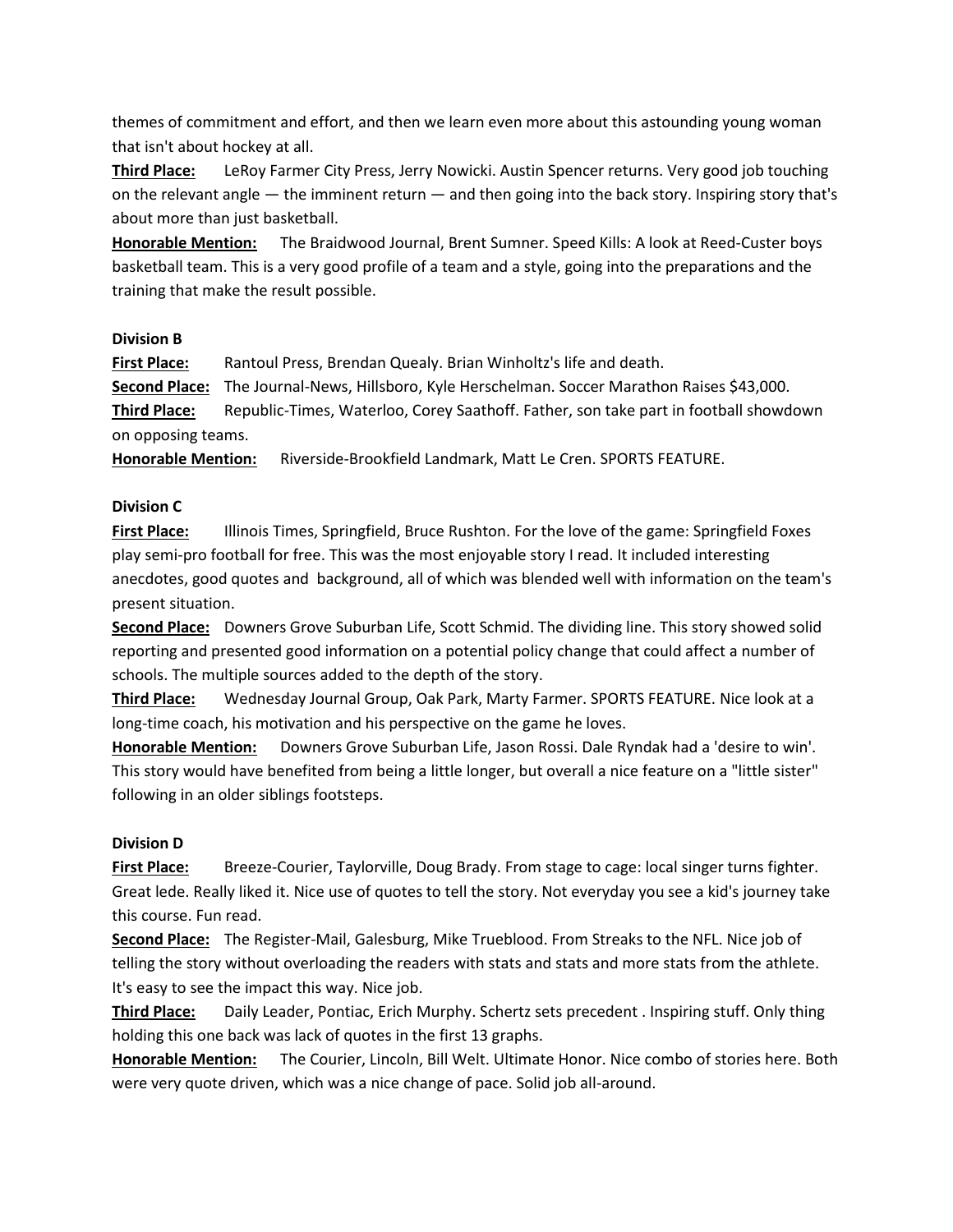#### **Division E**

**First Place:** Northwest Herald, Crystal Lake, Mike DeFabo. Part of the Family. Powerful story about a unique situation. Insight into an illness that can be written about only via trust in the reporter and an openness from family to discuss such a painful and far-reaching problem. Very nicely done.

**Second Place:** The Pantagraph, Bloomington, Jim Benson. ISU's Hunter, 3-year-old boy form special bond at event. Story gives a behind-the-scenes look inside the athlete fans don't get to see. Good news story, but one that is captivating to read. Well-written and a great read.

**Third Place:** The News-Gazette, Champaign, Fred Kroner. The saga of Tyke Peacock. Tragic stories reel in readers. Getting an understanding of addiction only helps everyone, from the addicted, their families and many in today's culture who can, in some ways, have a connection to such afflictions. **Honorable Mention:** The News-Gazette, Champaign, Bob Asmussen. Friday Night Football. This story is one readers don't necessarily expect, which normally is a strong read. High-profile program gets a little light on it via a well-written piece on behind-the-scenes event. Well done.

### **Division F**

**First Place:** The Dispatch & The Rock Island Argus, Daniel Makarewicz. Hard to accept. This story was emotional, but the writer did an excellent job leading the readers up to the emotion and then letting the people involved provide it. Very good job addressing what is a very difficult subject. Helped a lot to have friends and family open to talk with you. This story wasn't exclusively a sports feature, but it transcended sports — as any good sports feature should.

**Second Place:** Journal Star, Peoria, Adam Duvall. Taken to Tennessee. Excellent treatment of the subject. The writer interspersed historical facts with colorful details from beginning to end, while not spending too much time in any one area and holding the readers' interest. Interesting color graphic makes jump page very appealing.

**Third Place:** Herald & Review, Decatur, Aren Dow. Kid Dynamite. Definitely an interesting subject to be so young and so successful. Good job fleshing out a story with a 14-year-old as the main source. **Honorable Mention:** Belleville News-Democrat, Norm Sanders. When he was Relly. Interesting history dug up about a well-known figure.

#### **CLASS 11 - FEATURE WRITING**

### **Division A**

First Place: Berwyn Suburban Life, Joe Sinopoli. Brave hearts are ties that bind. this is a great feature that shows the bond people can make and the compassion they can have for others--it also serves as a reminder that our handicaps should never hold us back--well-written, to the point and significant

**Second Place:** Beecher City Journal, PJ Ryan. Hell Raiser Rides Again. very well written feature bringing the past into the present and chronicling the journey of a man, his family and his work ethic

**Third Place:** The Woodstock Independent, Sandy Kucharski. ""Enjoying the ride,"" Woodstock Independent. light hearted view of one man's journey and his enjoyment of life

well-written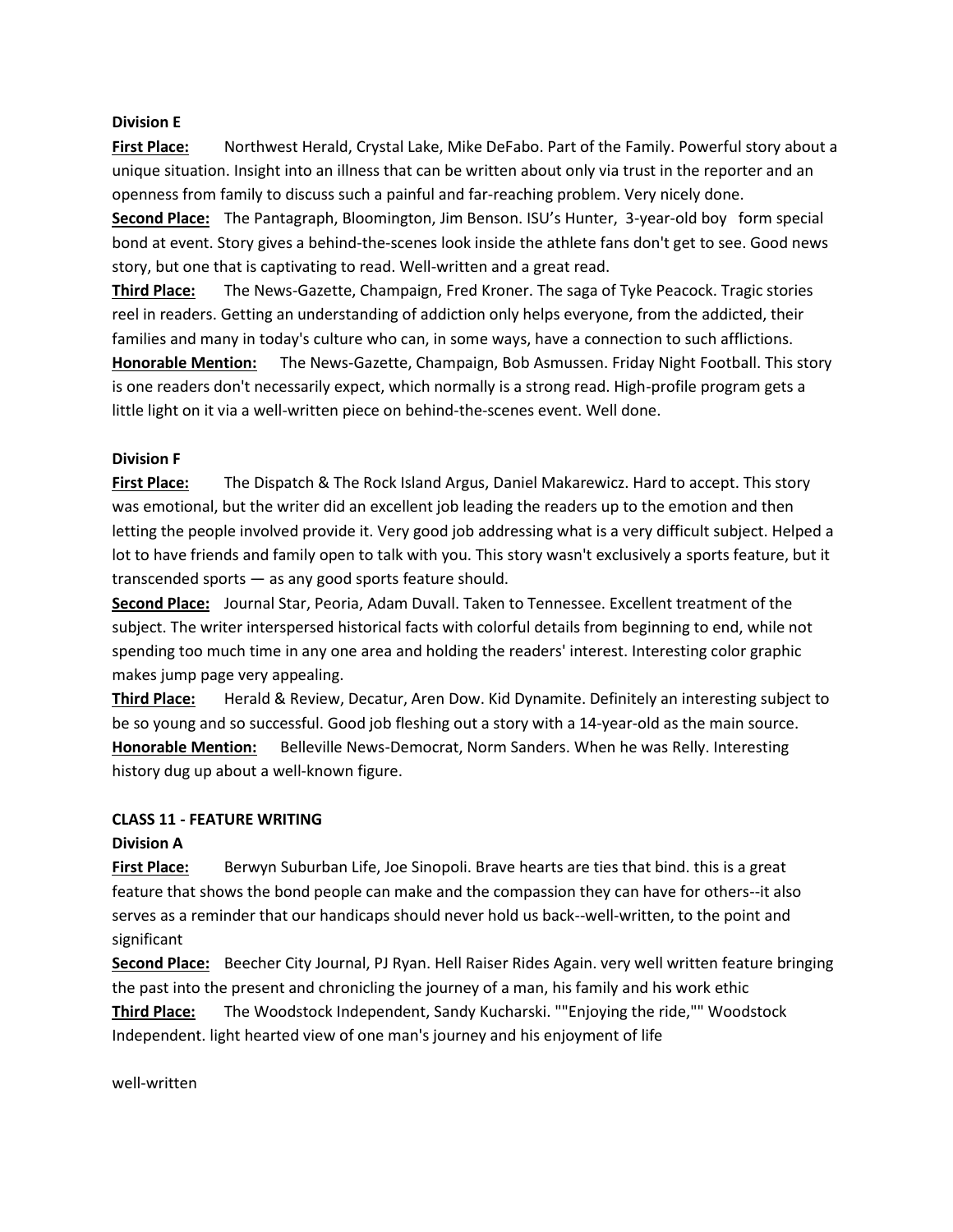**Honorable Mention:** El Paso Journal, Jennie Kearney. The selfless spirit of a young boy inspired the community. well-written--great story tying both the child's story and the community together

### **Division B**

**First Place:** The Galena Gazette, Hillary Dickerson, Paul Gothard. Honor Flight. While many writers chose to focus on the Honor Flight, this team of reporters and photographers really covered every single aspect possible. It's a great effort on all fronts from writing to layout, making it the obvious choice for a winner.

**Second Place:** Barrington Life, Tarah Thorne . Blind man recalls 9/11 with guide dog . A good read from start to finish. Riveting stuff that you don't normally hear from a perspective that's outside of the norm. The story really tells itself.

**Third Place:** The Journal-News, Hillsboro, Mike Plunkett. Remembering Sonny Daniels. The amount of research and digging done combined with the flowing, narrative style of the article made this an interesting, noteworthy addition. Good work.

**Honorable Mention:** The Regional News, Palos Heights, Tim Hadac. Is It Junk Or Genius?. Strong, clear writing that clearly outlined the article's subject matter and greater universal theme.

### **Division C**

**First Place:** Illinois Times, Springfield, Patrick Yeagle. From the streets to stability: One man's path out of homelessness. I would believe this is a subject that many newspapers can tackle. This writer recognized it and did a fantastic job.

**Second Place:** Wednesday Journal Group, Oak Park, Deb Quantock McCarey. Kidz helps kids help kids. Catchy headline, well-written, crisp and interesting. Outstanding job.

**Third Place:** Wednesday Journal Group, Oak Park, Deb Quantock McCarey. Sweetheart sister. Nice story about a remarkable person. Writer did a great job.

**Honorable Mention:** The Shorewood Sentinel, Stewart Warren. Local man fighting for friend to receive Medal of Honor. Good story. Relevant in today's world. Writer did a good job.

### **Division D**

**First Place:** Chicago Daily Law Bulletin, Jamie Loo. Apocalypto, Esq.. This was a fun read, from start to finish. I like how you put me in the wrestling ring immediately. Good background on the subject. **Second Place:** The Commercial-News, Danville, Sunny Strader. Out of respect. The writer lets me see from the story subject's eyes in the lead. Nice touch; kept me wanting to read more.

**Third Place:** Chicago Daily Law Bulletin, Jack Silverstein. Pope's blessing. Good piece, especially the description of Pope's weeping on the street. I would have placed this one higher if the writer had led with that image.

**Honorable Mention:** The Register-Mail, Galesburg, Lisa Coon. A man of the earth. Nice intro to the man. Nicely descriptive.

### **Division E**

**First Place:** Quincy Herald-Whig, Don O'Brien. Behind Prison Walls. This is an excellent story. Often reporters tell the stories of families who have lost loved ones due to drunk driving incidents, but seldom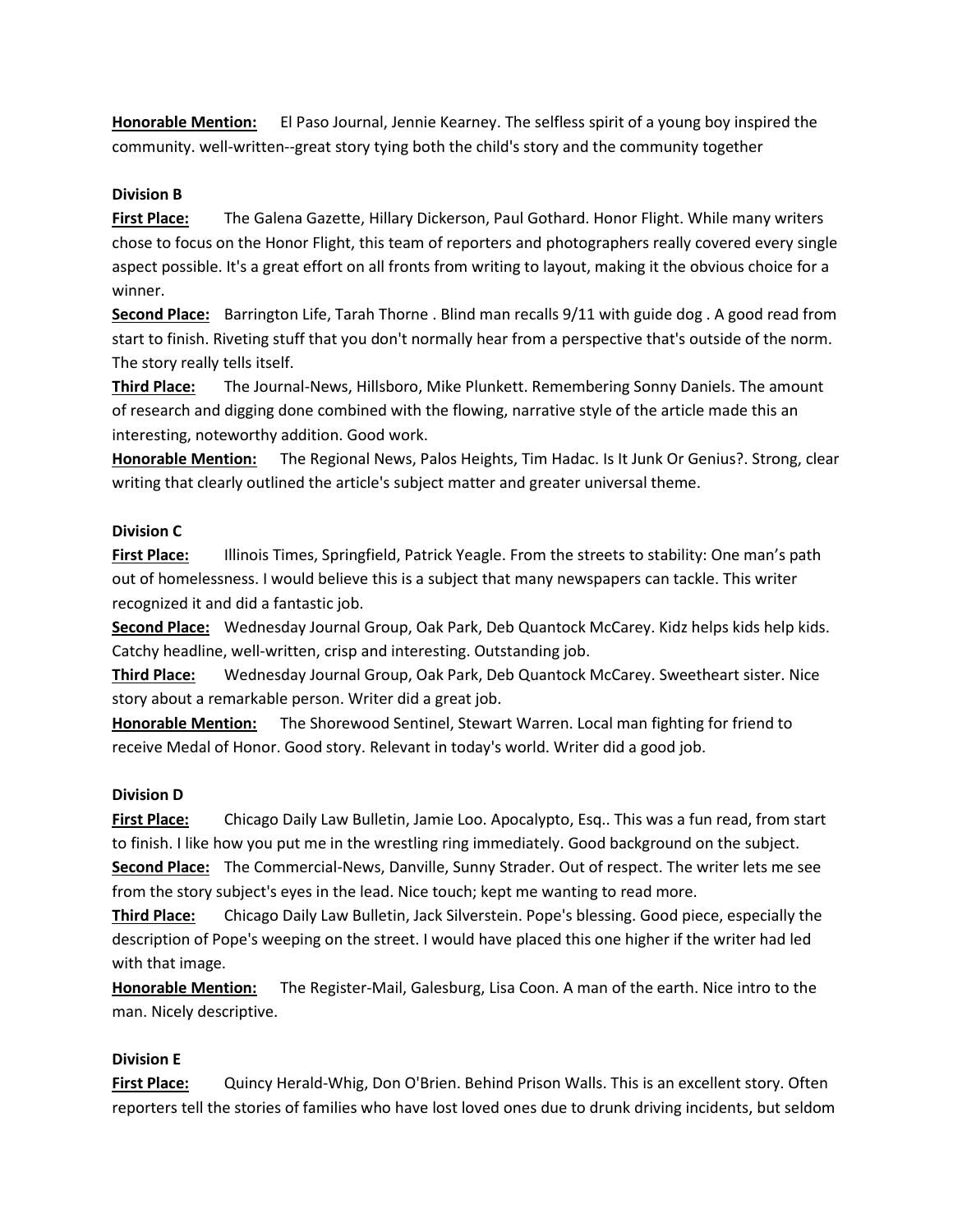do readers get to see what it's like for those who have been found guilty of drunk driving. This story was a good read. It has a great lead, and overall great local appeal. Good job!

**Second Place:** Sauk Valley Media, Sterling, Kathleen Schultz. Four decades in the making. What a cool story! I'm certain many readers could relate to both the grandmother's feelings, as well as her grandsons, and with no doubt it brought about memories of proms from the past. It is a great read! The reporter found a different way of writing about an annual event. Good job.

**Third Place:** The News-Gazette, Champaign, Debra Pressey. Alzheimer's support group. This article tells the story of how Alzheimer's effects those who don't have the disease. The lead made me want to read more. Great story. Good job!

**Honorable Mention:** Rockford Register Star, Maggie Hradecky. Husband, children continue fight against breast cancer. This story was a great read. It tells the effect cancer has on victims' families and how they manage to go on with life after their loved ones have died. The reporter is an excellent storyteller.

# **Division F**

**First Place:** Chicago Sun-Times, Stefano Esposito. 'Can a cop killer go home again?' by Stefano Esposito, Chicago Sun-Times. An awesome story told from nearly every angle. Executed perfectly by the reporter.

**Second Place:** Journal Star, Peoria, Phil Luciano. Riding his way to a better future. Beautifully written, somewhat tragic profile piece done in the best way. Great narrative flow. Shows that every person has a story to tell with the best execution.

**Third Place:** Journal Star, Peoria, Matt Buedel. A long slow suicide. Well written piece told in a straightforward style. Lots of digging done by the reporter to show larger issues at play in the death of a young girl who should have had everything.

**Honorable Mention:** The Dispatch & The Rock Island Argus, Rachel Warmke. Cancer-stricken Mackenzie prepares for pot sentencing. Another great piece telling the tragic story of larger issues plaguing an ill man.

### **CLASS 12 - ORIGINAL COLUMN**

### **Division A**

**First Place:** Lebanon Advertiser, David Porter. Ramblin' Man. Witty and not trying too hard. **Second Place:** Villa Grove News, Amy McCollom. Holding It All Together, Villa Grove News. Just because a woman tells a story involving her children, it doesn't mean others have to automatically close their ears and groan. Nice.

**Third Place:** Forest Park Review, Alan Brouilette. Original columns by Alan Brouilette. Nice, with the bullet point info.

### **Division B**

**First Place:** Effingham & Teutopolis News Report, Herb Meeker. How we can honor Willow 3-27-14. Depicts the humanity of reporters who must submerge their personal feelings in trying situations. This brought tears to my eyes.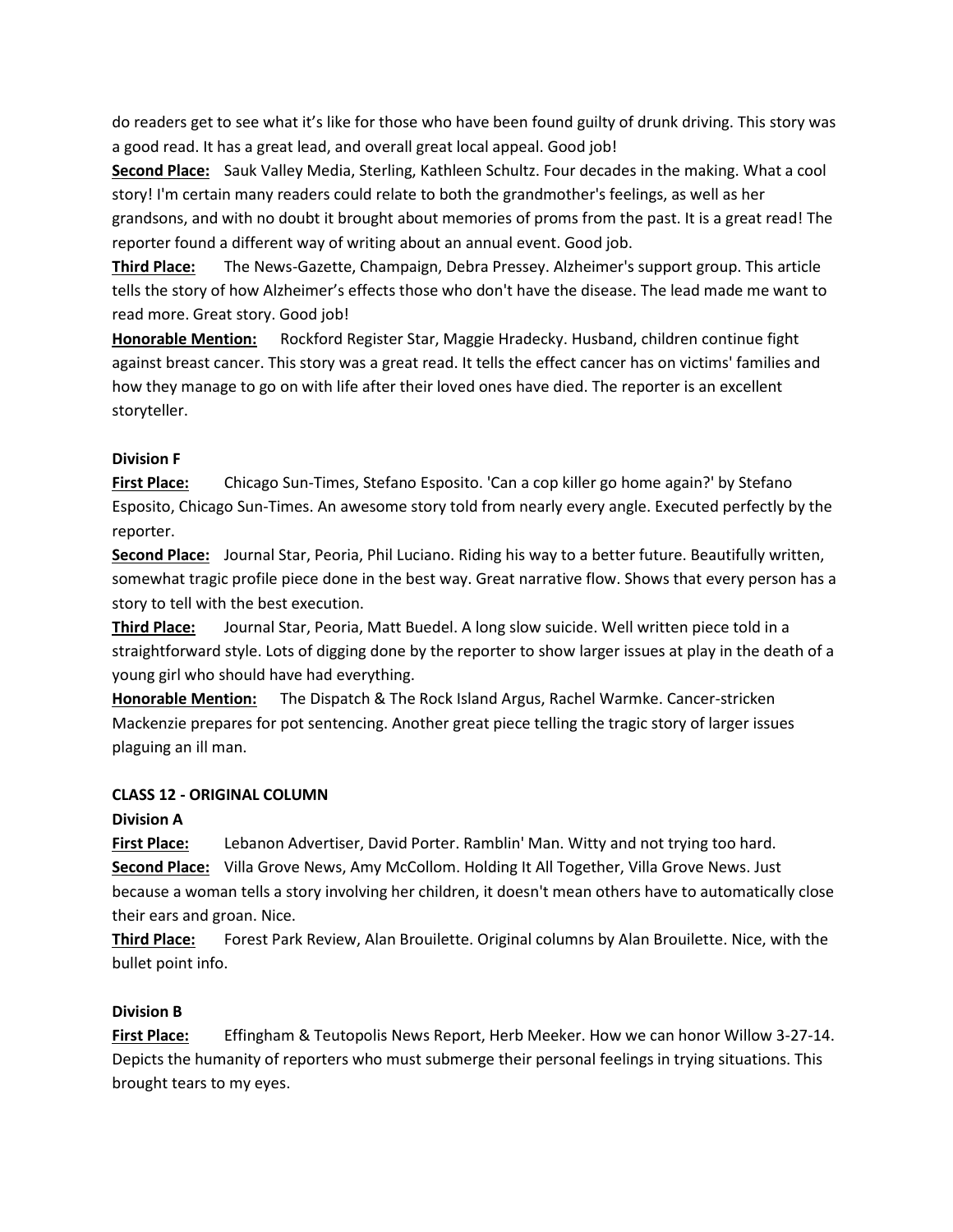**Second Place:** Lake County Suburban Life, Grayslake, Judi Veoukas . Off the Deep End columns . A laugh always brightens the day! Pleasurable reading.

**Third Place:** Effingham & Teutopolis News Report, Herb Meeker. Klans hate has 7-24-14. A very controversial 'organization' that hides their 'mission' under their costumes. Bravo!

**Honorable Mention:** The Normalite Group, Normal, Jim Bennett. The Spectator - By Jim Bennett. These columns caused me to reflect as well. Good range of topics with history thrown in.

### **Division C**

**First Place:** Austin Weekly News, Chicago, Dawn Ferencak. Ending the pain of mental illness and addiction. A powerful, inside look at a family tragedy. Series shines light on a topic often taboo and told from an insider's perspective. Powerful reading and illuminating to a public that often sweeps such parts of society aside.

**Second Place:** Austin Weekly News, Chicago, Arlene Jones. Arlene Jones, columnist. Such key issues and a very pragmatic approach to analyzing the related problems. Portions of black America need solutions. The more common sense voices applied to life circumstances can only serve readers well.

**Third Place:** Wednesday Journal Group, Oak Park, Jack Crowe. Columns by Jack Crowe in Wednesday Journal. Clearly a political junkie in his element. Everyday events and locales need attention as readers identify with them.

**Honorable Mention:** Wednesday Journal Group, Oak Park, Ken Trainor. Columns by Ken Trainor. Engaging writing style, and topics and approach invite pubic interaction. Always, er, most always a plus.

### **Division D**

**First Place:** The Register-Mail, Galesburg, Tom Loewy. Tom Loewy columns. Your choice of column content and your ability to execute the columns sets you well above the competition. I hope the members of you community appreciate the excellence of your work. There are not many columnists like you in the world.

**Second Place:** Daily Chronicle, DeKalb, Eric Olson. Editor's Note. Your choice of column topics helps you in this competition. You write about important topics within your community and use your forum to explain important issues.

**Third Place:** Chicago Daily Law Bulletin, Marc D. Falkoff. Falkoff IPA Awards Submission Feb 2015.pdf. I enjoyed your columns, but they are not for everyone and I would not classify them as general interest. They are well researched and a good read for those of us who are into law.

### **Division E**

**First Place:** The Pantagraph, Bloomington, Bill Flick. Bill Flick. Flick writes in a compelling, conversational style, telling stories to readers as he would to a friend. And the stories are all interesting, whether it's learning about the real Jake from State Farm or feeling the sadness and pride of parents who turned their son's tragic death into a mission to support organ donations. Well done.

**Second Place:** The State Journal-Register, Springfield, Dave Bakke. Dave Bakke, metro columnist. Bakke writes mostly about interesting people in the community, but he also inserts himself into the column on occasion. In one excellent column, he described helping a Vietnam veteran track down someone he thought had died in the war. Columnists can be skillful observers, but Bakke also showed the value in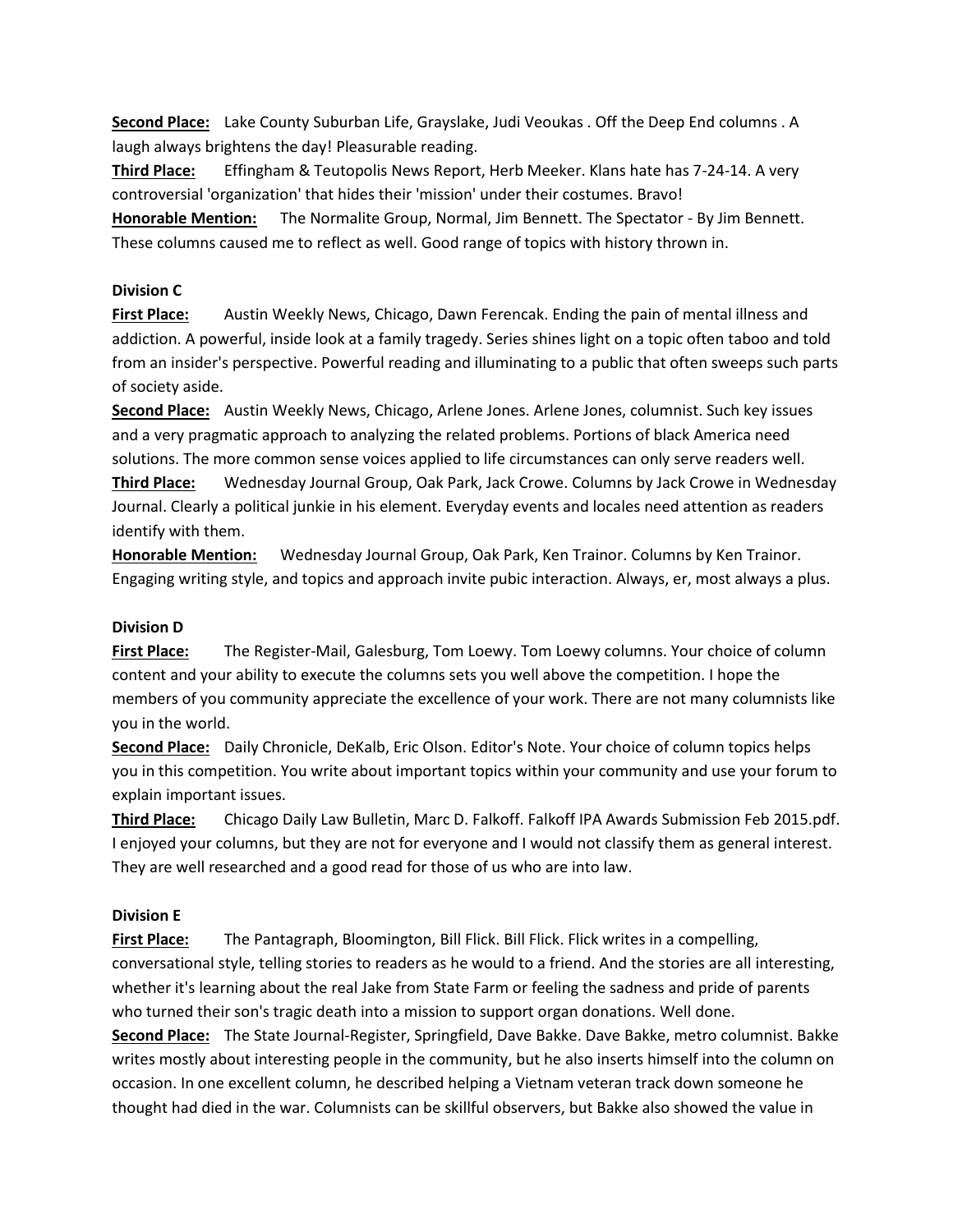participating in a worthy cause -- helping a vet overcome the guilt he felt because he assumed someone had died in his place.

**Third Place:** Northwest Herald, Crystal Lake, Michael Penkava. Fanfare for the common student. Penkava writes about everyday events, such as the death of a pet or the summertime thrill of an ice cream truck. His appeal to celebrate the average students on graduation day -- and not just the best students -- sparks a nice column about the accomplishment of living a splendidly average life. It's apparent that he works hard to craft each sentence.

**Honorable Mention:** The News-Gazette, Champaign, Dan Corkery. View from C-Section. The writer's strength is his personal columns, sharing his thoughts about his trashy neighbors and his mother's favorite sayings. He entertains readers as he shares stories that they can relate to their own lives.

### **Division F**

**First Place:** Chicago Sun-Times, Mark Brown. A series of 3 columns on Henry Williams by Mark Brown, Chicago Sun-Times. Mark Brown's columns reveal the compelling details of a former homeless man who is trying turn his life around. Brown uses good sources, strong writing and important details to share this man's story with readers. These columns are the clear winner in this competitive category. **Second Place:** Belleville News-Democrat, Patrick Kuhl. Coach Klinsmann, You're in the Army now, Beginning to look a lot like Santa. The three winners in this category reflect very different approaches to column writing. But they all are well written and cover compelling subjects. This entry excels at personal columns, with none better than his efforts as a child to be like his special older brother.

**Third Place:** Chicago Sun-Times, Dan Mihalopoulos. A selection of 3 columns, Dan Mihalopoulos, Chicago Sun-Times. Mihalopoulos focuses his columns on political wrongdoing, blending watchdog reporting with analysis and opinion. The columns take hard shots at people who want to abuse power and misuse taxpayer money.

#### **CLASS 13 - SPORTS COLUMN**

### **Division A**

**First Place:** Villa Grove News, Tony Hooker. Hook Line and Sinker, Villa Grove News. Great personable stories.

**Second Place:** Gibson City Courier, Josh Hohulin. Sports Column.

**Third Place:** The Cass County Star-Gazette, Beardstown, Don Chipman. Chip's Corner.

### **Division B**

**First Place:** Rantoul Press, Brendan Quealy. In the Corner Pocket: Rant, Buzzer Beater and Coaching. These columns had meaning and were well-written. Only caught a couple typos but, other than that, these columns were a cut above the competition. Keep up the great work.

**Second Place:** Bureau County Republican, Princeton, Kevin Hieronymus. Sports column. Good stories with meaning. The writer kept me engaged in each piece. A few grammar mistakes, but on the whole, these were three quality columns.

**Third Place:** The Journal-News, Hillsboro, Kyle Herschelman. Center and Guard. Herschelman lost me at times with his writing style, but each story had a clear purpose. The writing could be cleaner, but each column kept my interest.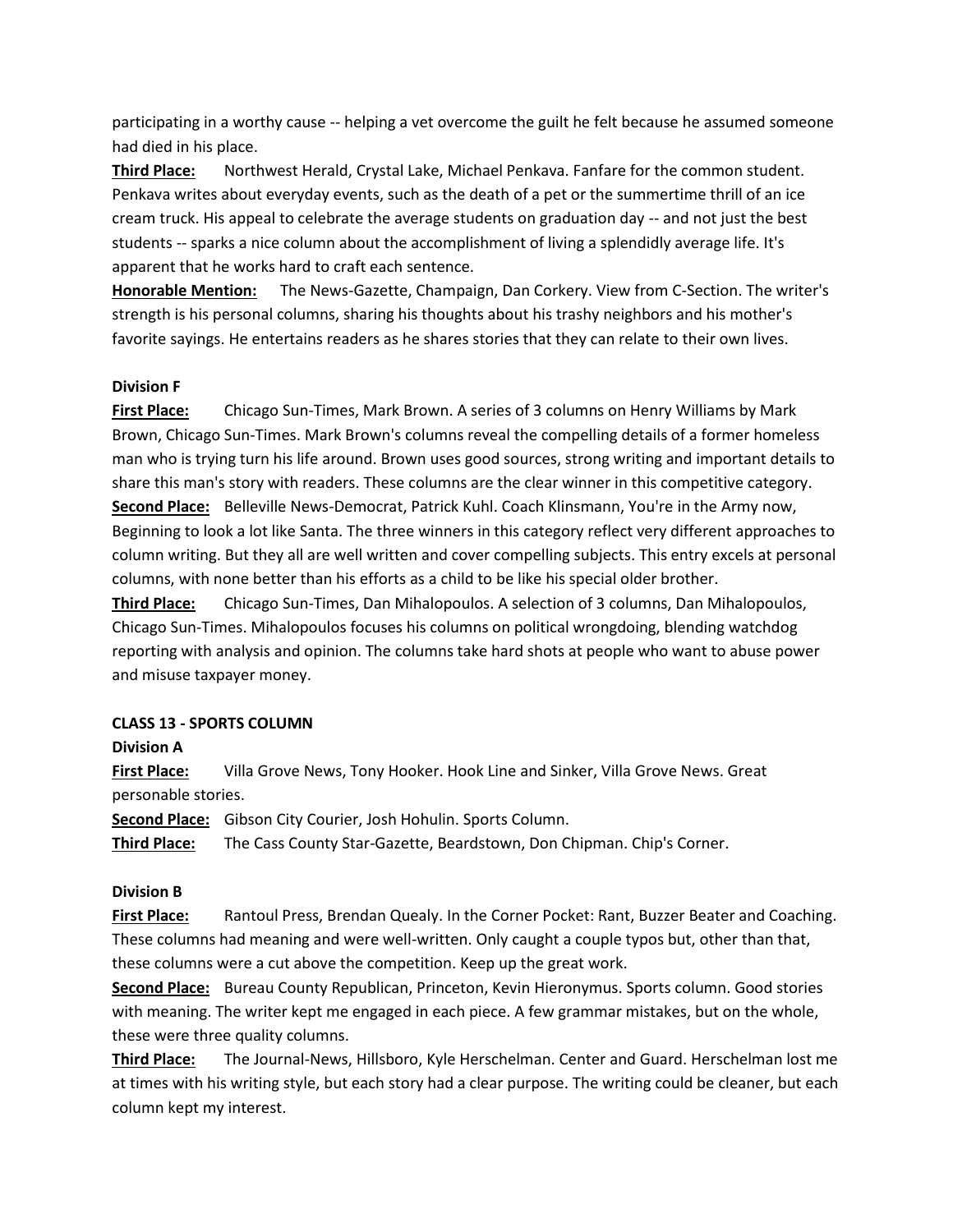**Honorable Mention:** The Joliet, Lockport & Crest Hill Bugle, Scott Taylor. Golf Course Review. Clean stories about golf — something that not every sports columnist can write about. I'd like to see more diversity in the ratings, but each course was well-described.

### **Division D**

**First Place:** Paris Beacon-News, Thomas Hardesty. Beggars, Pumpkins and Guns. The best sports columnists draw readers beyond sports fans. There is no doubt your columns bring readers to the sports page who otherwise don't go there. The beggars column was a brave one and well written. Excellent writing that is surely enjoyed by sports enthusiasts and non-sports enthusiasts.

**Second Place:** The Register-Mail, Galesburg, Mike Trueblood. Mike Trueblood sports columns. It's obvious you are well versed in area sports. Columns are informative, entertaining and well written. **Third Place:** Pekin Daily Times, Mark Rich. Early or late, this rivalry is special. **Honorable Mention:** Morris Daily Herald, Rob Oesterle. Sports Views.

### **Division E**

**First Place:** The News-Gazette, Champaign, Loren Tate. Tatelines. First rate work - as always. Loren Tate's voice and insights into the world of sports has been honed for years. Add to that excellent header layouts for two of the three columns and you have work that exceeds any opinion ever voiced on Sportcenter.

**Second Place:** Kane County Chronicle, St. Charles, Jay Schwab . "Prep Zone" columns. There are as many biting hints of good-natured satire in Schwab's columns on the Cubs and Mooseheart as there are heartfelt moments in his elegy to the late Jim Newbill. A pleasure to read for his insights and welldeveloped writing style.

**Third Place:** Quincy Herald-Whig, Matt Schuckman. Matt Schuckman columns about Drew Wilt/QHS coach/dreams in winter. I had to take a minute to wring my tears out of a ream of printer paper after reading Schuckman's column on Drew Wilt. He's an excellent columnist with a deft ear for detail and language. His column on the school board's dismissal of a coach was equally strong in asking hard questions, but ended with a bit less focus than when it began.

**Honorable Mention:** Northwest Herald, Crystal Lake, Tom Musick. Tom Musick columns. Musick has a good eye for finding the telling detail in his commentary. Letting the organ player at the Blackhawks' last playoff game of the season register a note of hope for the upcoming one; the emotional excitement of being a young player getting picked up in the NFL draft; to my favorite — a dynamite angle on the changes at Wrigley Field through the eyes of a lifelong ball hawk. I'm homesick for Wrigleyville all over again. Outstanding work.

### **Division F**

**First Place:** Journal Star, Peoria, Phil Luciano. Phil Luciano Sports Column Writing. What happened to America's pastime: An enjoyable read from start to finish and one I'm sure is relatable to plenty. Mighty Palms have struck out: I did not imagine a story on palm trees at a baseball field drawing me in, but this one certainly did. Great job of turning a trivial issue into an interesting tale.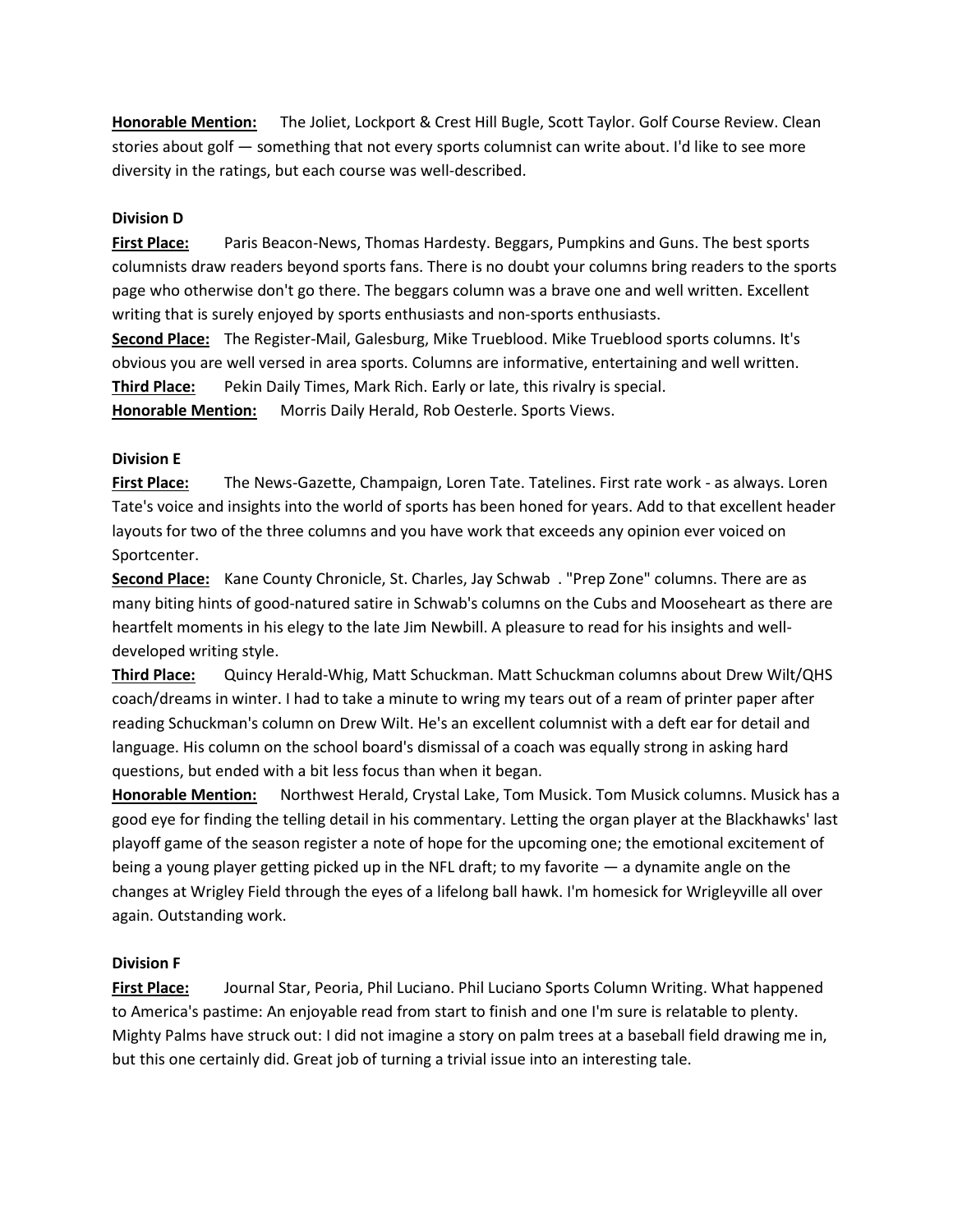**Second Place:** Chicago Sun-Times, Rick Telander. A selection of 3 sports columns by' Rick Telander, Chicago Sun-Times. Public disgrace- We know who failed at Currie. A story that simply had to be told. I liked the take-no-prisoners approach, and it was accompanied by a great design. As Tears Go Bye: Good storytelling on something that is always difficult to write.

**Third Place:** The Dispatch & The Rock Island Argus, Daniel Makarewicz. Taylor firing; Dalton remembered; State champ anti-bullying. Dalton remembered for putting others 1st: This was a story that I am sure made Dalton's family and close ones proud. I especially liked your lede and how you shared your own story.

**Honorable Mention:** Journal Star, Peoria, Kirk Wessler. Kirk Wessler sports columns.

### **CLASS 14 - PHOTO SERIES**

### **Division A**

**First Place:** Oakland Independent, Janice Hunt. Sobering. Really great composition and technical skill by the photographer here. Also a unique subject.

**Second Place:** The Leader, St. Joseph, Nora Maberry-Daniels. Knockout punch:SJO sends Unity packing in second round. The photos here are very technically sound and show a clear sequence of events. **Third Place:** The Pinckneyville Press, Jeff Egbert. Family Night in the Park. Photos are clear and have good composition. What I really like, though, is the variety.

**Honorable Mention:** LeRoy Farmer City Press, Jerry Nowicki and Jeff Zogg. Memorial Day photo series. Nice photos with unique composition. Like the tight shots, focus on faces.

### **Division B**

**First Place:** The Hinsdalean, Hinsdale, Jim Slonoff. A day in the Life of The Community House. An interesting story, nicely told.

**Second Place:** Bureau County Republican, Princeton, Mike Vaughn. Bureau County Fair. Rich, colorful shots documenting a county tradition. Well done.

**Third Place:** The Joliet, Lockport & Crest Hill Bugle, John Patsch. Light Up the Holidays parade. Some really nice shots here. Don't know why they were cropped so tightly, as the images have nice compositions to them.

**Honorable Mention:** Ledger-Sentinel, Oswego, Steven Buyansky. Oswego PrairieFest photo series. Some nice colorful shots of the festival.

# **Division C**

**First Place:** Wednesday Journal Group, Oak Park, David Pierini, Claire Innes. Following his pipe dreams - 07/02/14. The clear winner here. Good variety of shots with great composition and lighting. I especially like the photo with the reflection of the pipe organ keys in his glasses. The photo series can tell the story without the copy, that's why it's the winner.

**Second Place:** Downers Grove Suburban Life, Bill Ackerman. Festivalgoers get down at GroveFest. Good photo illustrations of a colorful car show. I like the long shot of the Dad and his son looking at the vintage cars especially.

**Third Place:** Illinois Times, Springfield, Patrick Yeagle. Inside the Bel-Aire Motel. Nice portraits of the motel residents. But I would like to have seen them actually inside the doomed low rent motel.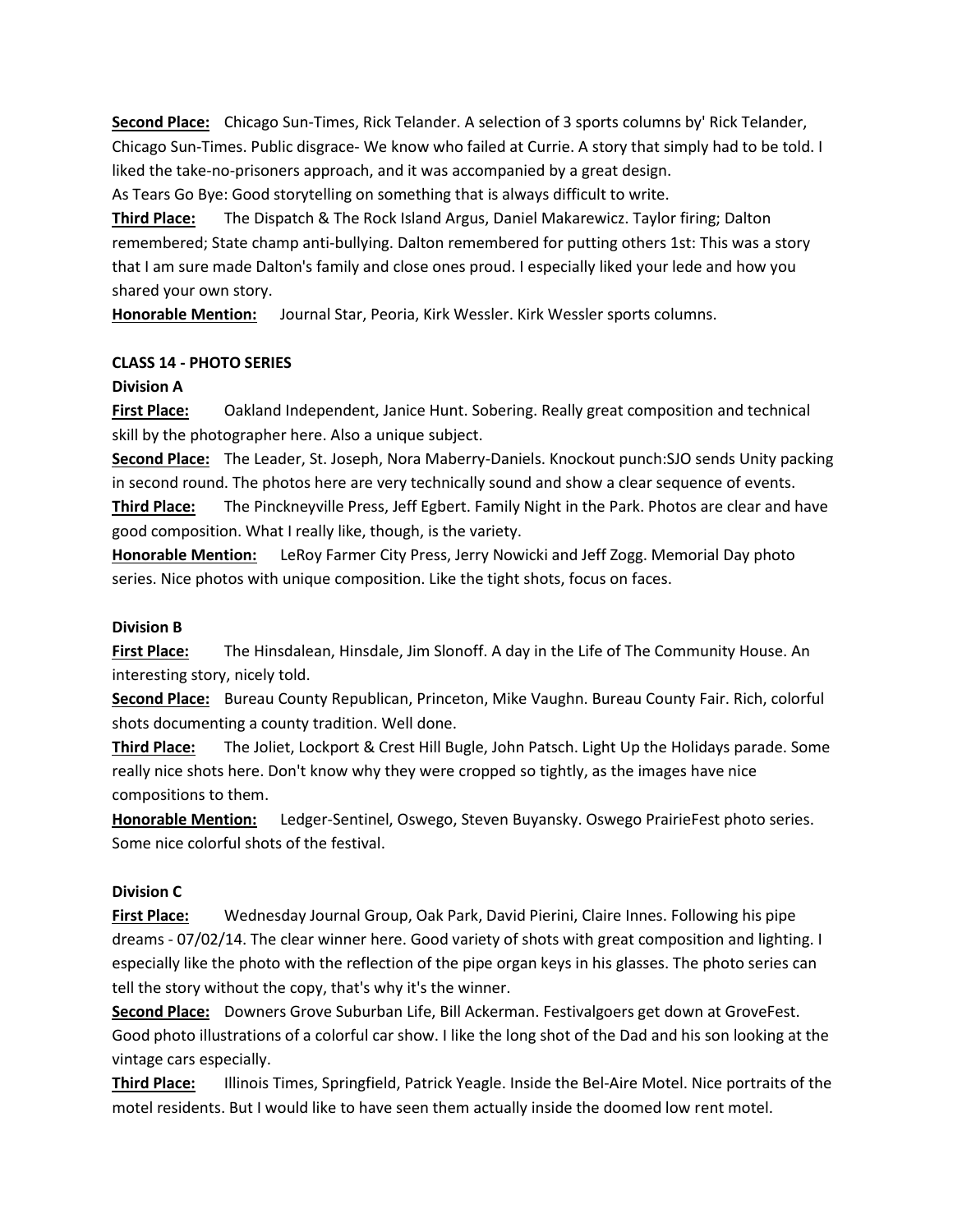**Division D First Place:** Daily Chronicle, DeKalb, Monica (Maschak) Synett. Soldier Surprise. **Second Place:** The Register-Mail, Galesburg, Steve Davis. Making the Cut. **Third Place:** Daily Chronicle, DeKalb, Rob Winner. Cortland Elementary students sickened by fumes. **Honorable Mention:** Daily Chronicle, DeKalb, Monica Synett . Storm Dayz.

### **Division E**

**First Place:** Quincy Herald-Whig, Steve Bohnstedt. A Tough Cell. Great behind-the-scenes look at subject matter, particularly the shot of the stairwell where there was an injury earlier. Photo composition superb. Great editing, as I'm sure there were many solid photos.

**Second Place:** Quincy Herald-Whig, Philip Carlson. Fishers of Men. Great story! Photos complement the story well. You can sense from looking at the photos the pain behind these people's lives, but also the hope. Dominant photo was the right choice. Shows the small space carved out for their lives, plus the man pulling his socks up – great allusion – getting ready for work. Nice series of pics.

**Third Place:** The Daily Journal, Kankakee, Scott Anderson. Injured football player, Hayden, receives visitors at hospital. Story that could be considered easy to illustrate, with all the love involved in the drama of his recovery. But the moments were captured, and the frame selections clearly were done with care, as were the shots.

**Honorable Mention:** Rockford Register Star, Max Gersh and Brent Lewis. Underwater Gridiron. Wow. For a split second, I was confused as to the sport. Interesting, to say the least. Photos draw reader in immediately. This was a cool idea, one that in the end works well. Outside the box!

### **Division F**

**First Place:** Herald & Review, Decatur, Danny Damiani. Trail Blazers Rodeo. Photographer demonstrates strong command of form and color, paying attention to light.

Humor a refreshing and smart element to this series in frame where the boy watches dubiously of the man on the ground; and the feet flying in the air merits a laugh.

Tight composition of cowboy wrestling steer to ground is compelling and classic.

**Second Place:** Belleville News-Democrat, Derik Holtmann. White Castle wedding. Funny and lighthearted daily life feature about the beauty of being different.

The gawking employees and onion ring doubling as wedding ring are delights.

A tighter edit, removing some redundant wedding-esque posed shots would let readers focus on humor of onion ring wedding bands.

**Third Place:** Belleville News-Democrat, Steve Nagy. Prison ministry. Photographer able to focus in on storytelling emotion and concepts like men bowed in prayer and barbed wire through fence, but doesn't take us step further in creating sense of mood.

Would like to learn more about Rev. Wagner: Where does he write sermons? Are they written by hand? Does he talk to old guards? A simple portrait of Rev. Wagner so we can see him in detail.

### **CLASS 15 - SPOT NEWS PHOTO**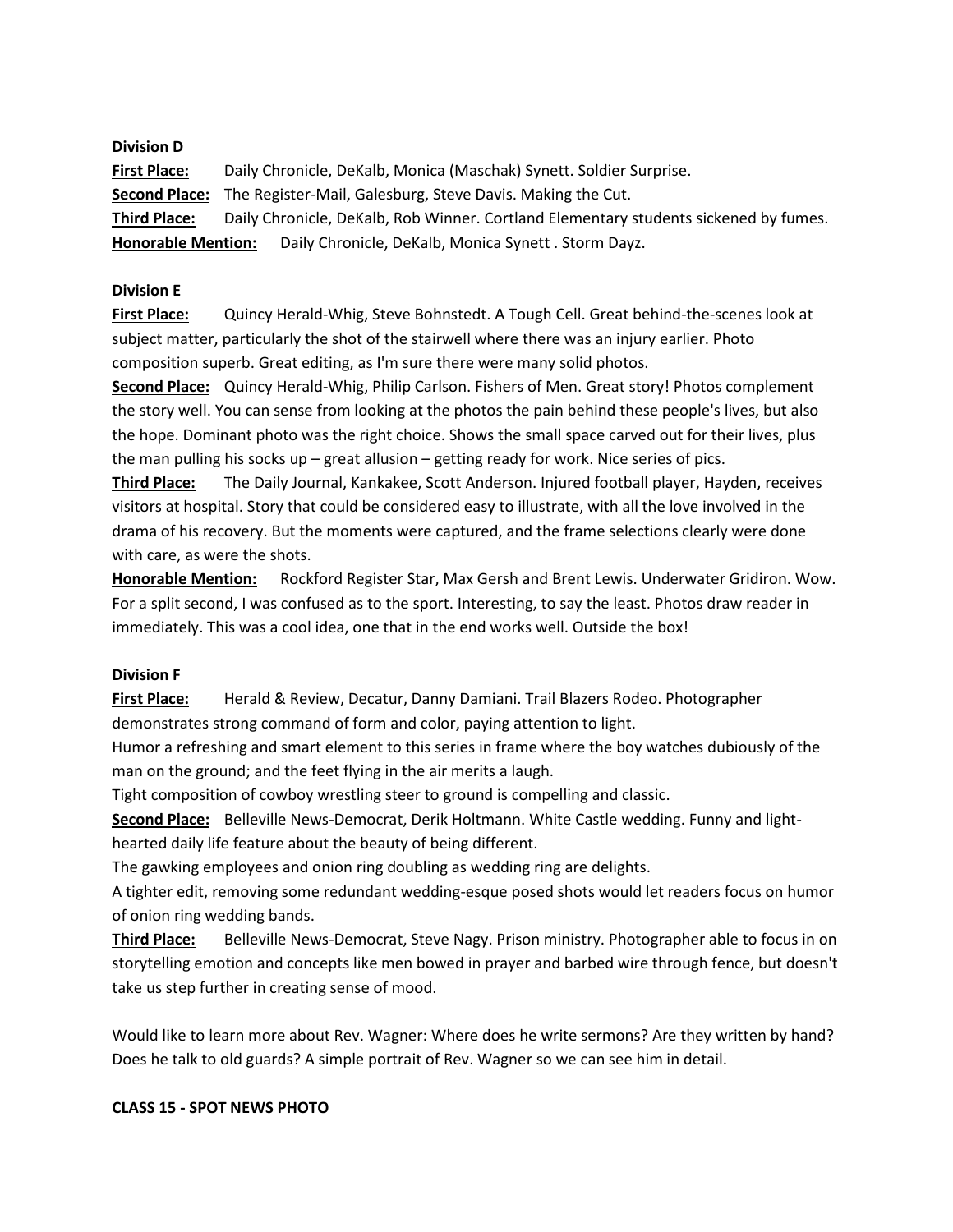### **Division A**

**First Place:** LeRoy Farmer City Press, Bonita Burgess. Farmer City ADM Fire. Awesome wide shot showing fire at its peak. Simple, but effective. All the components are included.

**Second Place:** Elburn Herald, Patti Wilk. Basketball Regional champs. Great composition showing scoreboard, face of athlete. Although initially skeptical about considering it "spot news," this photo captures one fleeting moment that's illustrative of the entire game.

**Third Place:** The Woodstock Independent, Alex Vucha. After Fire, Woodstock Independent. Technically-sound photo, in which you can actually make out the waves of heat. Stands out among other fire photos.

**Honorable Mention:** The Free Press Advocate, Wilmington, Pam Monson. Lifestar called to accident. Unique vertical shot that includes helicopter en route. Nice composition.

### **Division B**

**First Place:** Bureau County Republican, Princeton, Kevin Hieronymus. Flipping out. A once in a lifetime shot! Quick action on the photographer's part. This is a winner.

**Second Place:** Republic-Times, Waterloo, Alan Dooley. Fire destroys barn south of Waterloo. Billowing smoke and flames draw the eye, but the flames on the vehicle make this picture.

**Third Place:** Republic-Times, Waterloo, Alan Dooley. Fatal truck rollover south of Waterloo. Outstanding depiction of emergency responders at their finest in a tragic situation. Great shot! **Honorable Mention:** Macoupin County Enquirer-Democrat, Carlinville, Jan Dona. Airlift. Honorable mention. Falls just a few points short of third place photo.

### **Division C**

**First Place:** Jersey County Journal, Jerseyville, Robert Lyons. Off road vehicle. This a well-composed photo that captures the scene well, unfortunately for the vehicle's driver.

**Second Place:** Downers Grove Suburban Life, Mark Busch. Train hits car. This photo captures what I hope is a rare situation. I'm somewhat amazed that the car doesn't look a lot worse.

**Third Place:** Wednesday Journal Group, Oak Park, Chandler West. Ferguson 2014. While this is a strong image, it could have placed higher if I had a cutline to put it in context. Is it a response to the incident in Ferguson, but in another community or a protest that actually occurred in Ferguson? I just wish I knew a little more about it.

# **Division D**

**First Place:** The Register-Mail, Galesburg, Steve Davis. Red Fire. Dynamic eye by the photographer to catch the silhouette of the firefighters against the red light. Then the water is striking an area of white light. I mean, just good stuff.

**Second Place:** The Register-Mail, Galesburg, Steve Davis. Manning the ladder truck. This is another good photo of a fire scene. It just isn't as dynamic as the first-place photo, but still good with excellent use of light.

**Third Place:** Pekin Daily Times, Skyler Edwards. Spot News Photo. Most of the time, the secret to spot news photography is being at the right place at the right time. Sometimes, though, a photographer can make the best of the situation after the fact. That's what this photo represents.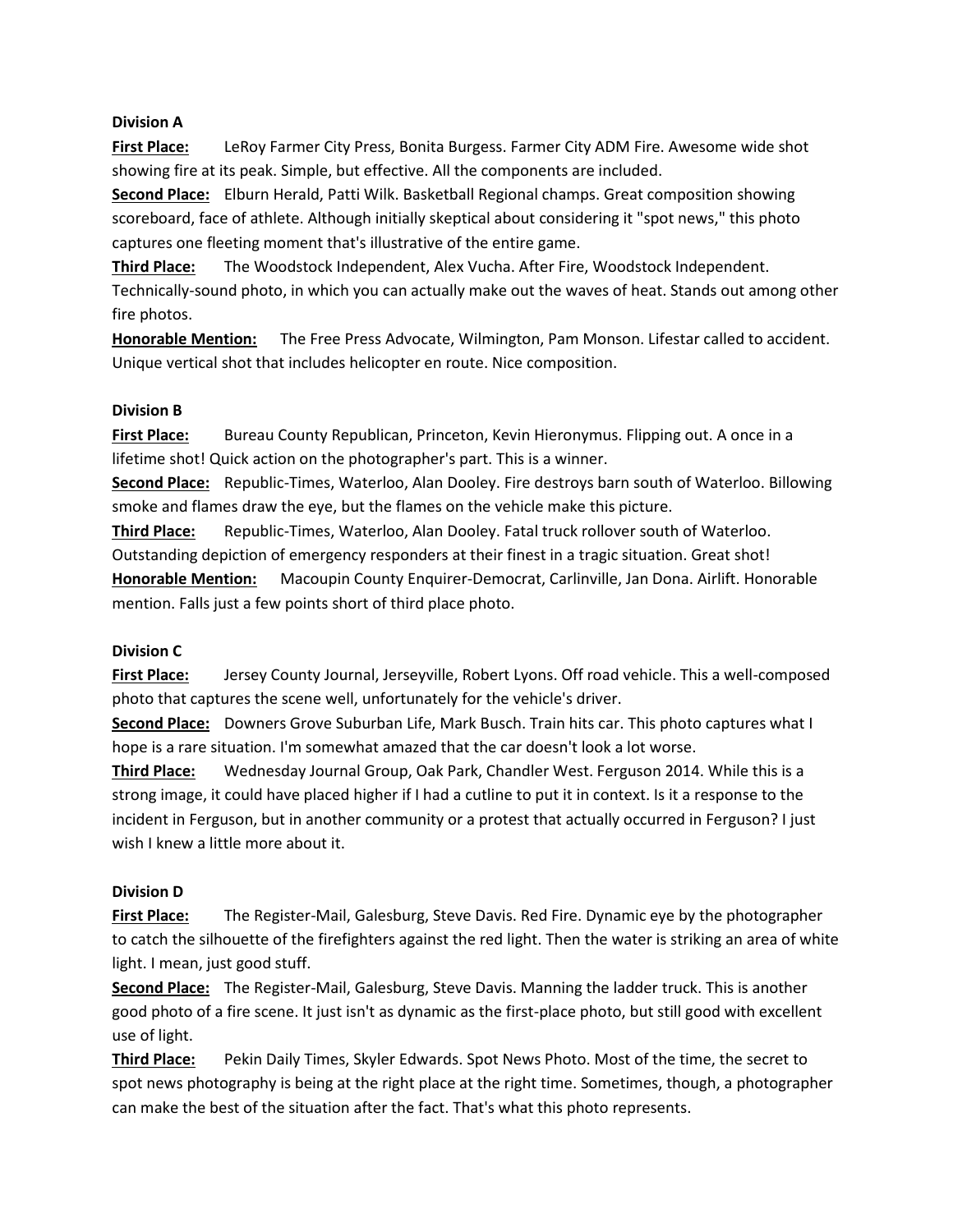### **Division E**

**First Place:** The Daily Journal, Kankakee, Scott Anderson. Man screams for help near his burning home. This was a field of strong entries - extremely strong entries. This one takes first because all the elements are in place and perfectly framed. The man's scream - and the obvious situation going on in the background. Great job.

**Second Place:** The Times, Ottawa, Doug Larson. Police Arrive. The subject wasn't my favorite - students mocking police officers - but the emotions were running high and the photographer captured them all. This was an unusual situation - great job of being on the spot.

**Third Place:** Quincy Herald-Whig, Philip Carlson. Cat rescued from Hotel Elkton fire. I love this shot. Great job. A very tough category to judge.

### **Division F**

**First Place:** Chicago Sun-Times, Alex Wroblewski. 'Covering the human toll of Chicago's violence: outside Rainbow PUSH'. That face conveys so many emotions simultaneously, and combined with the posture and those clenched fists, this photo speaks like no words could. The expressions on his companions' faces and in the eyes of the guy on his right cap off the moment. And then there's that vest that adds so much context ....Superb!

**Second Place:** Journal Star, Peoria, David Zalaznik. Fire escape. I like the peeling, crinkling vinyl and the fact you can see the water drops raining against the dark background. The framing is just right. It looks more like he's trying to get some air than extinguishing hot spots, but either way, there is something significant you can see happening in the photo, unlike with the other fire photos that showed the actual blaze.

**Third Place:** Chicago Sun-Times, Alex Wroblewski. 'A tear-gassed protester seeks relief in Ferguson, Missouri'. All four of the Ferguson entries from the same photographer were excellent, but this was a more unusual perspective.

On the one hand, it's not immediately reflective or telling of the event; I had to read the caption to see what's happening. On the other hand, it's not immediately reflective or telling of the event, but it drew me in and made me want to read the caption to see what was happening. The light caught in the water is really nice.

**Honorable Mention:** The Dispatch & The Rock Island Argus, Gary Krambeck. Water rescue. I wish the rescuers didn't look quite so jovial at this particular moment, but I'm thinking the photog had to go to some lengths to get this one and it does capture something personal and also more unusual.

### **CLASS 16 - GENERAL NEWS PHOTO**

### **Division A**

**First Place:** The Hoopeston Chronicle, Jordan Crook. Area youths raise money during Vacation Bible School. An awesome photo that captures a fun moment for a community.

**Second Place:** Villa Park Suburban Life, Mark Busch. Marshmallow disbelief.

**Third Place:** The Woodstock Independent, Ken Farver. Marriage.

**Honorable Mention:** Lebanon Advertiser, David Porter. Festival Ride.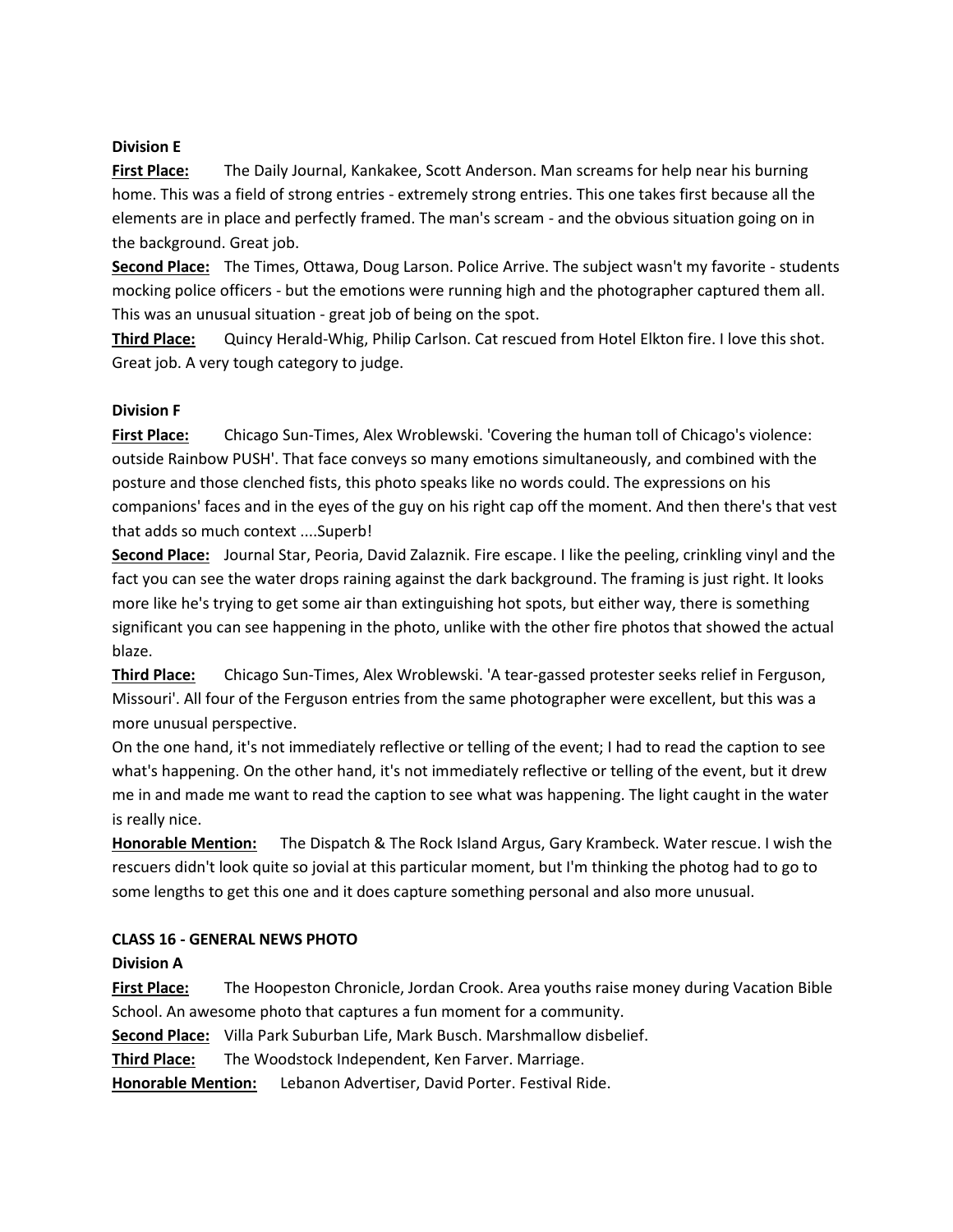### **Division B**

**First Place:** Bureau County Republican, Princeton, Amelia Bystry. Fourth of July. In a group of amazing photos, this one stood out instantly from the pack. The vividness of the fireworks contrasting with the wonderful silhouette makes for an unforgettable image.

**Second Place:** Kendall County Record, Yorkville, Eric Miller. Kayaking down the Fox River. Great photo capturing an exciting moment. It is like the photographer was on the water themselves.

**Third Place:** Lake County Suburban Life, Grayslake, Candace Johnson . Intergenerational reading . Sweet photo. Love the expressions on the grandchildren's faces.

**Honorable Mention:** The Galena Gazette, Jay Dickerson. Fallen soldier. One of those at the right place at the right time photos. Shows the commitment of those portraying the soldiers.

### **Division C**

**First Place:** Downers Grove Suburban Life, Mark Busch. Ice bucket challenge. Perfect timing, showing some of the athletes dumping the water with gusto, while others hesitate. The expression on the boy's face in the foreground makes the shot, and captures first place. Nice work.

**Second Place:** Wheaton Suburban Life, Mark Busch. Prayer vigil. A moving shot of an elderly woman at a prayer vigil in the park. Makes us want to join in the prayer with her. Great composition, with the sun highlighting her on the bench. This photo evokes emotion.

**Third Place:** Jersey County Journal, Jerseyville, Michael Weaver. Capturing the moment. A selfie with the college president at graduation. What a great sendoff. The photographer captured the funny moment perfectly, along with the new graduate.

**Honorable Mention:** Jersey County Journal, Jerseyville, Robert Lyons. A final salute to the chief. I would have liked to have seen this same photo from a slightly higher angle.

### **Division D**

**First Place:** The Register-Mail, Galesburg, Steve Davis. Cooke School Closing. Captures an emotional moment in the life of a child, as well as the distress the moment puts on a caregiver. Excellent photo. **Second Place:** Daily Chronicle, DeKalb, Danielle Guerra. Homecoming for Mom and Dad. **Third Place:** The Daily Register, Harrisburg, Tom Kane. Jailhouse Baptism. **Honorable Mention:** Breeze-Courier, Taylorville, Doug Brady. Piercing Parade.

### **Division E**

**First Place:** The Herald-News, Joliet, Lathan Goumas. Presenting the colors. Great job capturing a heartbreaking moment.

**Second Place:** The Herald-News, Joliet, Lathan Goumas. Visiting grandfather. This photo brought tears to my eyes. There really are no words necessary. The photo speaks for itself.

**Third Place:** The News-Gazette, Champaign, Robin Scholz. Heels over head.

**Honorable Mention:** Northwest Herald, Crystal Lake, Kyle Grillot. Charity Harvest. Love the composition.

### **Division F**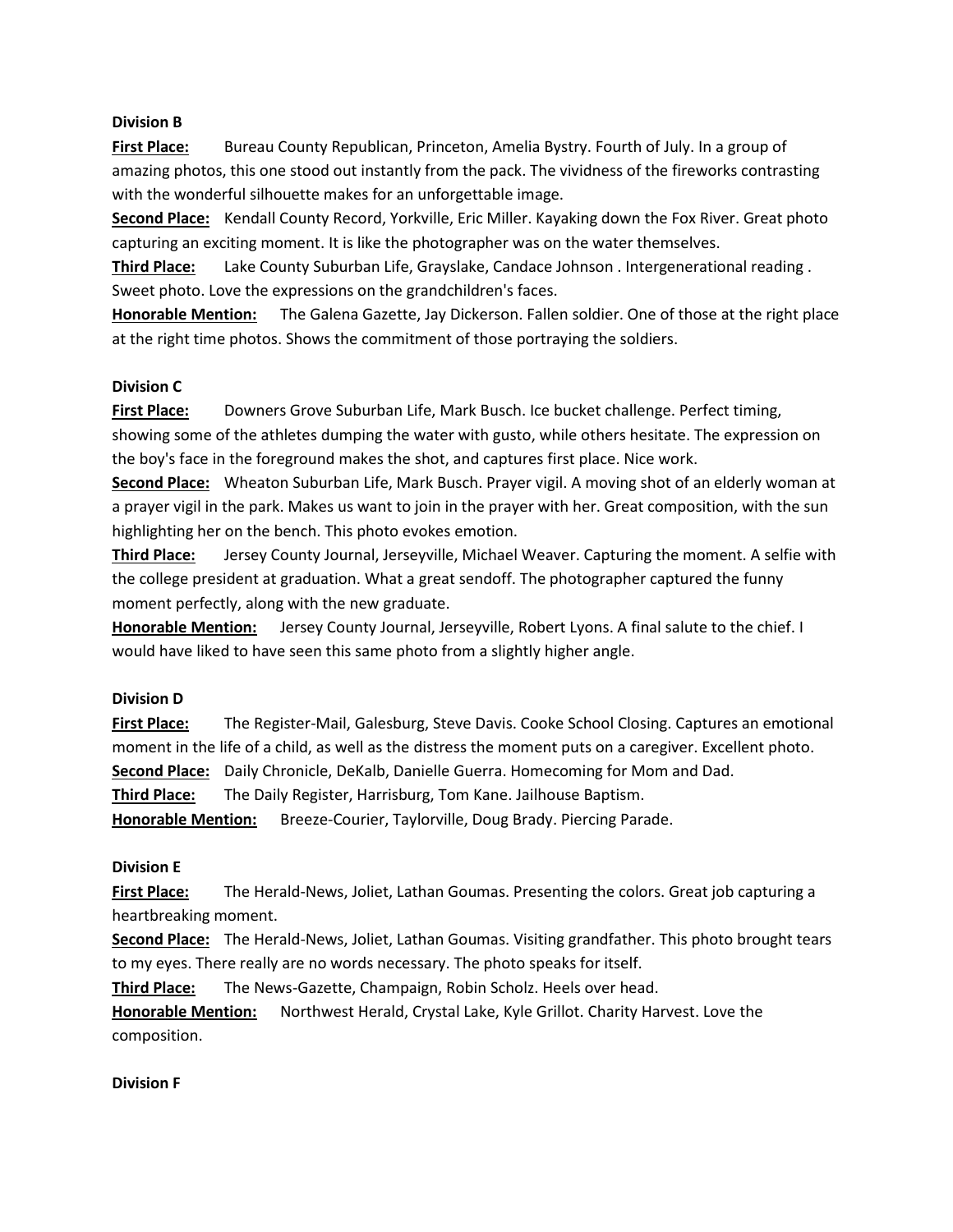**First Place:** Chicago Sun-Times, Alex Wroblewski. 'Cage the Elephant plays Lollapalooza 2014,' Alex Wroblewski, Chicago Sun-Times. The flow of the bodies almost looks like he was dropped into that position, and the angle pulls you into the chaos for a closer look.

**Second Place:** Herald & Review, Decatur, Lisa Morrison. T-Ball Spring Training. That expression - through body and face -- is just too stinkin' cute, and it's the essence of capturing the moment. The photog had to really be paying attention to get this.

I pondered whether it would have been better to crop down to just him and the guy (which coach?) in front of him but the crate of balls adds important context. From the left of the boy in the blue shirt going to the right, though, doesn't really add anything. The second coach doesn't really appear to be part of the celebration, and the caption does not say which coach is which.

**Third Place:** Journal Star, Peoria, Fred Zwicky. Welcome home. The image says it all, and the guy sticking out of the window is a neat little secondary element.

**Honorable Mention:** Belleville News-Democrat, Derik Holtmann. Fill 'er up. Do I want to know where this photographer was when shooting this? Hmmmm.

Background is just right, and the detail on the windows on the cockpit of the lower plane is pleasantly surprising.

### **CLASS 17 - FEATURE PHOTO**

### **Division A**

**First Place:** Forest Park Review, David Pierini. Photos by David Pierini. From the lighting to the shadow creating a mirror image of the musician, this is a perfect photo. Great job.

**Second Place:** Oakland Independent, Janice Hunt. Walnut Point puts on a show. This is an amazing scene setter photo. The calm lake, the fall leaves on the trees and the reflection on the water creating a mirror image is breathtaking.

**Third Place:** The Pinckneyville Press, Jeff Egbert. Jail Evacuation Drill, A Learning Experience. While a very simplistic portrait, it is eye-catching and striking.

**Honorable Mention:** Lebanon Advertiser, David Porter. Water Fountain. Really good in-the-moment photo here capturing a great expression. In a category filled with great photos, this could have been even higher in the rankings honestly.

### **Division B**

**First Place:** Republic-Times, Waterloo, Robyn Dexter. Old church finds new life as wedding venue. Great photo. The photographer did a great job framing this shot. The overall composition is great. **Second Place:** Effingham & Teutopolis News Report, Herb Meeker. Queen in derby car 8-14-14. The photographer did a great job capturing the emotion of the fair's queen as she prepared to participate in a demolition derby.

**Third Place:** Bureau County Republican, Princeton, Amelia Bystry. Fourth of July. Nice silhouette, good exposure, great timing. The only thing that takes away from this photo is that the subject's legs were cut off in the shot.

**Honorable Mention:** Sandwich Record, Eric Miller. Duck Pluck at the Sandwich Fair. Good job capturing an exciting moment at what is most likely an annual event.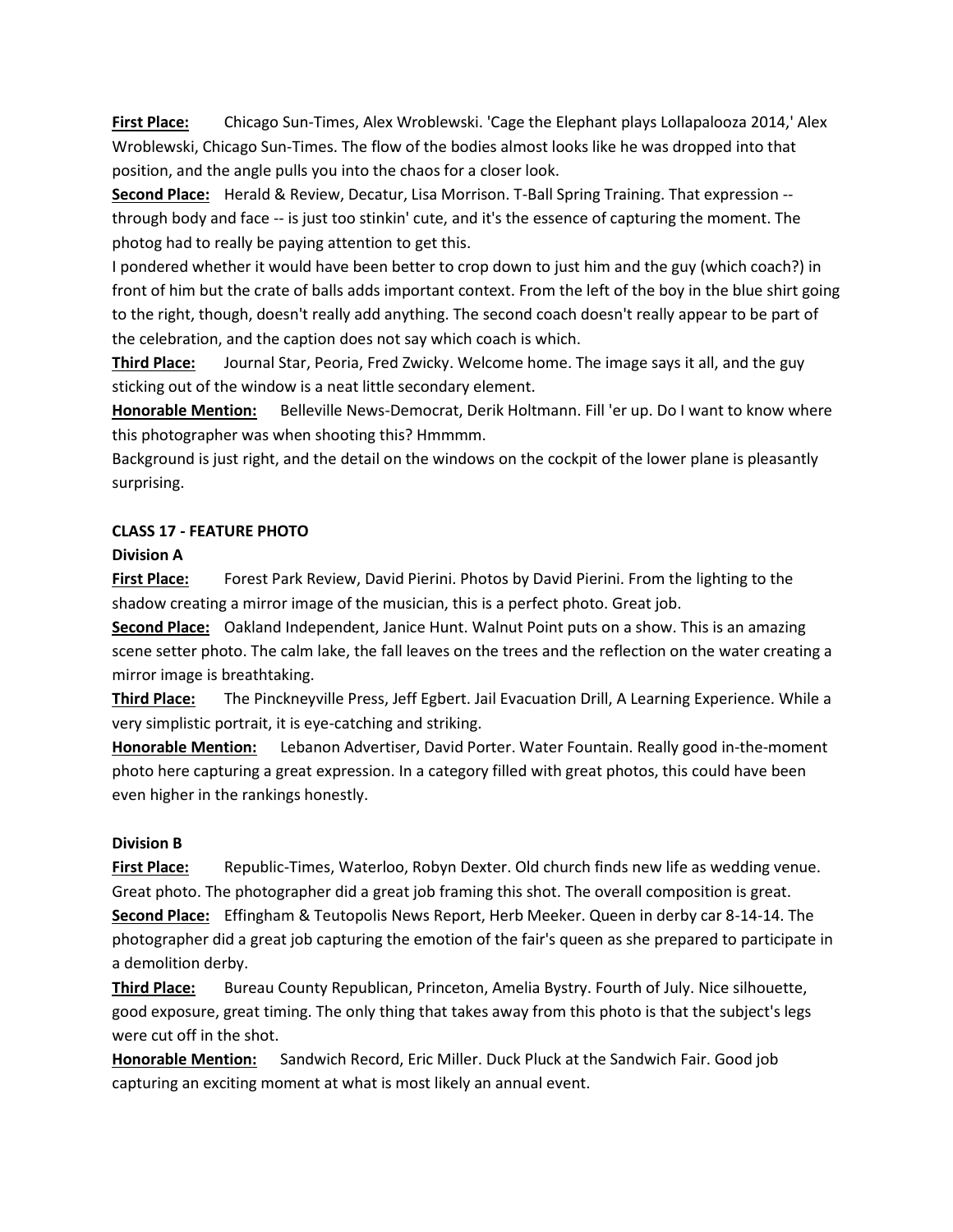### **Division C**

**First Place:** Jersey County Journal, Jerseyville, Robert Lyons. Reaching for the top. Nice tight shot with a good angle.

**Second Place:** Jersey County Journal, Jerseyville, Robert Lyons. School year swirls to an end. Nice action shot.

**Third Place:** Jersey County Journal, Jerseyville, Robert Lyons. Fall pileup. Nice colorful photo of kids having fun in early fall.

**Honorable Mention:** Jersey County Journal, Jerseyville, Robert Lyons. A-maiz-ing ears of corn. This is a good photo of something people see every day but might not notice.

### **Division D**

**First Place:** Daily Chronicle, DeKalb, Monica (Maschak) Synett. Junior Olympic Jumper. Great job at capturing a moment. The joy in her face is beautiful and is not lost in the hair beads and jump rope. If anything, they draw your eye to her face.

**Second Place:** The Register-Mail, Galesburg, Steve Davis. Drainage Problem. The ripples! The car and the building add to the moment.

**Third Place:** Daily Chronicle, DeKalb, Monica (Maschak) Synett. A Veteran and his Sons. That's love and home wrapped up in one picture.

**Honorable Mention:** Daily Chronicle, DeKalb, Danielle Guerra. Flying High. Wow. The birds' reactions to the eagle is something people can only see via work like this.

# **Division E**

**First Place:** Northwest Herald, Crystal Lake, Sarah Nader. Frozen. This is a great shot. The detail in this photo really tells a story and makes you feel how cold it had to be that day. The photographer has a good eye and made a great call going with a nice tight shot. The frozen eyelashes are a nice touch. **Second Place:** Quincy Herald-Whig, Philip Carlson. Eagles Converge on Carrion. Nice timing on this shot. It's well exposed and isn't something you see every day.

**Third Place:** The Times, Ottawa, Doug Larson. Sloshing Steins. This photo was exposed nicely, timed perfectly and really makes you think that Oktoberfest in Ottawa is a blast. Great shot. The photographer did an excellent job capturing the excitement of the evening.

**Honorable Mention:** Rockford Register Star, Max Gersh. Flying high. Very interesting shot. The photographer did a great job taking this photo while in inverted flight.

# **Division F**

**First Place:** Journal Star, Peoria, Ron Johnson. Cemetery tussle. First off, it must be noted that this category was extraordinarily difficult to judge because the caliber of all entries was so high. Kudos to the field. However, it comes down to this. Ordinary moments made extraordinary, and two deer sparring at dusk IN A CEMETERY is just too good to pass up. Heck, just seeing two deer standing in a field should make a shooter feel lucky to capture. The shooter of this image, A, had an idea in advance something like this was going on or, B, just happened on it while cruising and took full advantage. Either way, it made for an amazing image that I'm sure caught readers' attention. Well done.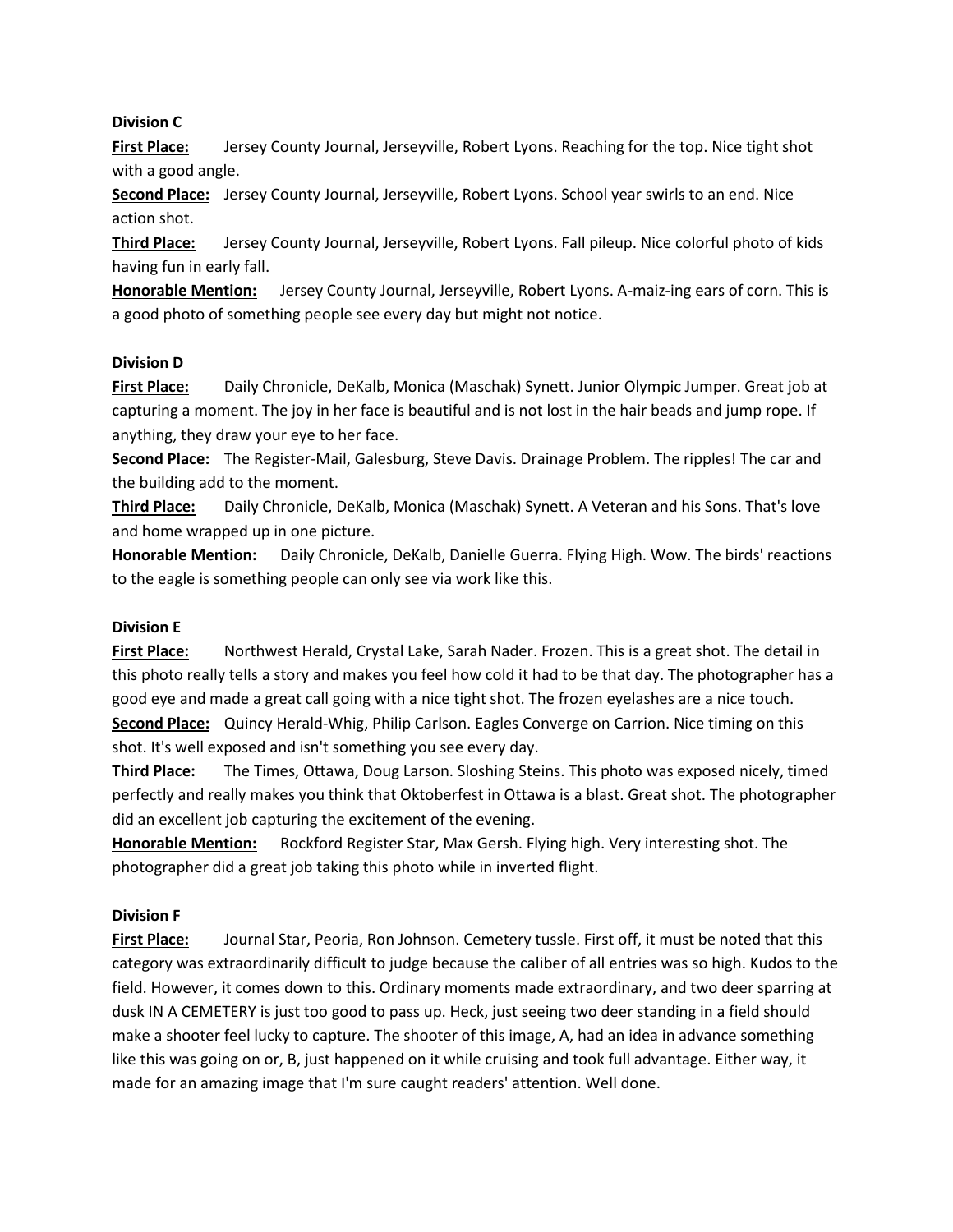**Second Place:** The Dispatch & The Rock Island Argus, Paul Colletti. Dachshund race. Two standard subjects that always are a sure winner are kids and dogs. Well, when it comes to this image, not only are dogs involved, but it just happens to be the lovable wiener dog! What makes the shot, though, is the expressions on the owners' faces. They are so into this race and, contrary to much of society these days, they're all smiling and having a good time. Readers of this paper were smiling a lot the day this came out, as was I when it came to seeing it for my judging collection.

**Third Place:** Journal Star, Peoria, Kristen Zeis. Easter finery. It's either dogs or kids that make the best image subjects, right? Here is another example. A typical Easter Sunday. A shooter is there probably to cover the church service itself when all of a sudden, this moment happens. Again, an extraordinary (and just plain cute) moment from an ordinary event/activity. Great job.

**Honorable Mention:** The Dispatch & The Rock Island Argus, Gary Krambeck. Night lights. The extraordinary coming from an ordinary activity idea is taken to a new level here. When I first saw this, I thought of Van Gough's "Starry Night." The sky has such color and the time lapse had allowed for the same type of texture to appear. The idea to try this showed the shooter's imagination. The one thing that kept this from winning the category, though, was the fuzzy appearance of the flyer. That can't be helped in time lapse, sure, but it just can't beat out images that were sharper. Still, this shot had to get in the top 4. Just had to.

### **CLASS 18 - PERSONALITY PORTRAIT**

#### **Division A**

**First Place:** The Pinckneyville Press, Jeff Egbert. Jail Evacuation Drill, A Learning Experience. This was the most daring and original of the entries; the fact the photographer wasn't afraid to get in tight set this one apart.

**Second Place:** The Woodstock Independent, Ken Farver. St. Baldrick's Day. It is a lovely moment and wisely uncluttered.

**Third Place:** The Woodstock Independent, Ken Farver. Sunflower Farmer. This radiates joy, and not just from the sunflower. Much better not to have him looking at the camera in this instance.

**Honorable Mention:** The Pinckneyville Press, Eric Lambert. Having a Heart for Art. If the photographer had done more with this moment, it could have placed higher.

### **Division B**

**First Place:** Bureau County Republican, Princeton, Donna Barker. Crown. Nice and less overdone way to showcase a beauty pageant type event.

**Second Place:** The Galena Gazette, Carter Newton . Among the shelves. Good framing and an attractive photo, though it seems a little like a high school yearbook.

**Third Place:** Glen Ellyn Suburban Life, Erica Benson. 99 bottles of beer on the wall. This guy owns who he is, and this no-frills photo somehow captured that entirely.

**Honorable Mention:** The Journal-News, Hillsboro, Pavel Slepicka. Old Settlers Parade. This is nice and would have placed higher if not for the uncomfortable associations of a toddler with a gun.

### **Division C**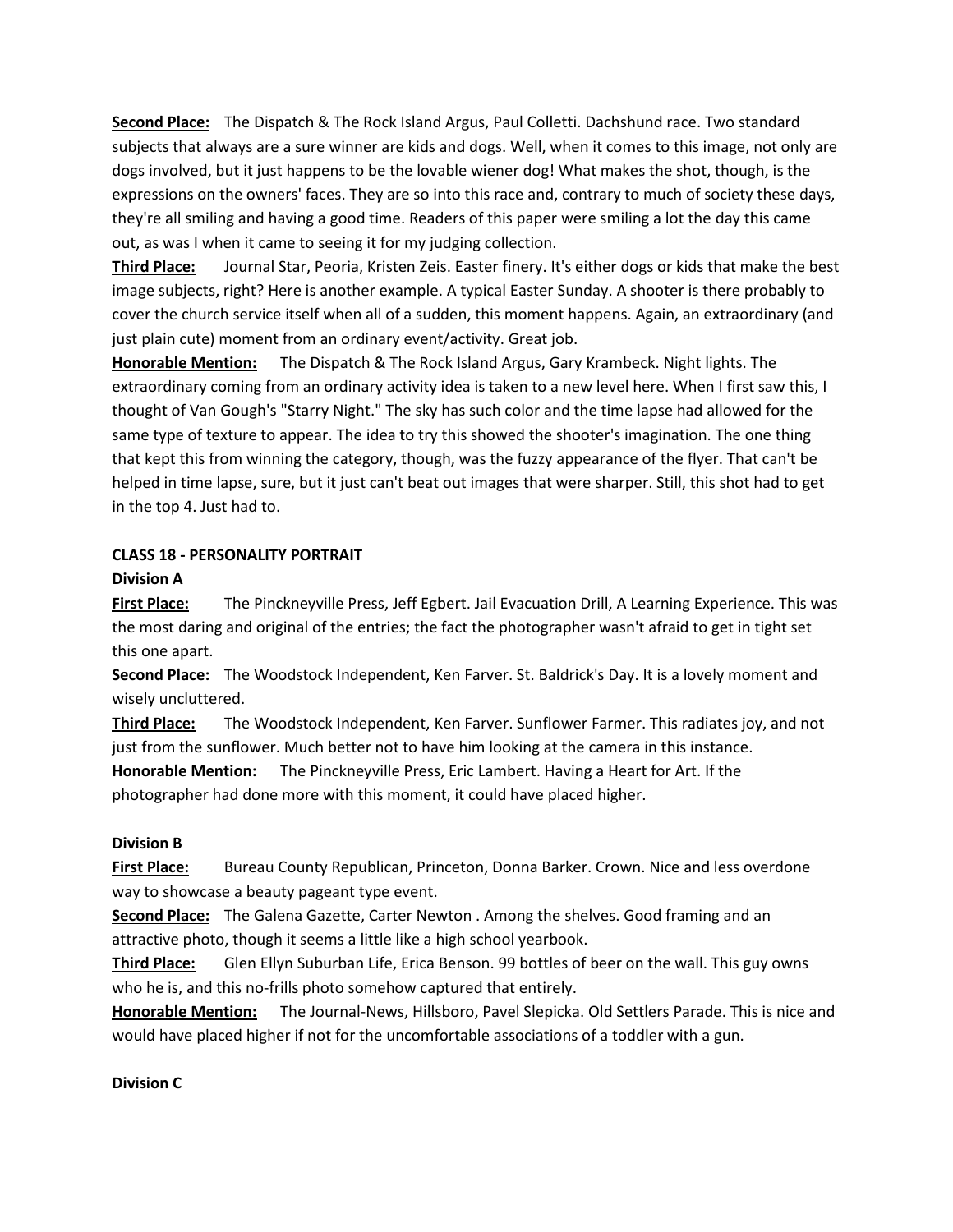**First Place:** Wednesday Journal Group, Oak Park, David Pierini. Comic artist and publisher 2014. Clear winner. Direct, intense, well-styled, vibrant.

**Second Place:** Downers Grove Suburban Life, Erica Benson. The third dimension. The layers here are actually fairly interesting.

**Third Place:** Jersey County Journal, Jerseyville, Robert Lyons. JCHS gets new SRO. If this is supposed to make a statement about the officer switching to a faster pace, I like it. If not, it is distracting.

### **Division D**

**First Place:** The Commercial-News, Danville, Sunny Strader. Just like the record. A wonderful portrait, both in composition and capture. With just enough interesting light to bring it together. **Second Place:** The Register-Mail, Galesburg, Steve Davis. Railroad Days. Great shot--expression and composition working together here.

**Third Place:** Daily Chronicle, DeKalb, Danielle Guerra. Overdose Upstairs. I've seen a version of this shot--a parent holding a dead child's portrait--countless times. But this one has a quiet power of its own to it, largely owing to the mother's layered expression of grief, but also the soft light.

**Honorable Mention:** Daily Chronicle, DeKalb, Monica (Maschak) Synett. Softball Player of the Year. A cool idea executed well. Makes for a great action portrait, with interesting contrast and color.

### **Division E**

**First Place:** Rockford Register Star, Max Gersh. Blackhawk Island. Love the framing and the cats. **Second Place:** Northwest Herald, Crystal Lake, Sarah Nader. Swimmer of the Year. Her attention looks clearly focused on the camera but not likely given the glistening water unless someone threw a bucket of water on her. Still makes for a good shot.

**Third Place:** The Daily Journal, Kankakee, Mike Voss. What it's like to be homeless. Wish I knew what the photographer had said to prompt this 'what you talking about' look.

### **Division F**

**First Place:** Herald & Review, Decatur, Jim Bowling. Powwow Organizer. Really like the subject matter and the details.

**Second Place:** Herald & Review, Decatur, Danny Damiani. Chess Wiz. Shows that being nerdy is OK. **Third Place:** Belleville News-Democrat, Tim Vizer. Wish granted. Like the use of the woman in the wish T-shirt as the backdrop. Subtle enough as to not be distracting.

# **CLASS 19 - SPORTS PHOTO**

### **Division A**

**First Place:** Elburn Herald, Marshall Farthing. Nauert. Awesome ground-level angle and perfect timing helped this photographer show a distinct central subject as well as fellow competitors.

**Second Place:** Elburn Herald, Marshall Farthing. Barnes sets a new conference record. The sky really made this shot, but it was up to the photographer to get the photo right and use the sky to his or her advantage.

**Third Place:** The Woodstock Independent, Ken Farver. Basketball Title Game. Great mix of context and detail in a wide-angle shot.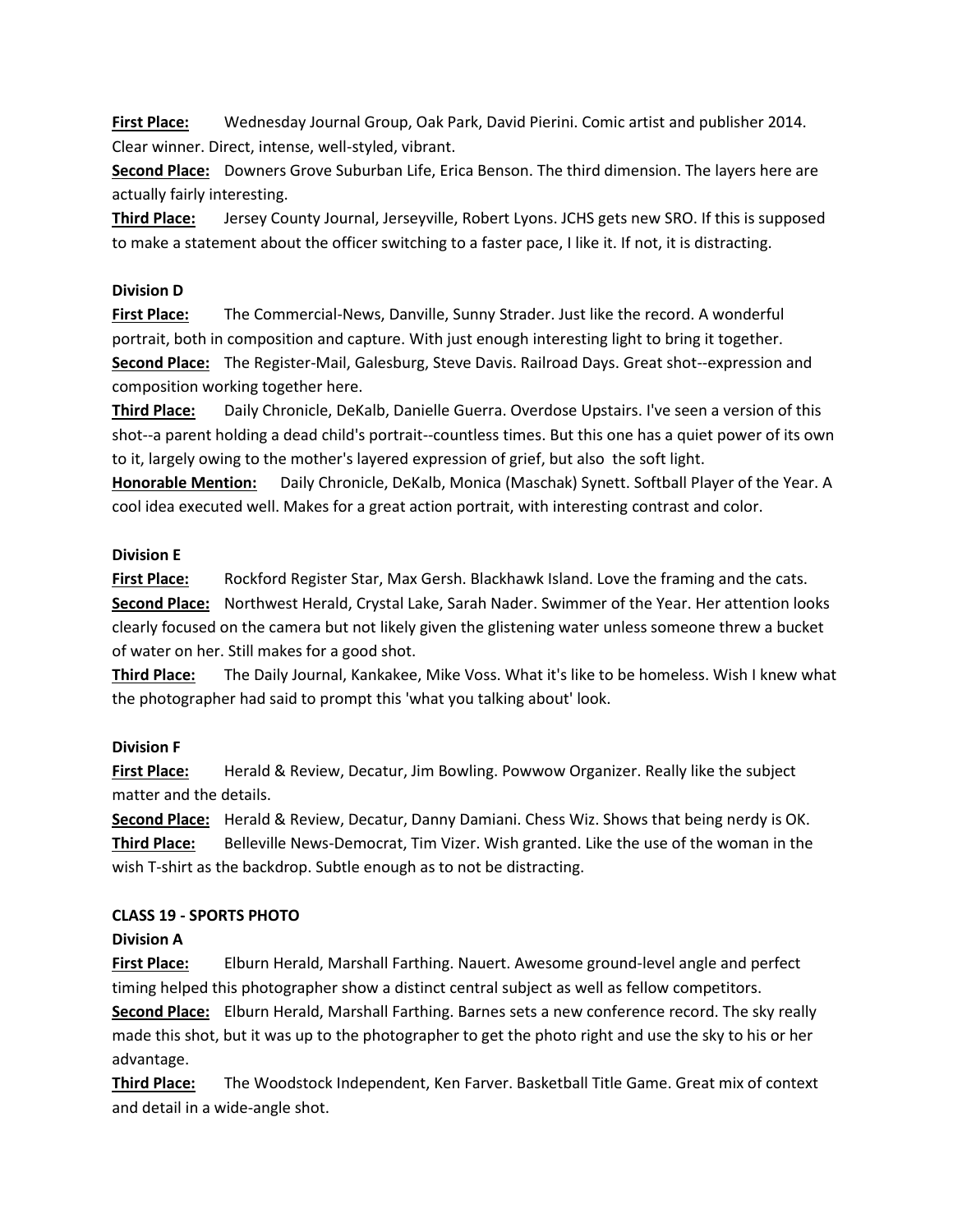**Honorable Mention:** The Woodstock Independent, Ken Farver. Sled Dogs. Really good shot of a fringe sport in a category dominated by traditional sports.

### **Division B**

**First Place:** Ledger-Sentinel, Oswego, David Toney. Oswego high jumper. **Second Place:** The Galena Gazette, Mark Van Osdol . Brrrr!. **Third Place:** The Journal-News, Hillsboro, Pavel Slepicka. Cavies Sneak Past Toppers For Title. **Honorable Mention:** Effingham & Teutopolis News Report, Herb Meeker. Altamont Lady Indians getting trophy 6-12-14.

### **Division C**

**First Place:** Wednesday Journal Group, Oak Park, David Pierini. speed skater 2014. Nice composition with the bands of colors, leading lines and angle.

**Second Place:** Jersey County Journal, Jerseyville, Robert Lyons. Fair full of thrills. I'm a sucker for rodeo photos, but would have liked to seen one from full-on the front instead of from the side.

**Third Place:** The Monday's Pub, Ullin, Lindsey Rae Vaughn. Egyptian Middle School Baseball. Not the most original shot, but good facial expression, lighting and angle. Could have been cropped tighter.

### **Division D**

**First Place:** Du Quoin Evening Call, Doug Daniels. Leaping grab by Carns. Nice peak action **Second Place:** Daily Chronicle, DeKalb, Monica (Maschak) Synett. Close Call. Photo tells the story of that play. Nice and sharp, well exposed and nicely cropped.

**Third Place:** Daily Leader, Pontiac, Erich Murphy. Dairy Queen pitcher Aiden Tammen. I love the look on this kid's face! Did he catch it? Only knock is the placement of the leg from another player right behind the ball. Fraction of a second later would have been better for composition.

**Honorable Mention:** Daily Chronicle, DeKalb, Monica (Maschak) Synett. Out at Home. Cropped nice and tight. Eye is drawn immediately to the crux of the action. Wish I could see the plate, though.

### **Division E**

**First Place:** Quincy Herald-Whig, Michael Kipley. Out at the Plate. Outstanding.

**Second Place:** The State Journal-Register, Springfield, Ted Schurter. Hats Off. As far as first and second, it strictly is a matter of knowing that gaining a shooting rhythm for football is a little easier than with baseball. But what a moment captured here! Id proud to hang this on a wall in my office for all to see. Super job.

**Third Place:** NewsTribune, LaSalle, Chris Yucus. Flipping out. As someone who has shot boat races before, I have never had a moment like this come along and the ability to capture this was just amazing, plus from the angle it appears the shooter was fairly close which had to produce a skip of the heart beat. The only thing that kept it from winning for me was the cropping. I would've shown less water splash and zeroed in more on the driver. Amazing effort though!

**Honorable Mention:** The Pantagraph, Bloomington, Lori Ann Cook-Neisler. The longest yard. Only one word for this shot comes to mind, hypnotic! Those eyes on the runner look like they're about to pop out; clearly this race meant a lot to him. Great shots are about capturing the moment just right and that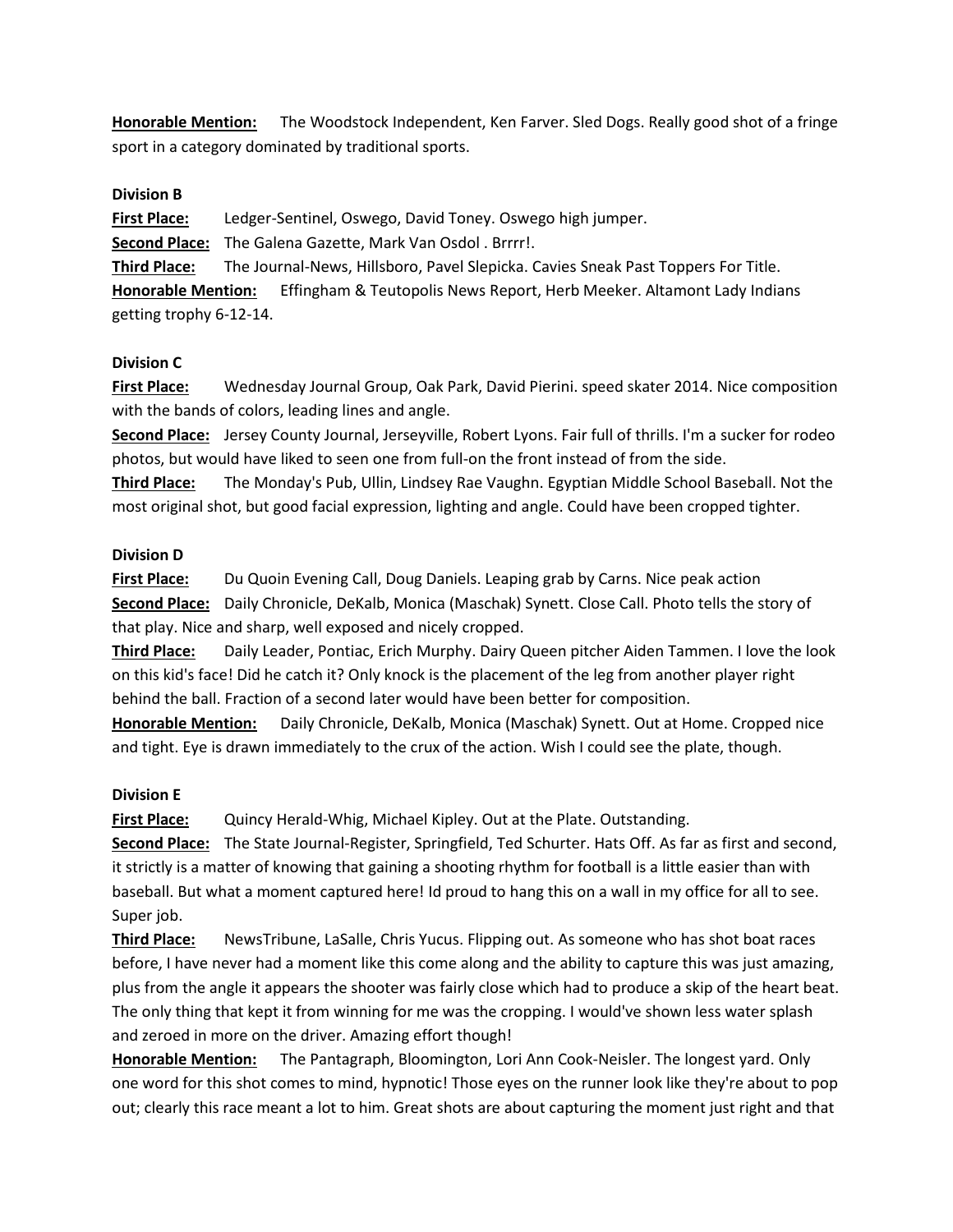is not only what the shooter did here, but that is what so, so, so many of the entrants of this category did. What talent! And it was a pleasure to have the chance to judge this overall powerful category.

### **Division F**

**First Place:** Herald & Review, Decatur, Jim Bowling. Softball Celebration. Clear winner. Rose to the top quickly. Peak moment.

**Second Place:** Belleville News-Democrat, Zia Nizami. Fly out.

**Third Place:** Daily Herald Group, Arlington Heights, Mark Black. Joyful.

**Honorable Mention:** Herald & Review, Decatur, Danny Damiani. State Football Reaction.

#### **CLASS 21 EDITORIAL CARTOON**

All Divisions Judged Together

**First Place:** Pike Press, Pittsfield, Bill Beard. "Let It Go," my "deer". Very funny and well done. Made me laugh more than any other cartoon.

**Second Place:** Wednesday Journal Group, Oak Park, Staff. Shrubtown 112614. I caught myself nodding in agreement as soon as I looked at this cartoon. Perfectly portrays reliance and addiction to technology in today's society.

**Third Place:** The Galena Gazette, Jay Dickerson. Sharpshooters. Really humorous take on rather seems like a silly proposal by the city council. Good job.

**Honorable Mention:** Wednesday Journal Group, Oak Park, Marc Stopeck. Shrubtown 05-21-14. Really puts people's "problems" in perspective.

#### **CLASS 21 - ILLUSTRATION**

**Division A**

**First Place:** Beecher City Journal, PJ Ryan. Founding Families Logo. Original, readable and enhances the story.

**Second Place:** The Woodstock Independent, Jason Neumann. Into the Darkness. Full of detail, interesting to look at.

**Third Place:** The Woodstock Independent, Katelyn Stanek. Top 10 Sports. Bright and bold, enhances story.

### **Division B**

**First Place:** The Bolingbrook Bugle, Shelley Holmgren . The race for District 11. The illustration is detailed, attention-getting and informative. It is put together well and visually appealing. It's clear depiction of the information and still refers readers to important information inside.

**Second Place:** The Niles Bugle, Morton Grove & Park Ridge Bugle, Shelley Holmgren, Alex V. Hernandez. Fans Assemble. The illustration is a very creative, eye-catching way to display photos and is also very relevant to the event coverage.

**Third Place:** The Galena Gazette, Jay Dickerson. School budget shred. The illustration fits well with the headline and gets straight to the point summarizing the story, while directing those who wish to know more to the appropriate inside page, prompting them to dig deeper in to the paper. The font size of the information is certainly attention-getting.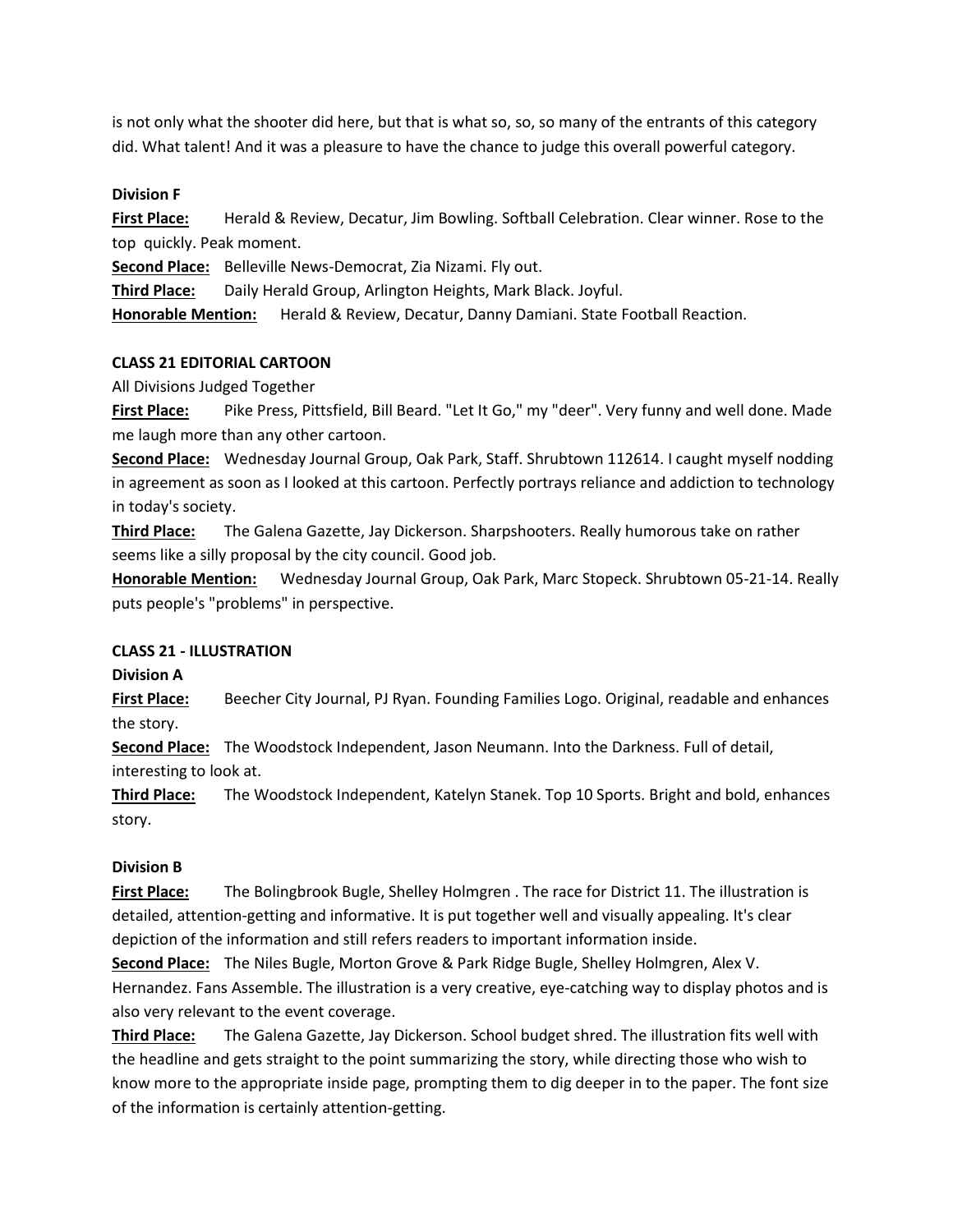**Honorable Mention:** The Galena Gazette, Jay Dickerson. Piece of Junk?. The illustration is eyecatching and illustrates the survey findings in a way that would draw more attention than a block of text or common graph.

### **Division D**

**First Place:** Daily Chronicle, DeKalb, Monica (Maschak) Synett. Track Jumper. Tremendous photo illustration. Great execution of a very creative idea. Fantastic entry.

**Second Place:** Daily Chronicle, DeKalb, Danielle Guerra. Cost of Raising Kids. Very cute, very evocative illustration. Tells a story of its own.

**Third Place:** The Register-Mail, Galesburg, Steve Davis. A Blood Moon on the Rise. Good photography makes this illustration shine.

### **Division E**

**First Place:** The News-Gazette, Champaign, Joel Leizer. Growing pains. Excellent illustrations of the buildings. Informative and adds information to the story, as well as providing a visual component. **Second Place:** Kane County Chronicle, St. Charles, Scott Helmchen. Eating disorders: National awareness week brings attention to severity of illness. Well done, with simple details that illustrate the emotion and seriousness of the topic.

**Third Place:** Rockford Register Star, Max Gersh. Underwater. Attractive and clever. Clearly illustrates the main topic of the story.

**Honorable Mention:** Northwest Herald, Crystal Lake, Scott Helmchen. Governor donations. Crisp and clever. Could be improved by less money in Quinn's jar to illustrate the difference.

### **Division F**

**First Place:** Journal Star, Peoria, Chris Grimm. Experience Jimmy. Great illustration. You know immediately who it is and the bright colors really draw your attention to the story.

**Second Place:** Journal Star, Peoria, Chris Grimm. All for Richard. Nice dominate illustration, plus smaller ones at the bottom of the page. Good work.

**Third Place:** Journal Star, Peoria, Michael Anthony Noel. Brain needs exercise, too. Illustrates story well. Nice work.

**Honorable Mention:** Journal Star, Peoria, Michael Noel. Shifting Careers. Simple, but effective. Good job.

# **CLASS 22 - INFORMATIONAL GRAPHIC**

### **Division A**

**First Place:** Villa Park Suburban Life, Jes Spivak. Villa Park Over the Years Timeline. This entire package is appealing -- from the old photos to the timeline. A clear winner in the field of tough competition.

**Second Place:** Forest Park Review, Jean Lotus, John Rice, Sky Hatter. Forest Park Cemeteries Map. Informative and eye catching. I was engaged and I'm not even from the area. That's what it's all about. **Third Place:** The Woodstock Independent, Katelyn Stanek. Roadmap Mishmash. Thank you for simplifying a confusing issue.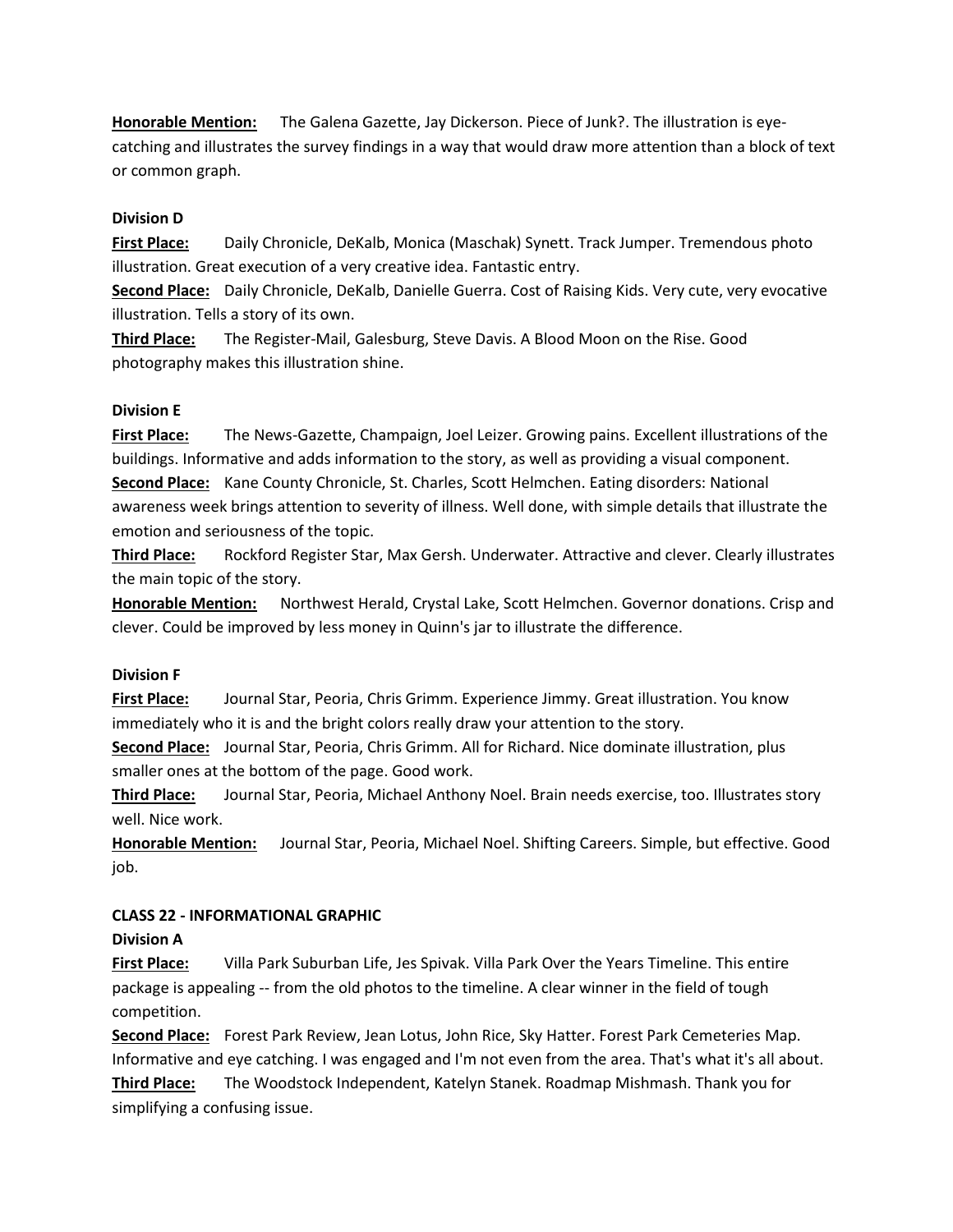**Honorable Mention:** The Woodstock Independent, Katelyn Stanek. Housing By the Numbers. This is a nice collection of information that is presented easy for the readers to follow.

### **Division B**

**First Place:** Macoupin County Enquirer-Democrat, Carlinville, Brandon Secrist. High Voltage Line. The graphic breaks down the benefits of the project in a way that makes them clear to readers without them needing to read the entire story, but provides enough information to draw them to the text. It's clear, clean and simple while also well organized and graphically pleasing.

**Second Place:** The Romeoville Bugle, Shelley Holmgren, Laura Katauskas . Impact of education funding on area school districts . The graphic is bright and attention-getting while very practical. It conveys several pieces of information in one easy-to-read package and allows for a very quick visual comparison that would be impossible to obtain with text alone.

**Third Place:** Downers Grove, Westmont, Woodridge & Lisle Bugle, Shelley Holmgren, Jonathan Samples . Breaking down stormwater utility numbers. The graphic breaks down each project by cost and explains the rate structure, clearly displaying the information readers want to know in a creative manner that supplements the text well.

**Honorable Mention:** Macoupin County Enquirer-Democrat, Carlinville, Aimee Arseneaux-Payne. City council members neglect OMA training. The graphic is eye-catching and puts the percentages mentioned in the text into visual perspective, highlighting the importance of the issue.

### **Division C**

**First Place:** Downers Grove Suburban Life, Dave Lemery. Monthly home sales trends. Easily the top entry in this category. Easy to read graphic helps the reader understand the story.

**Second Place:** Jersey County Journal, Jerseyville, Annette Marshall. Late winter deer season. Good job. Informational. It is sure to grab the attention of deer hunters.

**Third Place:** Downers Grove Suburban Life, Jes Spivak. Sports championships by the numbers. Good job. If it was a bit larger, it may have placed higher.

### **Division D**

**First Place:** The Register-Mail, Galesburg, Christina Landon. Cha-Ching. Bright graphic jump off the page. It's a good way to present a lot of numbers in a clear, straightforward manner.

**Second Place:** Daily Chronicle, DeKalb, Kristina Peters. Property tax rates in DeKalb County. Clear, clean graphic. The background image in the center is a nice touch.

**Third Place:** The Register-Mail, Galesburg, Christina Landon. Who's teaching?. Good, informative graphic. There could have been more of a difference in the shading on a couple of the circles.

### **Division E**

**First Place:** The Daily Journal, Kankakee, Dawn Breeden, Dimitri Kalantzis. Kankakee City Budget. Tremendous amount of information packed into one graphic. Well presented, easily understandable and extremely well done. Kudos

**Second Place:** The Daily Journal, Kankakee, David Dressler. Beer & Food Pairings. A great looking graphic adds information to the accompanying story. Looks great and contains good content.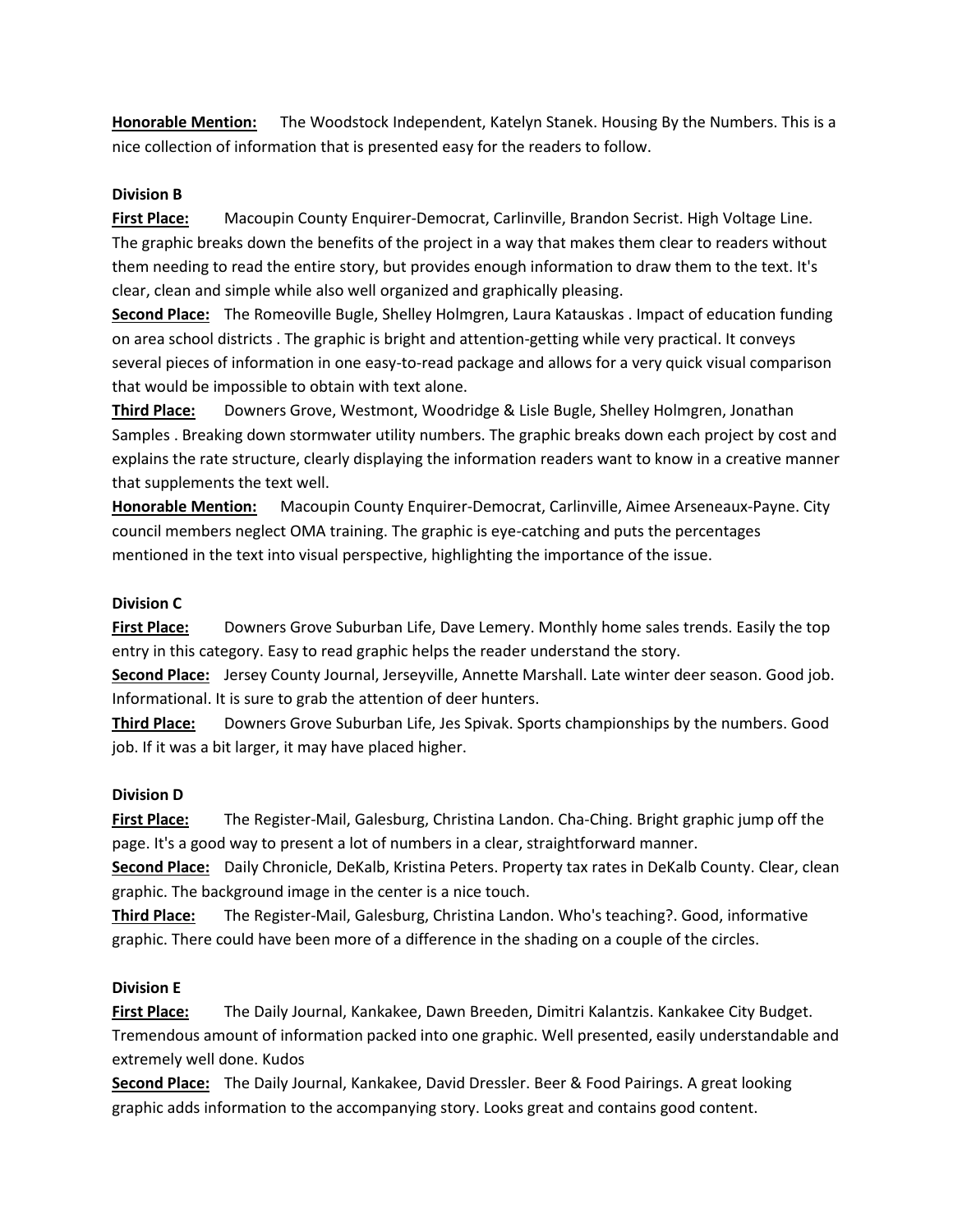**Third Place:** Northwest Herald, Crystal Lake, Kristina Peters. Absent teachers info graphic. A simple graphic that looks great. Nicely designed and filled with good information.

### **Division F**

**First Place:** Chicago Sun-Times, Max Rust. 'What the 2014 World Cup would look like if it wasn't about soccer'. I love the concept for this graphic. Tremendously interesting. I don't love the circular buttons for the flags, but that is really being picky about a wonderful graphic.

**Second Place:** Journal Star, Peoria, Michael Noel. 3D EF-4 Tornado. Great looking graphic. I love the information and the details about how radar maps a tornado. Really strong entry in a very, very competitive field.

**Third Place:** The Dispatch & The Rock Island Argus, Douglas Teggatz and Kevin Smith. Television political advertising spending. Wow. So much information it's stunning. Great job producing this product. It looks great and is chock-full of information readers NEED to know.

**Honorable Mention:** Herald & Review, Decatur, Jean Zerfowski. Heart information.

### **CLASS 23 - SINGLE PAGE DESIGN**

### **Division A**

**First Place:** The Woodstock Independent, Katelyn Stanek. Off to the Races. The eye contact, forward motion and visual energy of the photograph carried this entry to the top of the category.

**Second Place:** Forest Park Review, Sky Hatter, design; John Rice text. Gravedigger for the world. Subject matter illustrated with period photos made a nice informational connected graphic. Clean and neat, appealing to the eye.

**Third Place:** Berwyn Suburban Life, Jes Spivak. Run fast!. Great photo, attention getting and action filled. Yet it needed more information to engage the reader.

**Honorable Mention:** Paxton Record, Will Brumleve. Page 1 Sept 17. Great photo to pull readers into the page. But mug shot facing off the page detracted from the layout.

# **Division B**

**First Place:** The Regional News, Palos Heights, Chuck Ingwersen. The Regional News Front Page December 4, 2014. Judging this category is subjective. There are differing views on page design. Many of us still believe we can have graphically pleasing page design that draws the reader with crisp headlines, interesting photos and graphics and still include good old fashioned text. When I see this page, I want to spend time with it. The design draws me in and the quality content keeps me there.

**Second Place:** LaGrange Suburban Life, Dave Lemery. Champs!. Simple but awesome. Great way to celebrate a historical moment in the community. Definitely a keepsake.

**Third Place:** Bureau County Republican, Princeton, Sarah Denton. Single page design.

# **Division C**

**First Place:** Downers Grove Suburban Life, Jes Spivak. Diving in. The full - spread beautiful picture ROCKS this page. Love it! I do like the bottom spread - i'm sure the blurry is from a dropped link?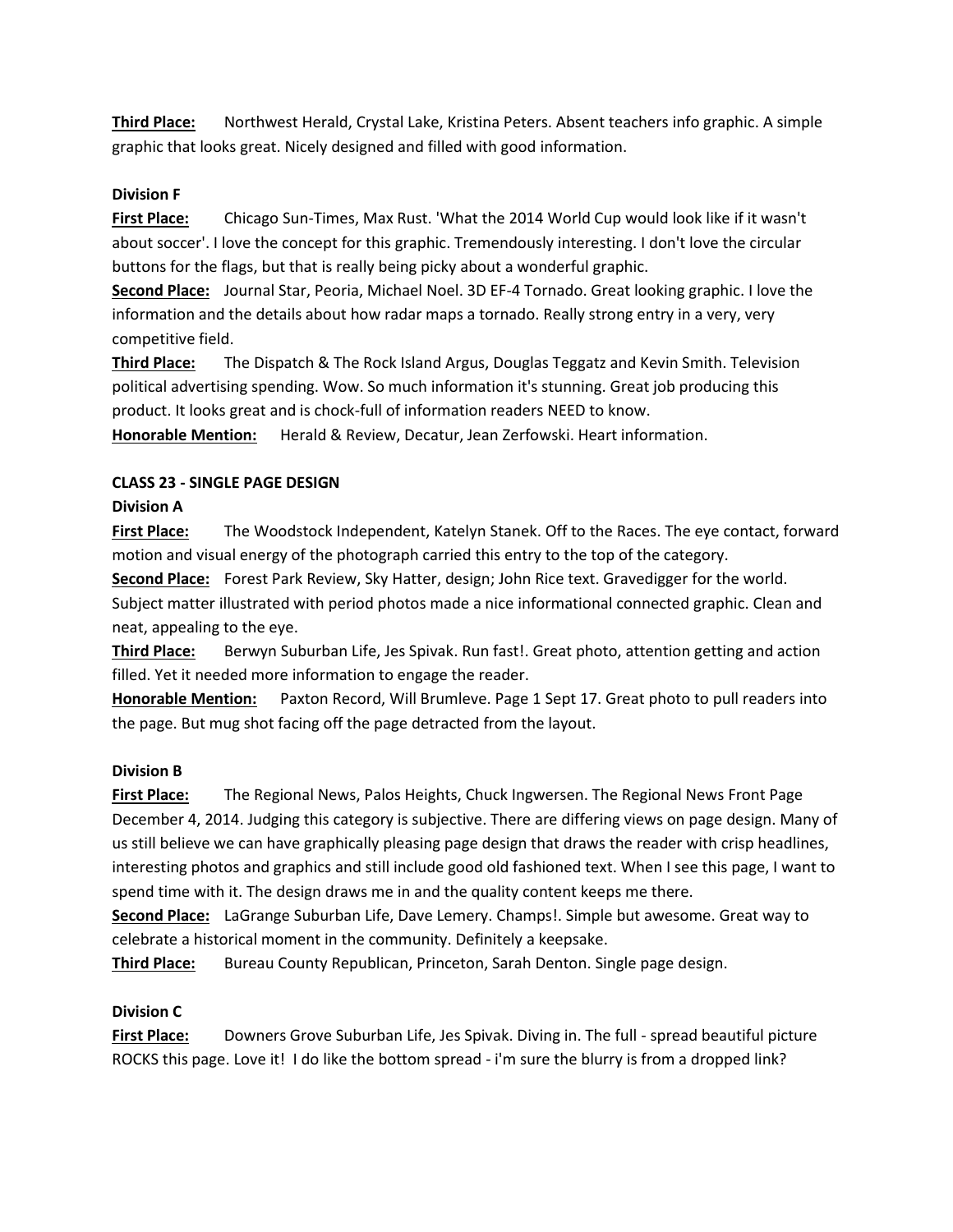**Second Place:** Austin Weekly News, Chicago, Claire Innes, David Pierini, Terry Dean. Happy to dance - 07/02/14. beautiful bright feature picture - wanted to go read the story listed above the mast good use of white space on byline areas

**Third Place:** Wednesday Journal Group, Oak Park, Jacquinete Baldwin, David Pierini. Lifeline feature section design. love this new and different way of featuring the year-in-review.. nice large pictures.. WHEN I steal this idea I might use the cutlines on each picture instead of the numbers to keep from having to hunt the info (because I AM stealing this!!!) lol

**Honorable Mention:** Austin Weekly News, Chicago, Claire Innes, LaRisa Lynch, Terry Dean. A symphony in Austin - 03/19/14. Like the lead letter - several entry points to enter as a reader - I even had to stop and read the questions/answers even though I was only supposed to be doing design;)

### **Division D**

**First Place:** The Register-Mail, Galesburg, Adam McHugh. GameTime - A Physical Showdown. Nice balanced page. And in a world of horizontal photos and layout, I love to see such a vertically drawn page!

**Second Place:** Daily Chronicle, DeKalb, Inger Koch. Living Green. Simple layout, and the white space is nice on the eyes.

**Third Place:** Daily Chronicle, DeKalb, Inger Koch. Strings Under the Stars. Nice artwork. The columns look a little off balance at the bottom. Not a big deal, but distracted me a bit.

**Honorable Mention:** Paris Beacon-News, Christopher Morrical. New Hope. Love the originality of the artwork. Nice. You made something bigger out of a building.

# **Division E**

**First Place:** The News-Gazette, Champaign, Niko Dugan. Exit strategy. Great graphics/design, tying in with subject, and even the other story on the page has a nifty photo.

**Second Place:** Northwest Herald, Crystal Lake, Scott Helmchen. Election 2014. good, clean, not too busy. I'm not 100 percent sold on the story being above the banner, but the only real negative I would say is that the complete election coverage would CONTINUE not begin on the inside page.

**Third Place:** The Herald-News, Joliet, Scott Helmchen. Road to recovery. Although I get the reference that she was injured in a roadway accident, the headline is cliché. The overall layout, though, is good, with a balance of photos from before and after, and the pull quote, although it might have been more useful elsewhere in terms of breaking up gray. I like the side folios.

**Honorable Mention:** The News-Gazette, Champaign, Mike Goebel. SHOUT. LOL -- Really like the idea behind this, and I, not really a sports fan, even started reading the column, so that says a lot. I do think too much was crammed in on the right-hand side, though. The Australian open could have gone inside.

# **Division F**

**First Place:** Chicago Sun-Times, Jessica Sedgwick. 'Get juiced,' Jessica Sedgwick, Chicago Sun-Times. The page was visually stimulating with a variety of fonts, shapes and colors without being cluttered. It offered a variety of information in simple, clean style.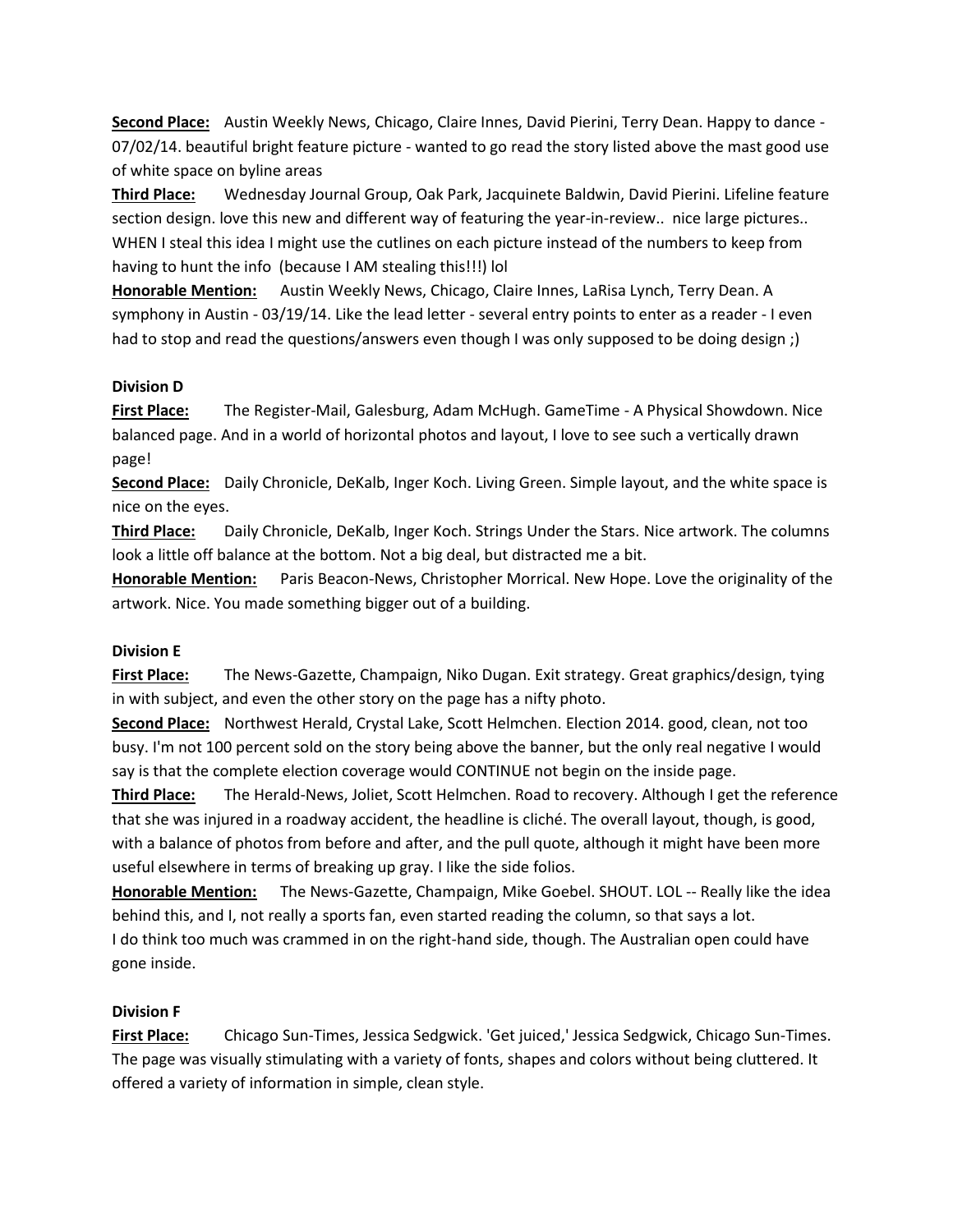**Second Place:** Chicago Sun-Times, Jessica Sedgwick. 'Worth their salt,' Jessica Sedgwick, Chicago Sun-Times. The page had an attention grabbing headline and great use of spot color to break up the background. The text was formatted in a clean manner and the center photo was perfectly placed to break up text, but everything was labeled clearly to support a good reader flow. And all of this was done without over-doing any one element or appearing cluttered.

**Third Place:** Daily Herald Group, Arlington Heights, Brian Shamie. Brian Shamie Page Design. The sizing of the photos and headlines at the top of the page grabs reader attention and draws interest into the text at the bottom. The design is bold, but clean.

**Honorable Mention:** Journal Star, Peoria, Chris Grimm. All for Richard. I most enjoy the artwork of this page and that the dominant image was large and given room to breathe. The font size and variety adds depth where the illustration alone could have appeared flat and the kicker paragraph and breakouts are arranged and formatted well to break up what otherwise could have just been a block of gray.

### **CLASS 24 - NEWSPAPER DESIGN**

### **Division A**

**First Place:** Forest Park Review, Jacquinete Baldwin, David Pierini, Jean Lotus. Forest Park Review design . Great layouts that are easy to follow; strong use of photos and graphics. Headline choices balanced between bold and informative.

**Second Place:** Berwyn Suburban Life, Staff. Berwyn Suburban Life. Appealing use of graphics and color draws readers in. Headlines are accurate and informative.

**Third Place:** The Woodstock Independent, Staff. Newspaper Design, Woodstock Independent. Great font choices create a good flow throughout and help to break up text. Pages and subjects easily identifiable, good touches with identifiers on the obits and headlines.

**Honorable Mention:** LeRoy Farmer City Press, Jerry Nowicki. LeRoy Farmer City Press Newspaper Design. Packs a lot of news into the space, but good flow keeps things easy to follow.

### **Division B**

**First Place:** The Galena Gazette, Staff. Newspaper design. Clean layout/design; easy to navigate; good photos; interesting stories; ad placement did not detract from stories. Good job!

**Second Place:** Riverside-Brookfield Landmark, Sky Hatter, David Pierini, Jaquinete Baldwin. Riverside-Brookfield Landmark Design. This paper was easy to navigate. Interesting/varied layout/design.

Headlines interesting and told what story was about. Nice use of white space.

**Third Place:** Bureau County Republican, Princeton, BCR Staff. Newspaper Design. Clean layout/design. Good photos. Nice job!

**Honorable Mention:** Glen Ellyn Suburban Life, Staff. Glen Ellyn Suburban Life. Good photos/headline choices. Nice use of white space.

### **Division C**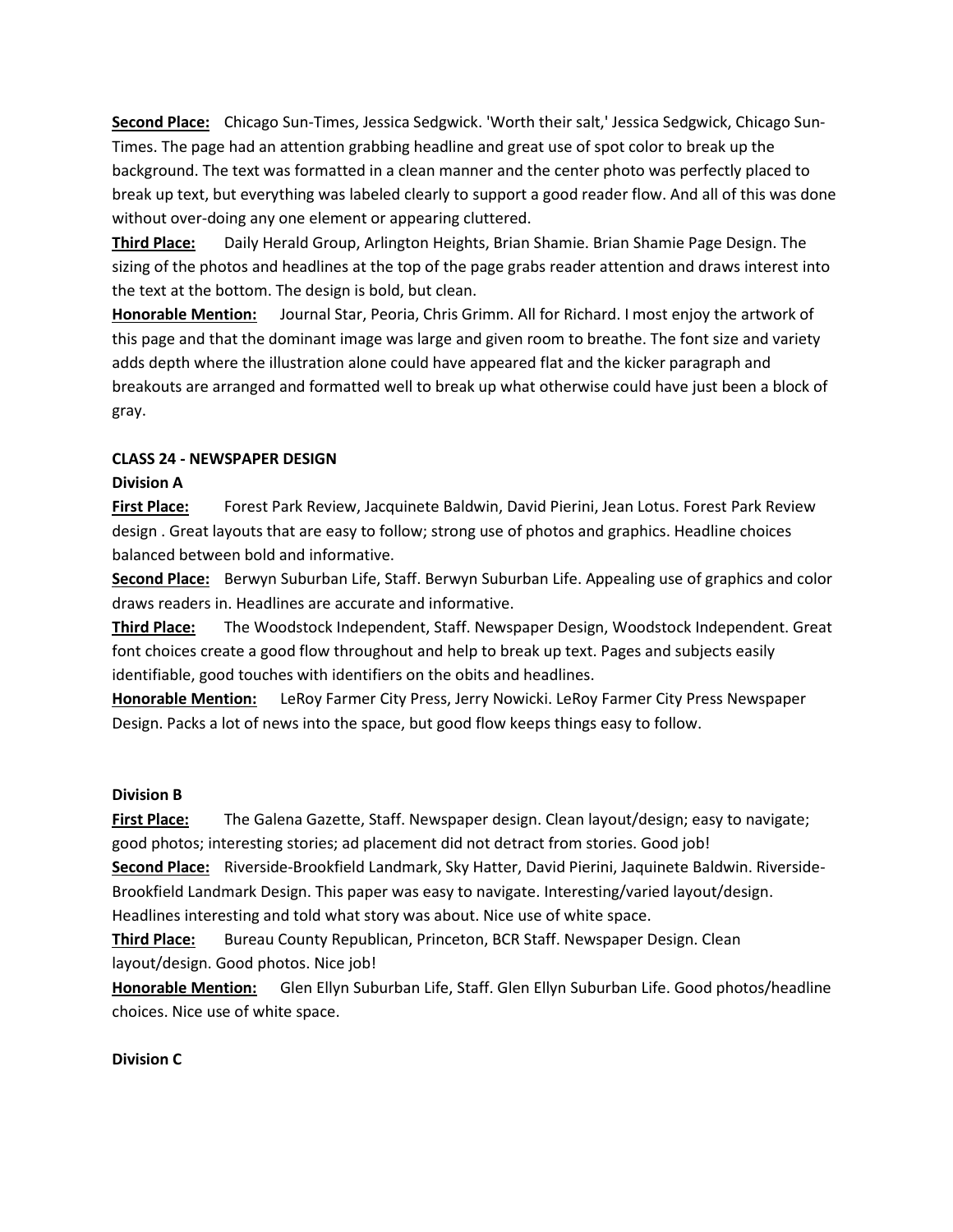**First Place:** Downers Grove Suburban Life, Staff. Downers Grove Suburban Life. A very progressive design. I love the page headers and the info graphs at the top. Headlines could have a little more punch. But overall a fantastic design in any division.

**Second Place:** Wednesday Journal Group, Oak Park, Claire Innes, David Pierini, Dan Haley. Anonymous texting - 10/15/14. Very close to first place winner. I like the centered heads in this format. Headlines are snappy and attention grabbing. Plenty of local stories and photos inside with pull quotes and graphics. Nice work.

**Third Place:** Austin Weekly News, Chicago, Claire Innes, Terry Dean, Dan Haley. Gleaming wisdom - 10/15/14 and Austin cop - 01/01/14. Nice, clean design. Would like to see more locally written stories, which would lead to better design inside. Too many pages filled up with photos.

### **Division D**

**First Place:** The Register-Mail, Galesburg, Staff. Newspaper Design. Good use of color and black and white mix. Just not the same old same old. Looking at the pages causes more than a cursory glance. It grabs one's attention.

S**econd Place:** Pekin Daily Times, Staff. Newspaper Design. The front section is a WOW with the coverage from the tornado. The rest of the paper less than lackluster, but still not too shabby **Third Place:** Paris Beacon-News, Christopher Morrical. A Final March On the Line. Like the basic layout, some "yowser" factors but not too many. However, good job overall.

**Honorable Mention:** Daily Chronicle, DeKalb, Staff. Daily Chronicle. Good, solid, old school basic newspaper design. Not too fancy but not really jaw-dropping exciting, either.

### **Division E**

**First Place:** The News-Gazette, Champaign, Staff. The News-Gazette. Well balanced and organized; good flow from start to finish. Engaging headlines. Use of color helps balance pages without detracting from stories.

**Second Place:** Northwest Herald, Crystal Lake, Staff. Northwest Herald. Good use of graphics and art. Good overall flow of the paper. Could use more separation for larger issues.

### **Division F**

**First Place:** Herald & Review, Decatur, Staff. Newspaper Design. Beautiful and inviting design. Color palette is perfect. White spacing works well. It is clear attention to detail and a formula for success were used both in producing the day's edition and designing it.

**Second Place:** The Dispatch & The Rock Island Argus, Staff. The Rock Island Argus. Unique look. Each section blends well with the next. Information well-organized. Editorial page looks fantastic. Super look.

**Third Place:** Chicago Sun-Times, Staff. Chicago Sun-Times design (2 days). One-story covers can be powerful, but they too can be repetitive. Clearly, the Sun-Times is well done. It's an engaging look. **Honorable Mention:** Journal Star, Peoria, Staff. Journal Star. Nice, clean look, strong font selections. Conventional, not much risks or deviations from the norm but well done nonetheless.

**CLASS 25 - HEADLINE WRITING Division A**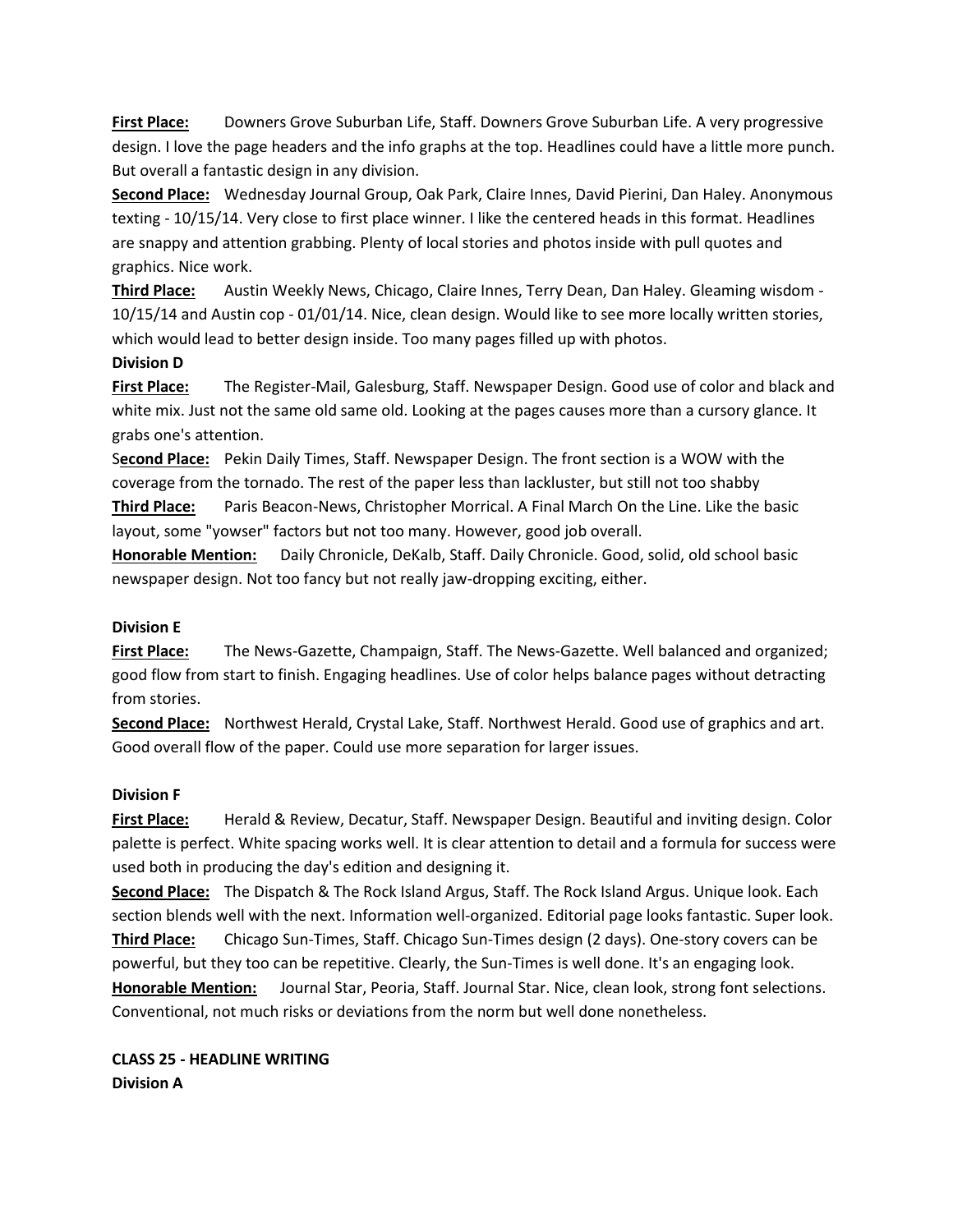**First Place:** Paxton Record, Will Brumleve. Paxton Record headlines. Best overall collection of headlines, particularly 'Honored..' and 'Perfect 10', which were standouts here.

**Second Place:** Oakland Independent, Janice Hunt. Janice Hunt headlines. Another good collection of headlines, with the standout being 'Love is on the air', with its playful twist on the familiar chestnut.

**Third Place:** The Woodstock Independent, Sandy Kucharski. Headlines, Woodstock Independent. Good headline that draws you in to see what it means. Complemented well by the equally interesting deck headline.

**Honorable Mention:** El Paso Journal, Jennie Kearney. Headline entries as above. A bovine brouhaha doesn't happen often. Nor does alliteration like that.

### **Division B**

**First Place:** The Galena Gazette, Hillary Dickerson. Headline writing. Lots of playfulness in this set, and they serve the visuals well. Nicely done.

**Second Place:** Bureau County Republican, Princeton, Terri Simon. Headline writing. Some nice headlines.

**Third Place:** The Reporter, Hickory Hills, Jeff Vorva. Five headlines from Jeff Vorva. Some creative headlines.

**Honorable Mention:** Lake County Suburban Life, Grayslake, Jes Spivak . Lake County Suburban Life headlines . Some good ones here.

### **Division C**

**First Place:** Jersey County Journal, Jerseyville, Robert Lyons. Saluting, A-maizing, Capturing, Swirling, Kicking. **Second Place:** Wednesday Journal Group, Oak Park, Ken Trainor. Wednesday Journal, Headlines, 2014.

**Third Place:** Downers Grove Suburban Life, Renee Tomell. Headlines.

### **Division D**

**First Place:** Daily Chronicle, DeKalb, Eric Olson. Headlines. Lots of variety here, which makes this entry stand out. Nothing here was generic. Everything grabbed my attention too. Was a close call in this division, but the fish, odor and tractor ones pushed it ahead of the others.

**Second Place:** Chicago Daily Law Bulletin, Pat Milhizer. Chicago Daily Law Bulletin headlines. 'Spilling the beans', 'One Foote' were two of my favorite in the entire category. Was a close second.

**Third Place:** Chicago Daily Law Bulletin, Josh Weinhold. Chicago Daily Law Bulletin headlines. Another solid entry, with a lot of variety. No shame in third place here. Easily could have been the winner. 'This call may be recorded' is a very, very good headline. Well done.

**Honorable Mention:** Robinson Daily News, Greg Bilbrey. Paintball players mount battles on a Biblical scale. While this headline was also very good, only one headline in this entry. By rules, should be five.

# **Division E**

**First Place:** The News-Gazette, Champaign, Mike Goebel. Instant Rice. coaches hed with photos was innovative; "biting cold" and "super conductor" and "instant Rice" were nicely succinct.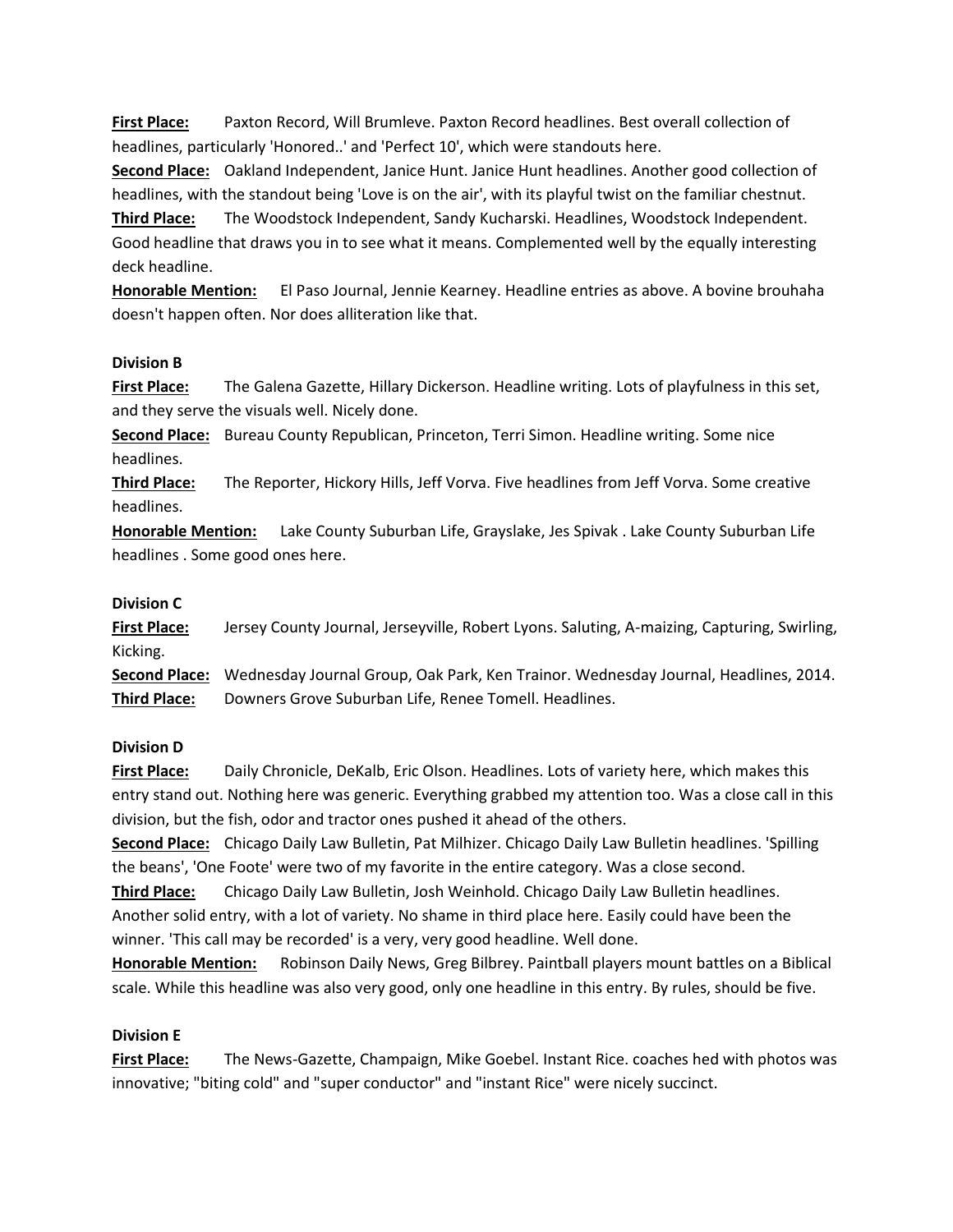**Second Place:** Sauk Valley Media, Sterling, Jeff Rogers. This little pig went to market. "winter's a hoot" and "hold the salt" stood out; pig went to market was all too obvious

**Third Place:** Sauk Valley Media, Sterling, Jeff Rogers. The doctor is in ... the money. better than the above

**Honorable Mention:** Northwest Herald, Crystal Lake, Jami Kunzer. Train Attraction. These showed more imagination

### **Division F**

**First Place:** Chicago Sun-Times, Darel Jevens. A selection of 5 headlines by Darel Jevens, Chicago Sun-Times. steak tasted good; nymph missed the mark; eggs/dozen was a little stretch; hunky wolf OK; beak of burden good

**Second Place:** Belleville News-Democrat, Jason Koch. Headline writing: Jason Koch. Committee meeting didn't really end in success, because it was only committee approval, so Chloe's headline wasn't precisely accurate. But all the others were above average.

**Third Place:** Daily Herald Group, Arlington Heights, Don Friske. Don Friske Headlines. What a drag IS a drag; Special deliveries isn't clear; Hale still hearty a but trite but OK; Bouncing ball: no imagination; All do and no die works for me

**Honorable Mention:** Journal Star, Peoria, Kathy Rynearson. Kathy Rynearson Headlines. nothing special but good work

### **CLASS 26 - SPORTS SECTION**

### **Division A**

**First Place:** Elburn Herald, Staff. March 13, 2014, Sports section, May 22, 2014, Sports section. Stellar visuals and clean copy. Some small design hiccups but overall a very pleasing sports section. **Second Place:** The Woodstock Independent, Staff. Sports Section, Woodstock Independent. Great unique stories. Would like to see more photos to go with the content. Design was clean.

**Third Place:** The Carroll County Review, Thomson, Jon Whitney. Sports Section. Thorough content with good photos to match. Design was sometimes hard to follow.

H**onorable Mention:** LeRoy Farmer City Press, Jerry Nowicki. LeRoy Farmer City Press Sports. Clean design and good content. No significant eye-catching photos or stories.

### **Division B**

**First Place:** Glen Ellyn Suburban Life, Staff. Glen Ellyn Suburban Life sports section. Great design. The page flowed well, the content was easy to read and understand and the stories and photos were strong as well. Readers should be happy.

**Second Place:** Kendall County Record, Yorkville, Staff. Kendall County Record March 16 and Nov. 13 Sports pages. Top-notch sports coverage for baseball and softball, visuals strong throughout. Design became repetitive but the content was thorough.

**Third Place:** Macoupin County Enquirer-Democrat, Carlinville, Staff. MCED Sports Section. Good photos and the stories were on point. Would have liked to have seen more design emphasis on the photographs.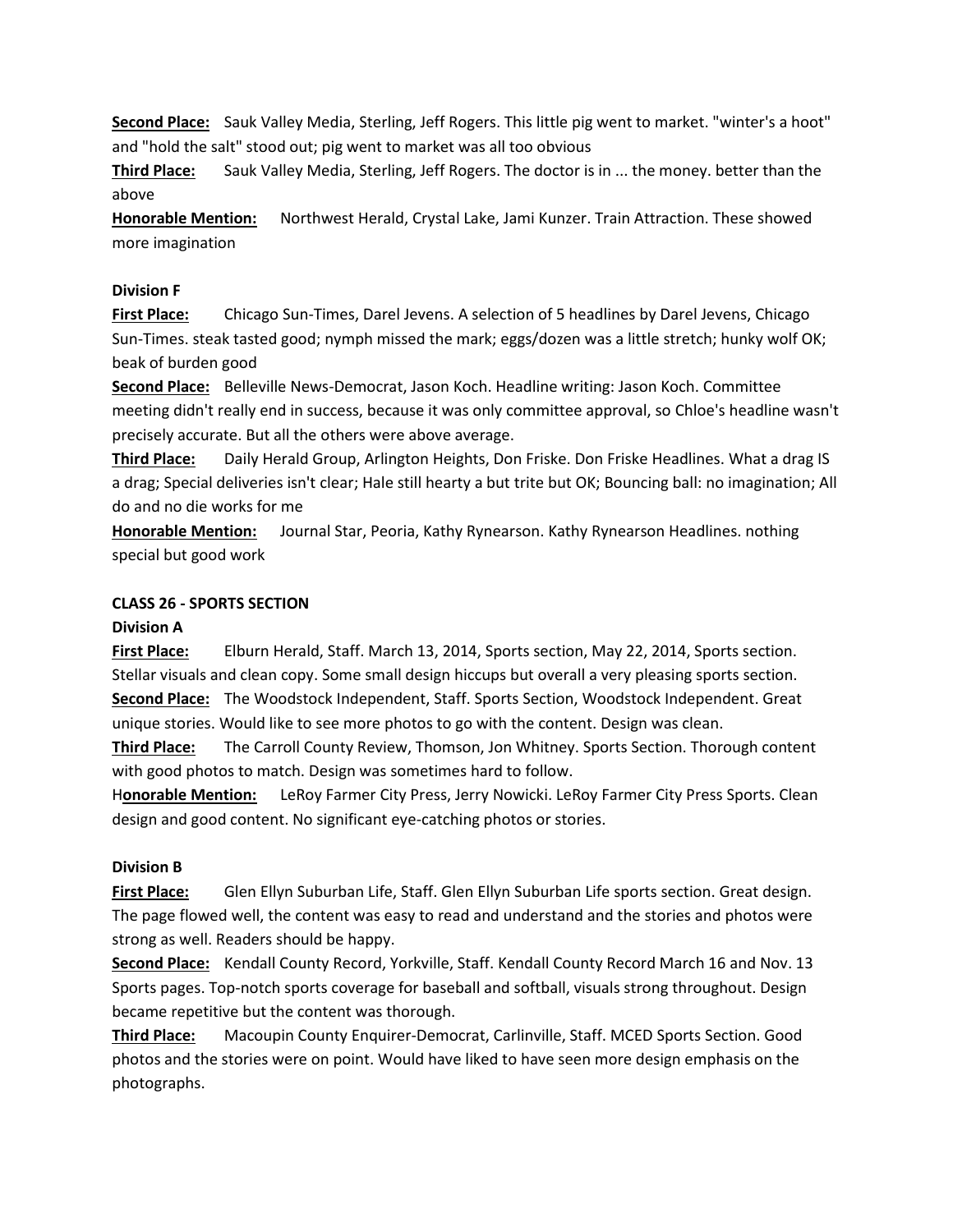**Honorable Mention:** The Galena Gazette, Paul Gothard. Galena Gazette Sports Section. Photos were superb. Design and writing were not up to the quality of the photographs.

### **Division C**

**First Place:** Downers Grove Suburban Life, Staff. Downers Grove Suburban Life sports section. Very tough call here, but this entry got the slight nod for the variety offered to readers. The athlete of the week feature and 'all-area' selections made this stand out from a very tight group.

**Second Place:** Wednesday Journal Group, Oak Park, Marty Farmer. SPORTS SECTION. Great local coverage. Quality of writing in this issue gave it the edge over the remaining two. Nicely done story on the student-athlete who passed away.

**Third Place:** Wednesday Journal Group, Oak Park, STAFF. SPORTS SECTION. Another nice section with lots of coverage. Several different options for readers.

**Honorable Mention:** Jersey County Journal, Jerseyville, Sam Elliott. Journal Sports. While a great sports section in its own right, when compared to the rest of the multi-page sections in this category, this entry lacks a little luster. Job well done either way.

### **Division D**

**First Place:** The Register-Mail, Galesburg, Staff. Sports Section. This section had everything a sports reader would want. Its great variety and the sheer depth of interesting tidbits pushed this entry over the top. Design of the Aug. 28 issue (football preview) was top-notch. Kudos.

**Second Place:** Daily Chronicle, DeKalb, Staff. Sports section. A very close second. Lots of local coverage, which is always important. MAC championship package was as good as it gets.

**Third Place:** Breeze-Courier, Taylorville, Derek Parris. Sports Section. Fall Sports Preview looks like quite the undertaking. The sheer volume of coverage makes this as impressive as any section in the category.

**Honorable Mention:** Du Quoin Evening Call, Doug Daniels. Photos of highlight-reel catches headline Regional tournament coverage. Another good section with a bunch of great photos. Only thing holding this one back was lack of creative design.

### **Division E**

**First Place:** Sauk Valley Media, Sterling, Sports staff. March 22, 2014; May 23, 2014. Front pages are consistently eye-popping. Loved the shot of long jumper landing. The March mix of interesting graphics, text enlargements and photos was terrific. I like the spare use of a single column for quick stats and news briefs. It may wind up being too busy and hard to find certain items, but it made for an interesting page to the eye.

**Second Place:** Quincy Herald-Whig, Matt Schuckman. Herald-Whig Sports Section. Excellent opening photos on both sections. Best photos in October edition: sad look on losing team's face in softball. Soccer head clash maybe should have been bigger. In March, I liked stat page showing up at end of section. Both sports sections promote web content well, but do not have teasers to draw readers into the sports section.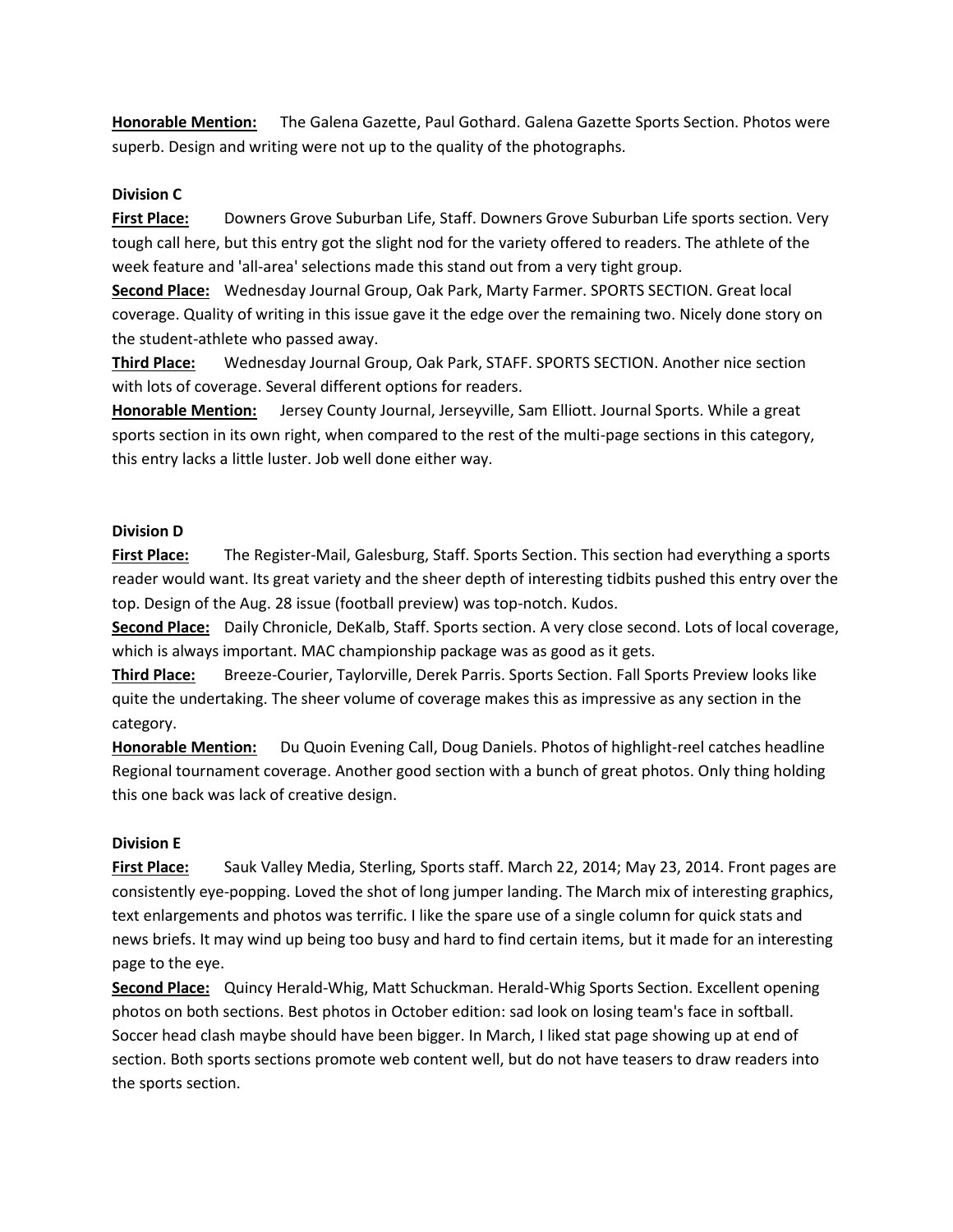**Third Place:** The News-Gazette, Champaign, Staff. The News-Gazette. Oct. 16 - Loved the picture of McLain. The tombstone-ing of three stories below his picture could have used a bit more creativity. Really liked the upper two pics that promoted stories inside the section. Insides are good blends of small portrait pics with stats mixed with interesting action shots. In March issue - liked the state outline featuring players with the irony of not one Illinois school in big dance. Excellent two-page graphical section, too. Good layout / interview with wrestler.

**Honorable Mention:** Effingham Daily News, Staff. Effingham Daily News sports section. Of the two entries, the May section balanced good photos with the accompanying stories. The community news held precedence over the national and pro headlines. The layout was fundamentally sound and logical, but it didn't experiment, it didn't push. But it was all well written and got some unusual angles, heralded sports that don't get as much attention.

### **Division F**

**First Place:** Chicago Sun-Times, Staff. Chicago Sun-Times sports sections (2 days). Clear first place winner. The layout, graphics, photos, writing... everything is phenomenal. Everything about these pages and pops and draws the eye to something interesting.

**Second Place:** Journal Star, Peoria, Staff. Journal Star Sports Section. Pretty good front page layouts, but some pages, particularly on the inside, tend to become busy. Good writing, though. Especially like the top 10 stories of the year, and the stories about the fallen sports heroes.

**Third Place:** Herald & Review, Decatur, Mike Albright. Sports Section. Layouts are consistently clean and easy to follow. Photos are great! These sections are great because there's a nice balance of gamecoverage, features and in-depth coverage. Really like the story about the pitchers.

**Honorable Mention:** The Dispatch & The Rock Island Argus, Staff. Sports. Two really good sections. Pages have a lot of information and several stories each, without becoming too busy or overwhelming to the eye. There are some unique design elements used that make the pages interesting — the drop shadows on pictures and infoboxes. The design of the all-star bowlers pages was really great. Writing was also good, good balance of coverage of different sports on the local and national level.

#### **CLASS 27 - LIFESTYLE SECTION**

### **Division A**

**First Place:** Berwyn Suburban Life, Staff. Berwyn Suburban Life lifestyle section. Beautiful layout, great content the section made you want to go there.

**Second Place:** The Cass County Star-Gazette, Beardstown, Staff. Breast Cancer Awareness. Covering a difficult subject and connecting it with the community is always a success. Good effort.

#### **Division B**

**First Place:** Ledger-Sentinel, Oswego, Staff. Jan. 23 and Aug. 28 Countywide sections. Good layout and section includes every aspect of lifestyles.

**Second Place:** The Galena Gazette, Staff. Lifestyle section. Clear, colorful pictures, especially the St. Patrick's Day features. This posed a difficult decision between first and second place rankings. Great job! **Third Place:** Glen Ellyn Suburban Life, Staff. Glen Ellyn Suburban Life lifestyle section. This entry vies for second-place tie, lacking only in amount of content included in their lifestyle section.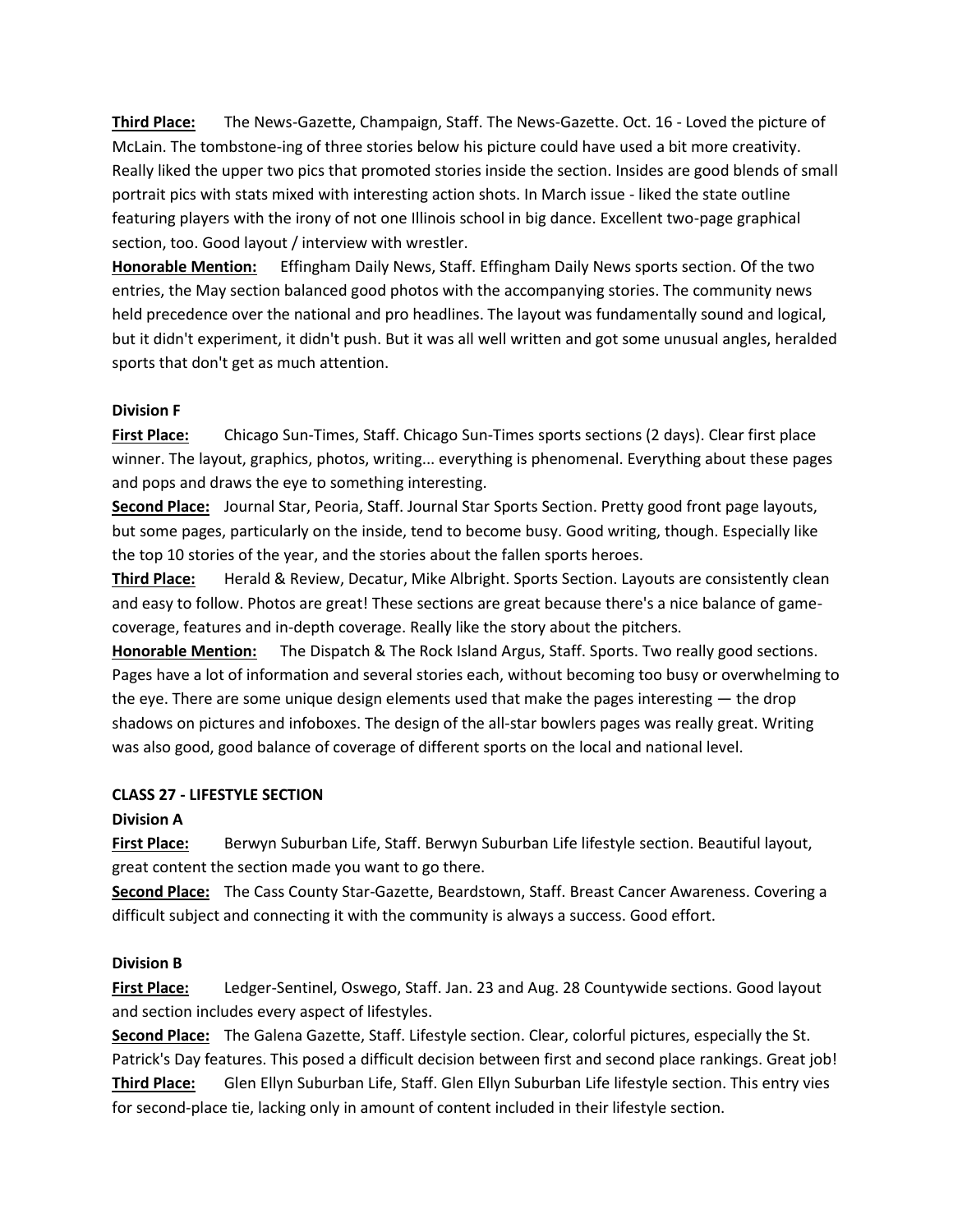**Honorable Mention:** Bureau County Republican, Princeton, Rita Roberts/Sarah Denton. Lifestyle section. Colorful pictures. More impromptu poses would add to this section.

### **Division C**

**First Place:** Downers Grove Suburban Life, Staff. Downers Grove Suburban Life lifestyle section. This was a tough one to judge. Both are quality entries. The welcoming presentation of the Downers Grove section allowed it to edge out Lifelines. I particularly like how events are featured in the easy-to-read Plan it. Mystery diner is also a nice feature. Well done.

**Second Place:** Wednesday Journal Group, Oak Park, Staff. LifeLines. This category was tough. Your Lifelines section holds a wealth of information that I'm certain your readers follow faithfully. I liked that you chose to use large headlines. It helped to break up the uniformity of the same-sized book covers. It's good section.

### **Division D**

**First Place:** The Register-Mail, Galesburg, Staff. Lifestyles. That's one of the most beautiful jump pages I've seen. Classy look to it. The front is good too, of course. I love local, local. And the interesting byline.

**Second Place:** Daily Chronicle, DeKalb, Inger Koch. Lifestyle. A lot of great stuff to look at! **Third Place:** The Register-Mail, Galesburg, Staff. Religion.

**Honorable Mention:** Pekin Daily Times, Staff. Lifestyles.

### **Division E**

**First Place:** Northwest Herald, Crystal Lake, Jami Kunzer. Planit Play. Nice section. It has local stories that are really good and will help readers remember where they saw them, so they know to pick up the section again and again for added entertainment.

**Second Place:** Sauk Valley Media, Sterling, Lucas Pauley, Planit editor. Planit Sauk Valley. Nice mix of local stories, calendar of events and other material.

**Third Place:** The Southern Illinoisan, Carbondale, Cara Recine, Brenda Kirkpatrick. Flipside. Good section. Nice local appeal.

**Honorable Mention:** The Telegraph, Alton, Jill Moon. Aton Telegraph Lifestyles. Good section. Nice mix of material included. Good work.

### **Division F**

**First Place:** Journal Star, Peoria, Sally McKee, Chris Grimm, Thomas Bruch. Journal Star Cue section. Phenomenal layout and wonderful writing. I LOVE the story about the Breaking Bad script supervisor. **Second Place:** The Dispatch & The Rock Island Argus, Staff. Timeout ; South of 20. Nice layout! Great original contact. Really liked the Valentine's Day feature.

**Third Place:** Herald & Review, Decatur, Jeana Matherly. Lifestyle Section. Although the design leaves something to be desired, the pages offer readers a lot of information.

**Honorable Mention:** Daily Herald Group, Arlington Heights, Deb Pankey, Staff. Daily Herald Food Section. Lots of good columns and recipes! The Cook of the Week Challenge is a neat idea, too.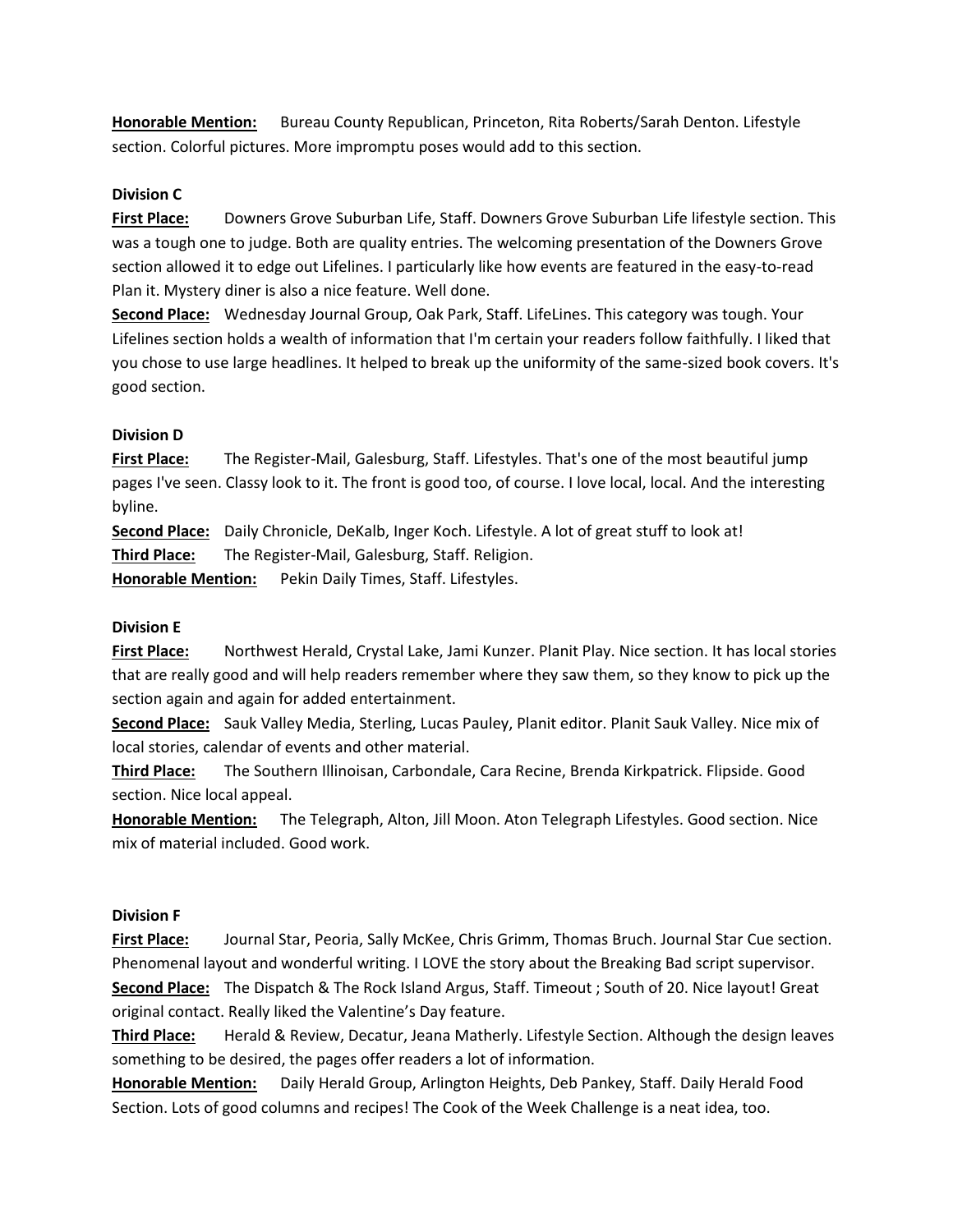# **CLASS 28 - SPECIAL SECTI**ON

# **Division A**

**First Place:** Coal City Courant, Staff. Veterans Day edition. What a great way to honor veterans. Nice section. Good work.

**Second Place:** The Woodstock Independent, Staff. Up All Night. Great idea for a special section! Let's readers know what's going on after regular business hours.

Great work!

**Third Place:** El Paso Journal, Jennie Kearney, Rita Drake. Special Section for El Paso Public Library new construction. Super neat way to recognize a change in the community. Good work!

**Honorable Mention:** LeRoy Farmer City Press, Jerry Nowicki. Special LeRoy Fire and Ambulance Section. Nice work! Great way to help readers recognize change. This section could even be saved as a keepsake.

# **Division B**

**First Place:** Lake County Suburban Life, Grayslake, Staff. Forefronts 2014 . This stood out as a first place winner because of the content covered. This was a section that was well done from start to finish, including the layout/design, writing and photography. Great effort!

**Second Place:** The Galena Gazette, Hillary Dickerson. Salute to Veterans. Interesting content; great layout/design. I'm sure this was a highly read and kept section. There was a good balance of stories. Good job

**Third Place:** The Galena Gazette, Paul Gothard, Hillary Dickerson. Tour of Homes. Good layout/design; Interesting content.

**Honorable Mention:** Effingham & Teutopolis News Report, Staff. Kids to veterans in one year November 6, 2014. Nicely done; great layout; eye-catching cover.

# **Division C**

**First Place:** Wednesday Journal Group, Oak Park, Staff. Community of Caring 2014. Cover was beautiful! Stories were well-written, informative and interesting. This was a well-done section. Easy choice for first place.

**Second Place:** Wednesday Journal Group, Oak Park, Staff. Spring Home 2014. Eye-catching photos. Stories were interesting and informative. Nice job!

**Third Place:** Downers Grove Suburban Life, Staff. Suburban Life Best Under 40. Great concept for a special section. Layout/design was easy to follow and appealing. Articles were well-written.

**Honorable Mention:** Wednesday Journal Group, Oak Park, Jacquinete Baldwin, David Pierini, Marty Farmer. Basketball Preview . Interesting stories. It was great to see quotes from student athletes; makes for a more interesting read. Good use of quotes throughout stories. Good job!

# **Division D**

**First Place:** Daily Chronicle, DeKalb, Staff. Prep football tab. I love the puzzle theme. Especially how each photo is treated differently. Sports are always important. Great job!

**Second Place:** Pekin Daily Times, Staff. Horizons. Thin columns and text heavy, but the content is so important! And although it's local to you, that section would fit nicely in most communities!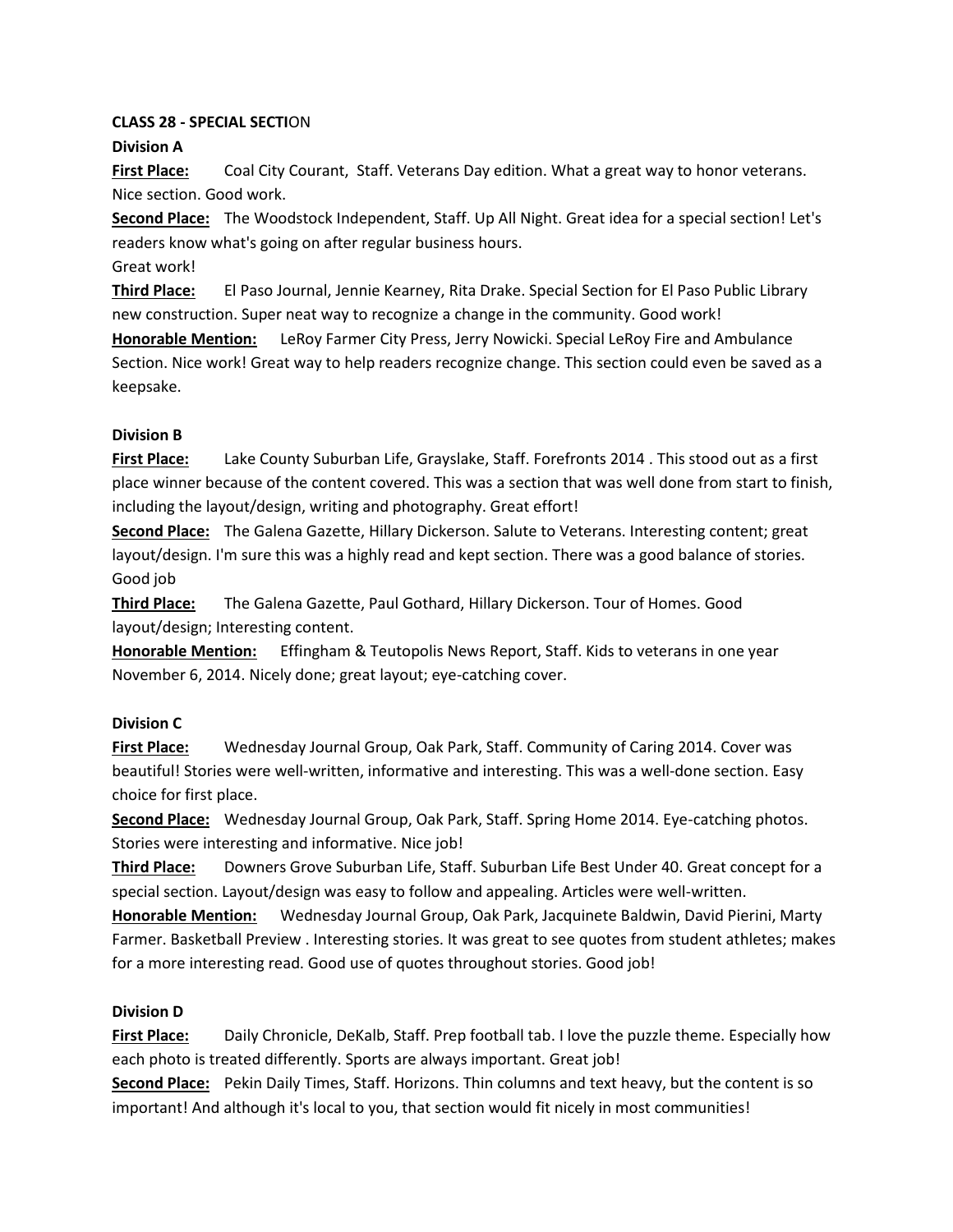**Third Place:** The Courier, Lincoln, Bill Welt. Railers make history. Great, useful special section. Advertisers made a great decision.

**TIE: Honorable Mention:** Daily Chronicle, DeKalb, Staff. Made in DeKalb County. Beautiful example of supporting your community.

**TIE: Honorable Mention:** The Register-Mail, Galesburg, Lisa Coon. What's in a Name?. Neat idea. Something for everyone. Good, consistent section.

### **Division E**

**First Place:** Rockford Register Star, Staff. 1944: America in battle.

**Second Place:** Northwest Herald, Crystal Lake, Staff. Everyday Heroes. Loved the stories on individuals making a difference.. lots of time and hard work went into this issue!

**Third Place:** Sauk Valley Media, Sterling, Sports staff. High School Hard Knocks.

**Honorable Mention:** Rockford Register Star, Staff. Haunted Rockford. lots of research went into this issue.. interesting reading... took hours to put this together... time well spent!

### **Division F**

**First Place:** Journal Star, Peoria, Staff. Washington Tornado One Year Later. This one will be a keepsake. Amazing photos throughout - before and after. Great job. It's obvious it was a labor of love. **Second Place:** Belleville News-Democrat, Jason Koch. High School Football Preview. I think sports should have a separate special section category. This one is fantastic, and the only reason it is second instead of first is that #1 has a broader appeal. There is no flaw I can find in writing or photography. Excellent work.

**Third Place:** Belleville News-Democrat, Brad Weisenstein. Belleville Family Album. I hope you had as much fun developing this section as I did reading it. Great photos.

### **CLASS 29 - BEST WEBSITE**

### **Division A**

**First Place:** Forest Park Review, Staff. Forest Park Review Website. I truly enjoyed this website and thought it to be easy to navigate through. The website is clean, and a viewer could see that throughout, starting with the tabs and sub-tabs. I liked the way the sub-tabs expanded horizontally rather than vertically. It kept the sub-tabs from interfering with the stories below. The only suggestion I would make is to highlight the graphics or photos in the top story making it larger. For example, on Tuesday, March 10, the main story is titled "Brewmasters." I would have expanded that block across the top of the website.

**Second Place:** The Woodstock Independent, Staff. TheWoodstockIndependent.com. Bumped up a division. I like how the latest news is highlighted at the top of the website by scrolling through and including photos. The website is easy to navigate through, which is always a plus.

Another aspect that I like is the interactive calendar at the top right of the website. For a weekly paper, one of the main focuses should be on the community and community events. It seems like this website is one of the go-to places to find out what activities and events are happening. I would suggest making the scrolling latest news larger to highlight what is the most important aspect on the website. It should act like an interactive newspaper. If you are designing a newspaper, you want to highlight one graphic as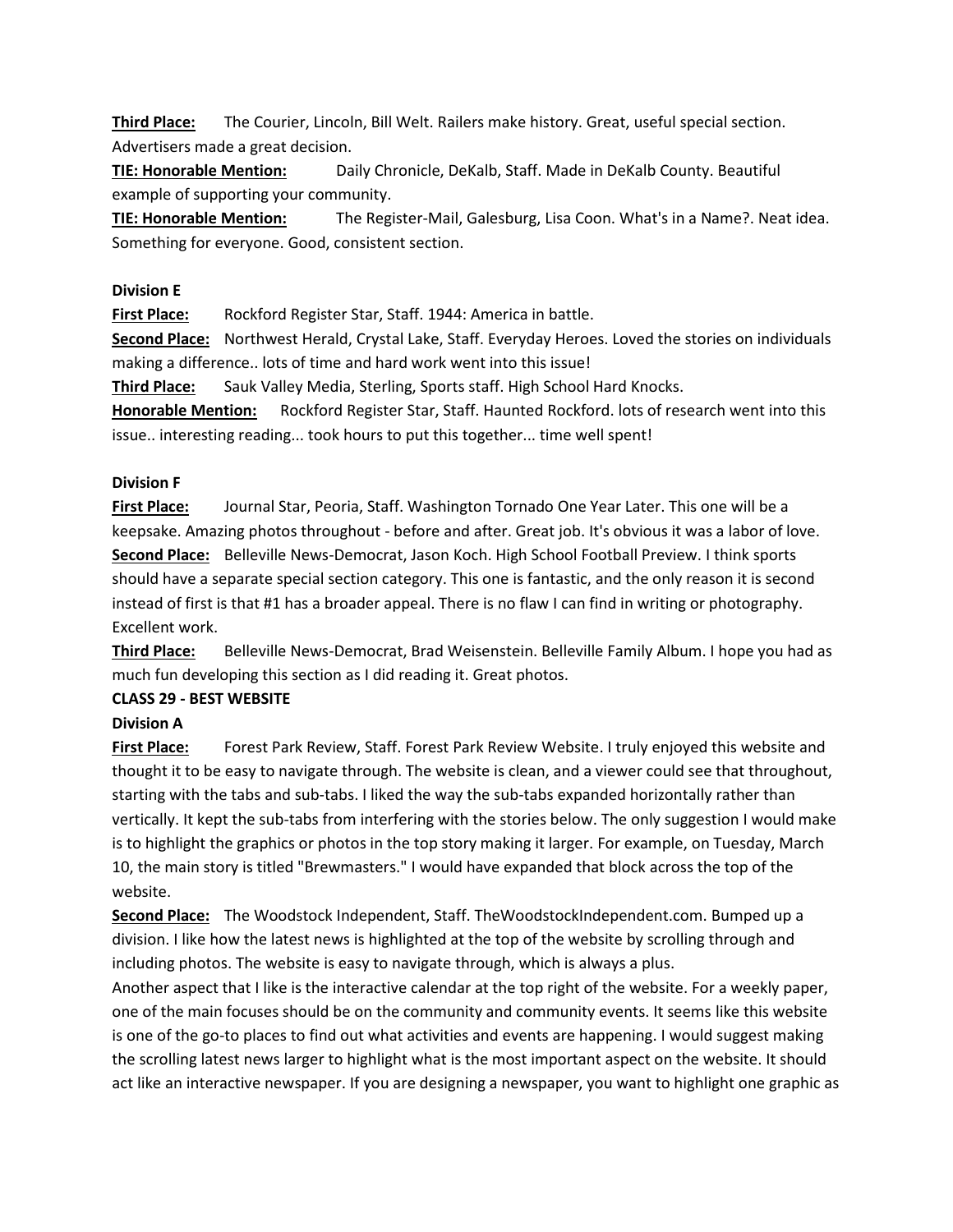the centerpiece to show what is important. On your website, it should show what the viewer NEEDS to see as the largest piece on the page.

### **Division B**

**First Place:** Republic-Times, Waterloo, Ryan Ledendecker, Christine Otten. Republic-Times website. This website is first place because every bit of the website screams community. The Republic-Times uses a breaking news scroll, a countdown to important events, sports scores and links to social media to capture the visitors to the site. It provides just enough information where the visitor will want more from the paper. The only thing I would suggest is to bring up the bar at the bottom showing stories from business, city/county, community, government, police and school. It is important to highlight the information the community wants and needs in a website, and this one does that.

**Second Place:** Bureau County Republican, Princeton, BCR Staff. Best Website. I truly enjoyed this website. The large, scrolling images at the top followed by local stories and image-based news going down the page really kept the visitor's eye on the page and wanting to open the stories. The only thing I would be worried about is the lack of a pay wall. There might be a correlation between dwindling subscribers and free news on your website.

**Third Place:** Riverside-Brookfield Landmark, Staff. Riverside Brookfield Landmark Website. The design on this website is nicely done, except for the fact that it is text heavy. I see in the picture/screenshot provided that there was picture on the top portion of the website, but when visiting the live site, there was no center picture or something highlighted at the top of the page. The visitor just gets lost in the text that flows all the way down the page.

I liked the contrasting colors and font for the website, which I believe sets it apart from other websites who like to stay neutral and serif in font.

**Honorable Mention:** The Galena Gazette, Staff. galenagazette.com. The navigation through this website was easy and refreshing. As far as navigation though, I would provide some sort of border around the stories going down the page. Some of the stories bleed together. I really enjoyed the large, scrolling pictures at the top of the page and ease of the tabs.

### **Division C**

**First Place:** Downers Grove Suburban Life, Staff. mysuburbanlife.com. The large photo slideshow at the top of the website really captured my attention, and that is a feature you unfortunately just don't see often on news websites. However, I feel as if that is one of the most vital parts to originally capture the visitors. The rest of the website was still very clean. It seems easy for the visitor to find what he/she is looking for.

**Second Place:** Voyager Media, Plainfield, Jonathan Samples, Andrew Samaan, Stewart Warren. BugleNewspapers.com Website. The reason this website is second place is because the ease of navigation through the website and the larger photo slideshow at the top of the site. What really threw me off though, was the advertisements on both sides of the site. I know sometimes there is no control over it, but it distracted the visitor from the content.

**Third Place:** Austin Weekly News, Chicago, Staff. Austin Weekly News Website. The site seemed very uniform. I like the sans serif font choice, it looks very clean. I would suggest adding more photo to the front page. The only photo the visitor gets to see is the smallish picture at the top.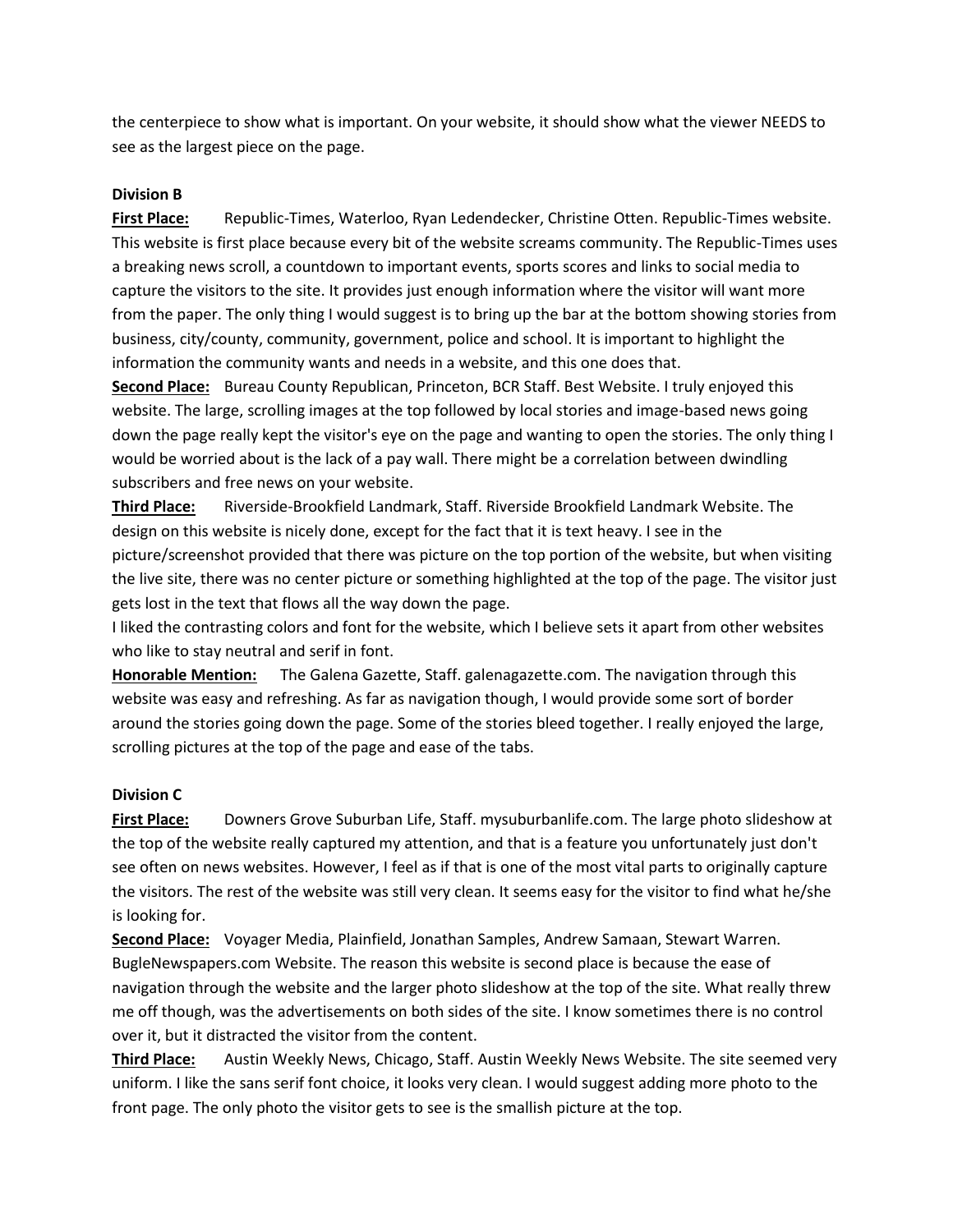**Honorable Mention:** Wednesday Journal Group, Oak Park, Staff. Wednesday Journal Website. I liked the website and the sans serif font, but what really bothered me was the changing of color on the navigation bar at the top of the site. It just didn't fit in with the rest of the site at all. I would also suggest more photos to capture the visitor.

### **Division D**

**First Place:** Daily Chronicle, DeKalb, Staff. Daily-Chronicle.com. Everything about this website is what I look for. Large rotating pictures and stories at the top followed by photo thumbnails with stories underneath. It draws the visitor through the entire website. If you missed anything scrolling through, you can easily find it at the bottom. This is just an altogether great website.

**Second Place:** Times-Republic, Watseka, Times-Republic Staff. Times-Reublic website. I really liked the emphasis on photos and videos on the front page of the website, and I think your visitors enjoy that as well. It is a website that is easy to navigate.

**Third Place:** The Journal-Standard, Freeport, Staff. journalstandard.com.

**Honorable Mention:** The Register-Mail, Galesburg, Jay Redfern. galesburg.com.

### **Division E**

**First Place:** The News-Gazette, Champaign, Staff. www.news-gazette.com. Minimal yet ornate. Easy to navigate. Looks beautiful, the most modern of the entries. If you're familiar with The New York Times' website, you'll know that it's similar to www.news-gazette.com.

**Second Place:** The Southern Illinoisan, Carbondale, Staff. Best Website The Southern Illinoisan. Looks good. Filled with information. Plenty of links to click on the front page. Solid entry.

**Third Place:** The State Journal-Register, Springfield, Jason Piscia and staff. SJ-R.com. Lots of info on the front page. Plenty of links. Seems easy to navigate.

**Honorable Mention:** NewsTribune, LaSalle, Amy Flanery. Newstrib.com. Many newspaper websites in this category used this format. However, Newstrib.com executed it the best with the picture ratio and layout.

### **Division F**

**First Place:** Chicago Sun-Times, Staff. Chicago Sun-Times online. Clear winner. Unique, modern, plenty of pictures and even video. No comparison.

**Second Place:** Daily Herald Group, Arlington Heights, Staff. dailyherald.com. Unique layout, easy to navigate. Good balance of pictures and text. Refreshing entry.

**Third Place:** Herald & Review, Decatur, Staff. Best Website. Also had a unique approach. Seems like there's plenty to dive into on the page. Very close with second place.

**Honorable Mention:** The Dispatch & The Rock Island Argus, Staff. www.qconline.com. Apart from the website's overwhelming masthead, the website does offer clear, navigable layout.

# **CLASS 30 - BEST WEB PROJECT**

# **Division A**

**First Place:** The Pinckneyville Press, Eric Lambert, Jamie McKee and Staff. Pinckneyville Mardi Gras Goes Live Again. A mix of video, photos and live broadcast, this project supplemented a simple event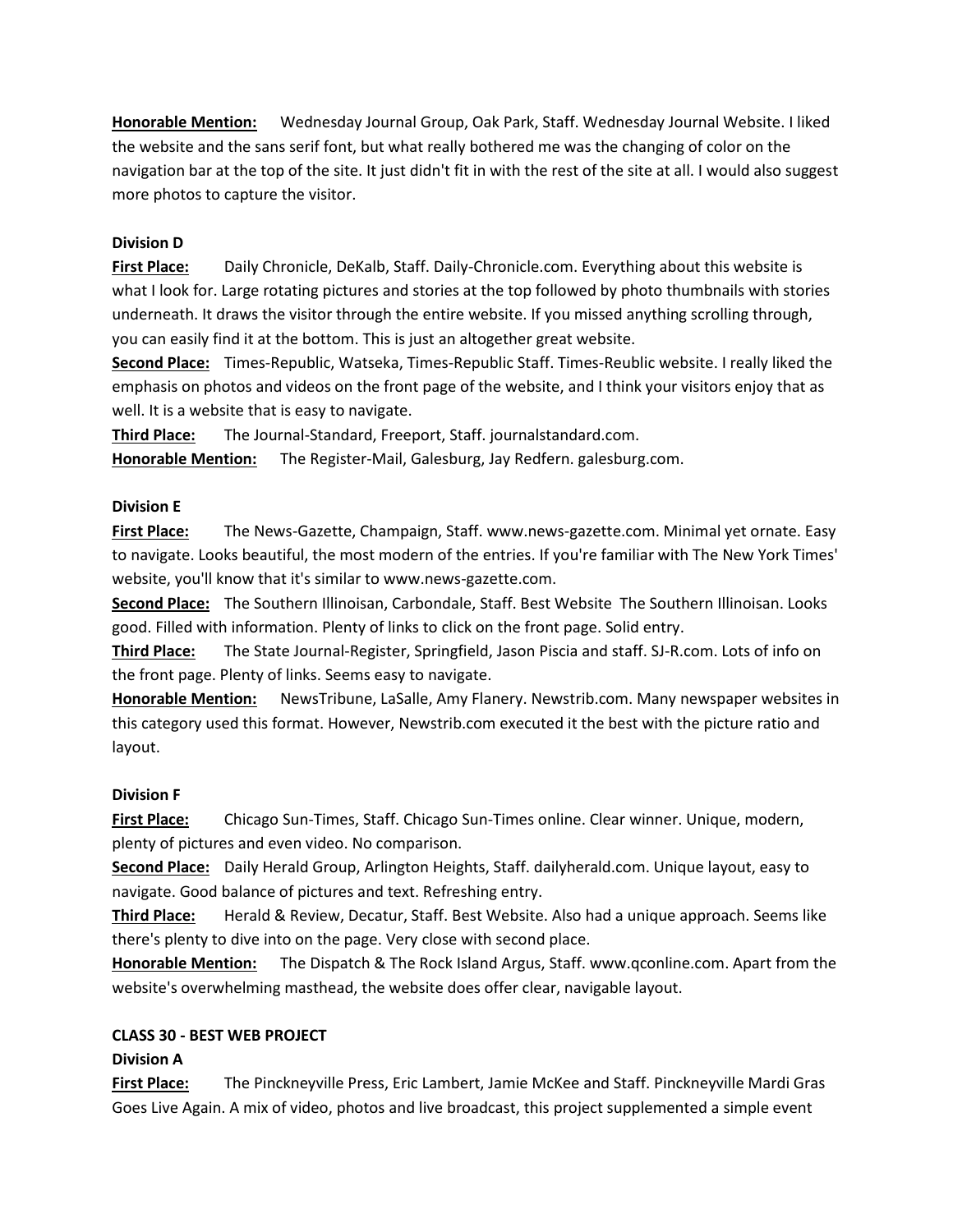story in a massive way. Not only was it likely time consuming for those involved, it offered a glimpse into the events for those who may have been unable to attend. It provided much more than simple text would have been able to convey.

**Second Place:** The Hoopeston Chronicle, Jordan Crook. 'A Stroll Through the Park' A video tour of the McFerren Park Lighting Displays. This project supplemented a story well because while you can explain something like a tour of lights, there's nothing like seeing it. A video in addition to a story about the event was a wonderful idea.

### **Division D**

**First Place:** Daily Chronicle, DeKalb, Staff. Heroin deaths in DeKalb County prompt action. This is the best entry by far. Great combination of web-only items such as video, graphics and timeline with deaths of those who have overdosed on drugs. Also, the stories are very good.

**Second Place:** Daily Chronicle, DeKalb, Staff. Benjamin Black sentencing. Second place just isn't as thorough as first place. Still, it is very well done.

**Third Place:** Chicago Daily Law Bulletin, Staff. 160th anniversary. This is a nice collection of items online, but the overall quality isn't as high as the quality of first and second place.

### **Division E**

**First Place:** Quincy Herald-Whig, Philip Carlson. Raptor Refuge. Outstanding use of print story and simple, straightforward and effective video presentation. Web video extremely well-produced. Maybe edged a bit too much on the contrast-y dramatic lighting in the interview. But the "behind the scenes" footage - terrific. Fly tape on escaping little bird a nice detail. The narrative and images matched up very well. And timing of video - @ five minutes - is right. Print piece - quibbles. The barred owl was not the bald eagle in the lead. Barred owl looked like it was being strangled - thank goodness for cutlines. But the jump was first rate. Loved the FAQ section, photos, and the well-written feature.

**Second Place:** The News-Gazette, Champaign, Staff. Courtroom videos. Now this is reality television. Excellent enhancement of the published story appearing in print for those readers who are interested in the drama of actual courtroom proceedings. In the controversial sentence of Craft, the video made excellent use of photos from the incident and the subsequent community reaction. It's unadorned reporting. Of the various applications of the web the New Gazette has experimented with, this is first rate.

**Third Place:** Quincy Herald-Whig, Steve Bohnstedt. Lena's Story. PRINT: I appreciate the choice to use black and white photography in the printed piece. The photo was stark and affecting, particularly in context of Ms. Wilson's well-written introductory story to the project. Bohnstedt is a gifted photographer as well.

Web piece: Outstanding organization. Loved the clickable thumbnails to each week of Lena's journey. I was unable to read them all, but those I did had emotional and intellectual impact Ironically, I was not as sold on the b/w photography in the web series. It was beautiful, but I don't how the b/w images thematically served the story, except as a color pallette link. Its contemporary, it's happening now. Let a little color in.

**Honorable Mention:** The State Journal-Register, Springfield, Rich Saal, Bart Bolton, Justin Fowler. The Visual Journal. The Visual Journal adheres to the Jobs philosophy of keeping things simple and clean. It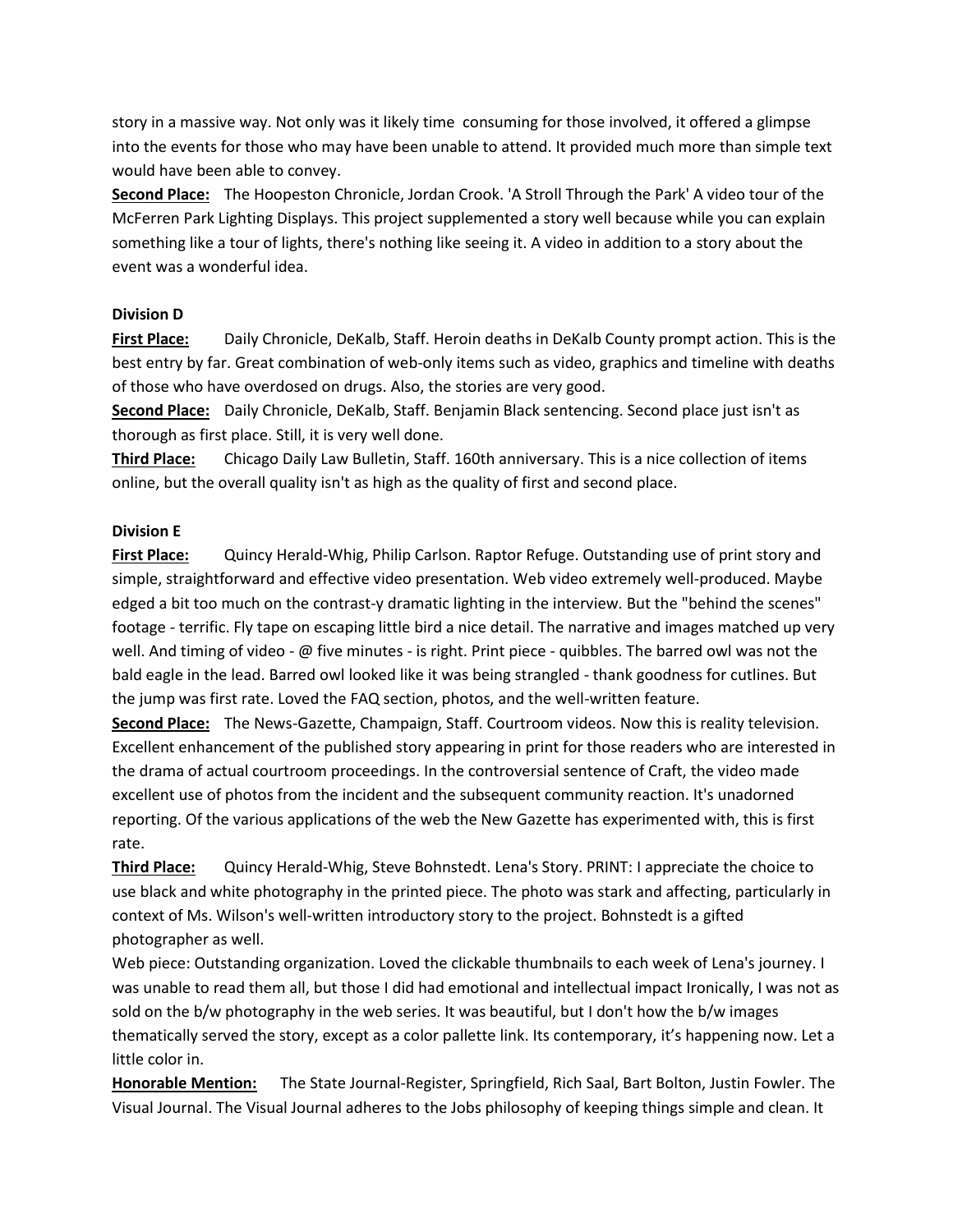makes great use of excellent photography. It also uses a good font for its text and its margins are right on. It invites reading just as much as it invites scrolling through its nice, big images. No one has yet to come up with a suitable answer for long, long downward scrolling. But its visually pleasing for the subject matters the Visual Journal wants to address. I wish it addressed more than just those stories that had a strong visual element. There's nothing wrong with applying the same type of clean, simple template to stories that have more text than pics to them.

### **Division F**

**First Place:** Chicago Sun-Times, Becky Schlikerman. 'A New Crop — http://pot.suntimes.com'. The fact that the site is a centralized collection of every story on the topic is great. It offers a centralized, simple, clean and visually pleasing database where interested readers can find everything on one everevolving topic without having to search for individual entries or without even having specific stories in mind. I feel like this online project is very creative, appealing and reader-friendly.

**Second Place:** The Dispatch & The Rock Island Argus, Todd Mizener. Putting the band back together. The video supplemented a story in way words would be incapable of. It offered a glimpse in to a very visual process so anyone reading a story could not only know how the statues got to be where they are, but they could actually see it happen and see their importance first-hand. The piece flowed and appeared to be put together very well.

**Third Place:** Chicago Sun-Times, Maudlyne Ihejirika, Peter Holderness. 'Faces of minimum wage'. Through a combination of in-depth, very personal reporting and videography, this package went above and beyond to personify a political and sometimes standardized issue and put faces to the argument. I feel as if it did a great service, not only by sharing stories that otherwise might have gone untold, but by informing readers in a way words alone could not have done.

**Honorable Mention:** Journal Star, Peoria, Matt Dayhoff, Ron Johnson, David Zalaznik and Fred Zwicky. Then and Now: Tornado destruction. These collection of photos and their presentation explained the devastation of a natural disaster and the strength of a community in a very appealing, creative way. Being able to see the photos not only side-by-side, but overlapping was a brilliant way to get the message across.

### **CLASS 31 - MOST INNOVATIVE PROJECT**

# **Division A**

**First Place:** Oakland Independent, Janice Hunt. News Travels. Clearly this project was intended to connect with readers and the number of photos carried each week were a testament to its success. **Second Place:** The Hoopeston Chronicle, Jordan Crook, Travis Holley, Shania Goble, Dylan Robinson, Jacob Nunn. Chronicle Multimedia (Broadcast series: "This Week"/"Chronicle Ag Report"). This is a great project to get younger people involved in your media outlet. Good job.

**Third Place:** Oakland Independent, Janice Hunt. Orchids and Onions. This effort is probably well read but probably would work much better if the comments were connected to real people which of course is tough to do sometimes. Still it touches on community issues and they count.

### **Division B**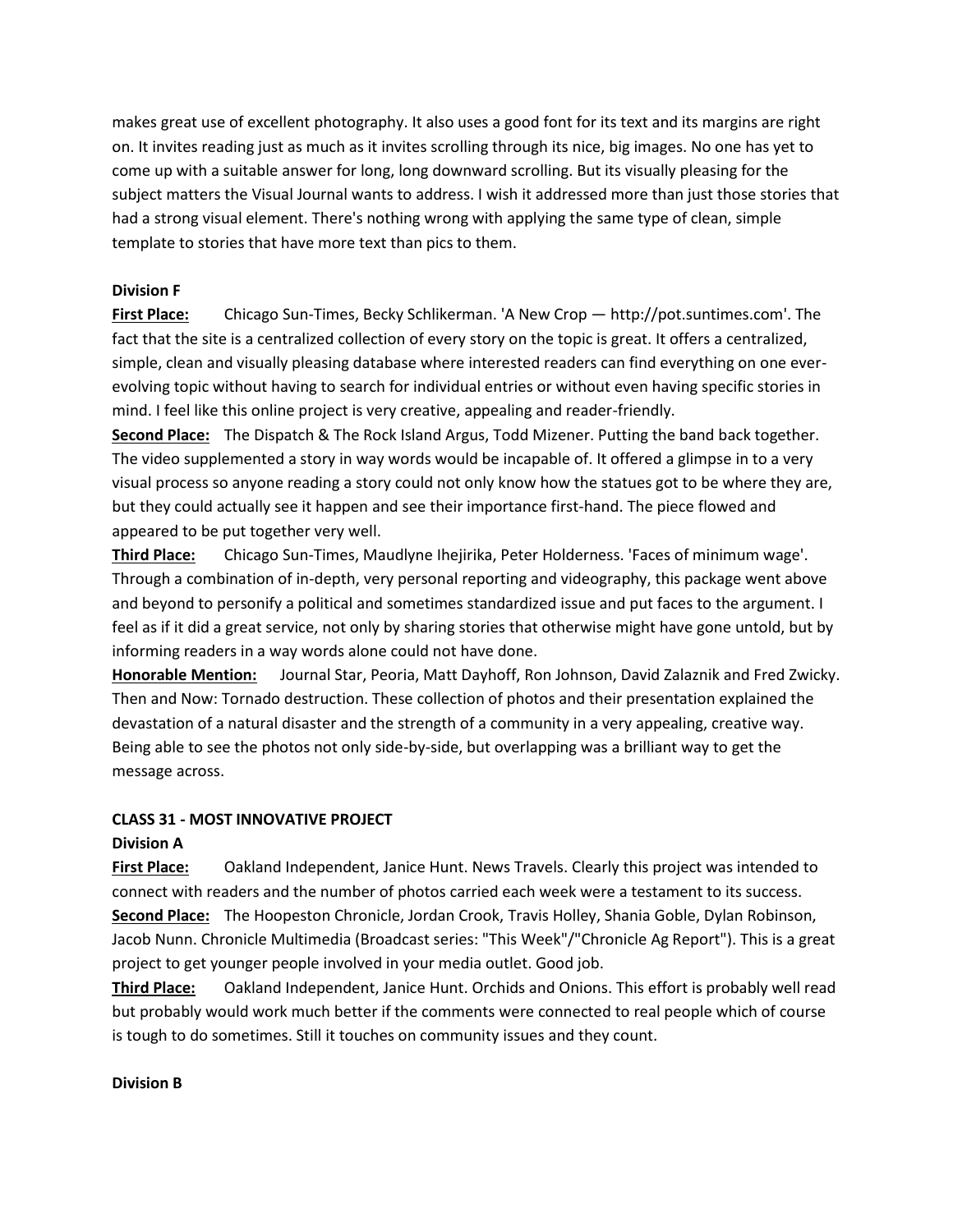**First Place:** Metropolis Planet, Staff. Path of Destruction: The Nov. 17, 2013 Massac and Pope Counties Tornado.

**Second Place:** The Journal-News, Hillsboro, Kyle Herschelman. MCCA Throwback for a Cure.

### **Division E**

**First Place:** The Pantagraph, Bloomington, Edith Brady-Lunny, David Proeber. Shortchanged: Unjailing the mentally ill. Excellent job of tackling an important issue.

**Second Place:** The News-Gazette, Champaign, Mike Howie. The data game. Offers an interesting look at the area.

**Third Place:** The News-Gazette, Champaign, Jeff D'Alessio. The Big 10. Certainly a change of pace, and a good one.

**Honorable Mention:** The Southern Illinoisan, Carbondale, Staff. 99 Things. I enjoyed looking at the various things. Package offers readers something extra and special.

### **Division F**

**First Place:** Belleville News-Democrat, Brad Weisenstein, staff. Belleville's Bicentennial. Your bicentennial coverage was absolutely brilliant. From interactive online content to photos of people from the past, you thought outside the box and gave your community a year of genuine treasures. Well done! **Second Place:** Herald & Review, Decatur, Staff. 50 things that define Decatur. This is a great collection of work. The array of topics was impressive and I'm confident your readers were excited to see what tomorrow's topic would be.

**CLASS 32 - Illinois Public Policy Institute Award for BEST PROMOTION OF PUBLIC'S RIGHT TO KNOW** Recognizes an effective job of furthering the cause of Freedom of Information.

# **Division A**

**First Place:** The Pinckneyville Press, Jeff Egbert. Threatening Note Released. Good work on sticking with the FOIA requests. Strong advocacy for transparency. The public needed to know how the case was settled.

**Second Place:** The Pinckneyville Press, Jeff Egbert, Nate Fisher. Fill 'er Up! (the Butch Stern Case). The public's right to know was served well in this newspaper's pursuit. I suggest that the tone of the headlines be re-evaluated. The headline, "Fill 'er Up!", sounds judgmental, and while the stories seek to expose wrongdoing, all parts of the story need to be reported seriously.

**Third Place:** Paxton Record, Will Brumleve. Iroquois County Board. Good reporting and placement of the stories on the front pages.

**Honorable Mention:** Lebanon Advertiser, David Porter. City must start complying. Passionate editorial that shares why open government laws are important. These laws are not just for the press; they are tools for the public to use in its right to know government business.

### **Division B**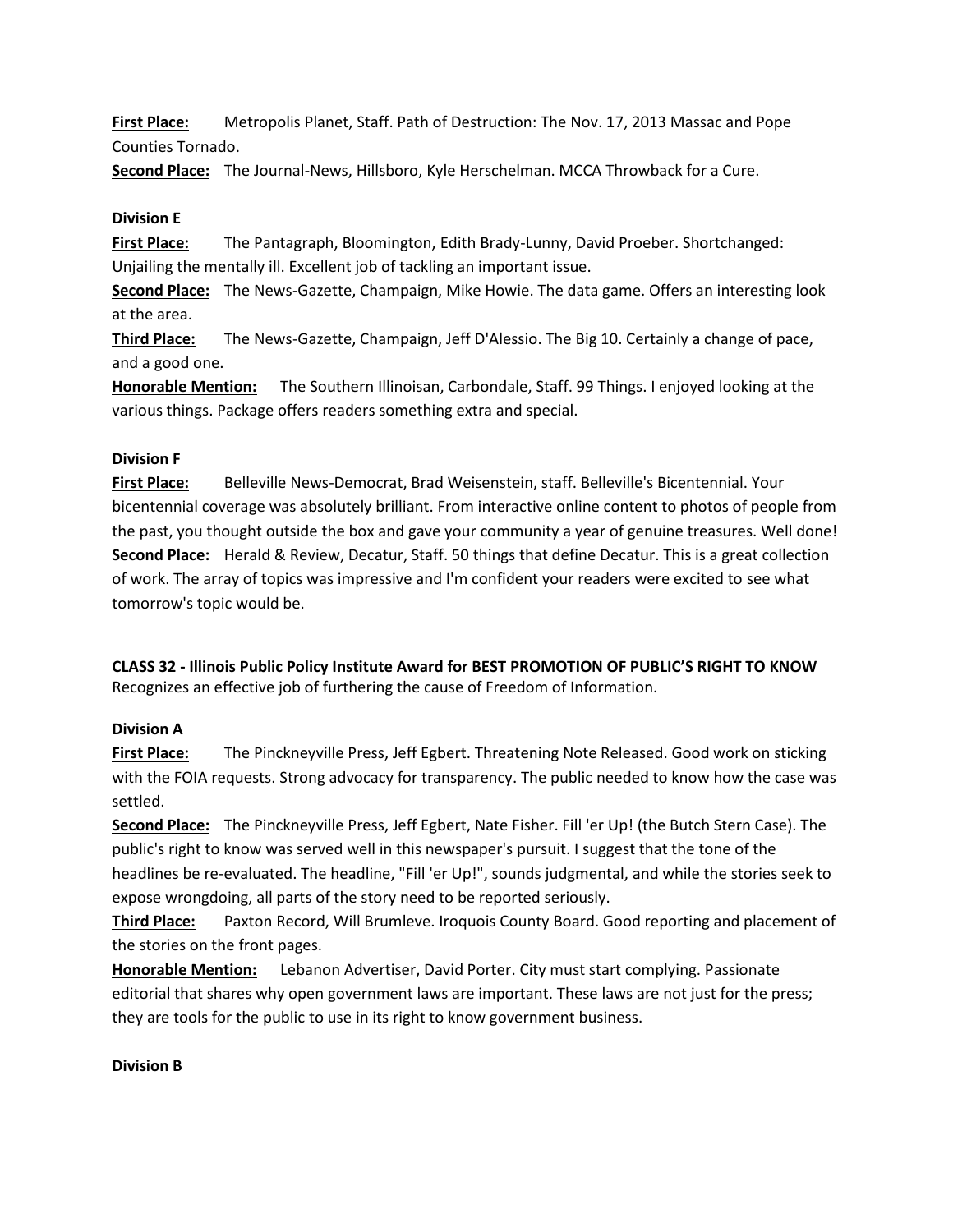**First Place:** Macoupin County Enquirer-Democrat, Carlinville, Staff. A simple conversation; Newspaper files lawsuit against city of Carlinville.

**Second Place:** North County News, Red Bud, Mary Koester. Diewald retires, becomes consultant. **Third Place:** The Galena Gazette, Hillary Dickerson. Upheaval at health department.

### **Division C**

**First Place:** Jersey County Journal, Jerseyville, Bob Crossen. Many interpretations of board compensation. Excellent coverage and editorial. I hope this paper continues to monitor whether the board makes efforts to correct disparities.

**Second Place:** Illinois Times, Springfield, Bruce Rushton. Let the sunshine in: Springfield's troubles with open government. Great analysis of the problems citizens and the press are having with Springfield government.

**Third Place:** Illinois Times, Springfield, Patrick Yeagle. State police spying on smartphones: NSA-like eavesdropping has been used in Illinois since 2008. Good report. I hope this paper will continue to press state police for records.

### **Division D**

| <b>First Place:</b> | Daily Chronicle, DeKalb, Eric Olson. "After 10 months, records may come".         |
|---------------------|-----------------------------------------------------------------------------------|
|                     | <b>Second Place:</b> The Courier, Lincoln, Jessica Lema. Civil Rights Lawsuit.    |
| <b>Third Place:</b> | Pekin Daily Times, Sharon Woods Harris. Best promotion of public's right to know. |

# **Division E**

**First Place:** Sauk Valley Media, Sterling, Matt Mencarini. A Sorry State. There is no more important work than protecting our most vulnerable populations, the elderly and children. This body of work gives voice to the voiceless.

**Second Place:** Northwest Herald, Crystal Lake, Jeff Englehardt, Kevin P. Craver, Joe Bustos. Oakwood Hills secret meeting. This paper championed open records all the way to the state house.

**Third Place:** Quincy Herald-Whig, Don O'Brien. Reports detail morning of death.

**Honorable Mention:** The Pantagraph, Bloomington, Staff. Overtime and local government. The public always needs to know how money is being spent and why. This body of work explains that.

### **Division F**

**First Place:** Chicago Tribune Media Group, Bill Ruthhart. Ruthhart Chicago City Hall coverage.

**Second Place:** Belleville News-Democrat, Daniel Kelley. County settlements.

**Third Place:** Belleville News-Democrat, George Pawlaczyk, Beth Hundsdorfer. Search warrants yield stories.

# **CLASS 33 - PUBLIC NOTICE JOURNALISM AWARD**

The purpose of this competition is to recognize excellence in journalism that draws reader attention to public notices. The winning entry from Illinois will be entered into a national competition (in 2016) to vie for a \$700 award. Presentation of the national winner will be made at a recognized national association event in 2016.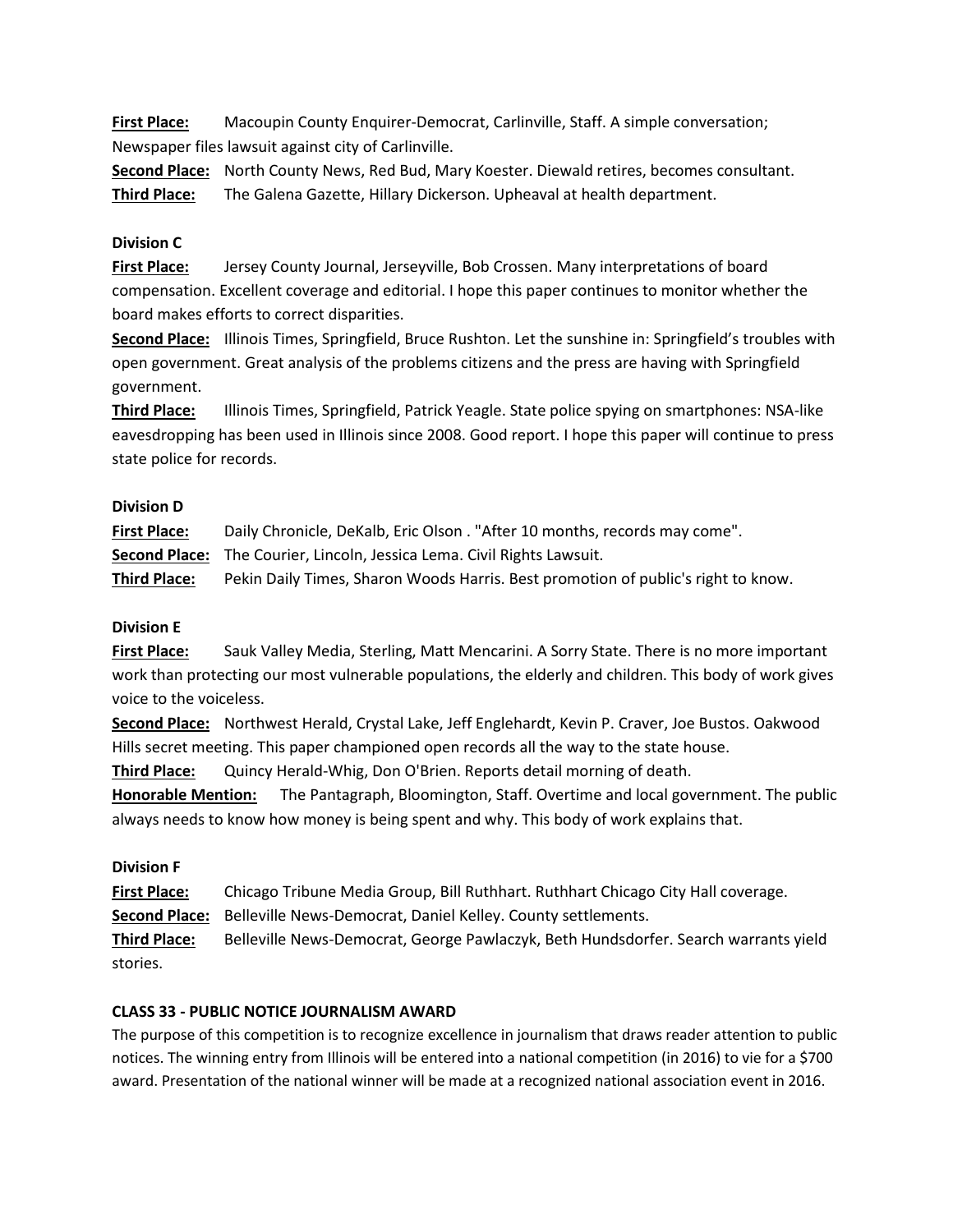**First Place:** Daily Chronicle, DeKalb, Katie Dahlstrom. 'There's zero growth'. All divisions compete in together for this class. It's new this year.

**Second Place:** Lebanon Advertiser, David Porter. Public Notice awareness. All divisions compete in together for this class. It's new this year.

### **CLASS 34 - Robert M. Cole Award for BEST SCHOOL BOARD COVERAGE**

### *Sponsored by the Illinois Association of School Boards*

This award, named for the first full-time Executive Director of the Illinois Association of School Boards, recognizes outstanding coverage of education issues that emphasize the community's connection with its local public school district.

### **Division A**

**First Place:** Oakland Independent, Janice Hunt. Ag, art cuts / Change of heart. Small newspapers can make a big difference. Janice Hunt helped a community and the school board revisit a decision to cut programs by explaining the impact to the district, teachers and children. The appeal was made in a deliberate, thoughtful and civil manner and succeeded. Great example of local school governance. **Second Place:** Coal City Courant, Ann Gill. Coal City Unit 1 school coverage. This newspaper and its editor Ann Gill consistently cover school board-related issues with a balanced approach, thorough reporting and a good understanding of what matters to its readers and community.

**Third Place:** Paxton Record, Will Brumleve. Paxton-Buckley-Loda school board. Quality reporting on a wide variety of school board-related issues. Very thorough report on the new legislative initiative, Vision 20-20.

**Honorable Mention:** The Pinckneyville Press, Jeff Egbert. Leitzen Investigation. Aggressive coverage of an employee dismissal and alleged Open Meetings Act violations.

# **Division B**

**First Place:** The Galena Gazette, Hillary Dickerson. School board coverage. The Galena Gazette knows how to bring attention to important issues, such as budgets, school funding, technology, sales taxes, and facility's needs. Hillary Dickerson combines words and vivid graphics to tell the complete story.

**Second Place:** Ledger-Sentinel, Oswego, Natalie Stevens. School District 308 Board of Education. Natalie Stevens does a credible job covering a wide variety of school board issues. All are reported with the reader/public in mind.

**Third Place:** Riverside-Brookfield Landmark, Bob Skolnik. Riverside School District 96. Volatile issues and opinions dominate local school board issues in this community. The paper does a commendable job giving all parties a chance to be heard.

**Honorable Mention:** Bureau County Republican, Princeton, Zita Henneberry. Late work .... This paper and the school board were both surprised by the reaction to a policy change. Credit goes to both for listening to reason and bringing out the reaction without taking sides or letting the issues become personal.

### **Division E**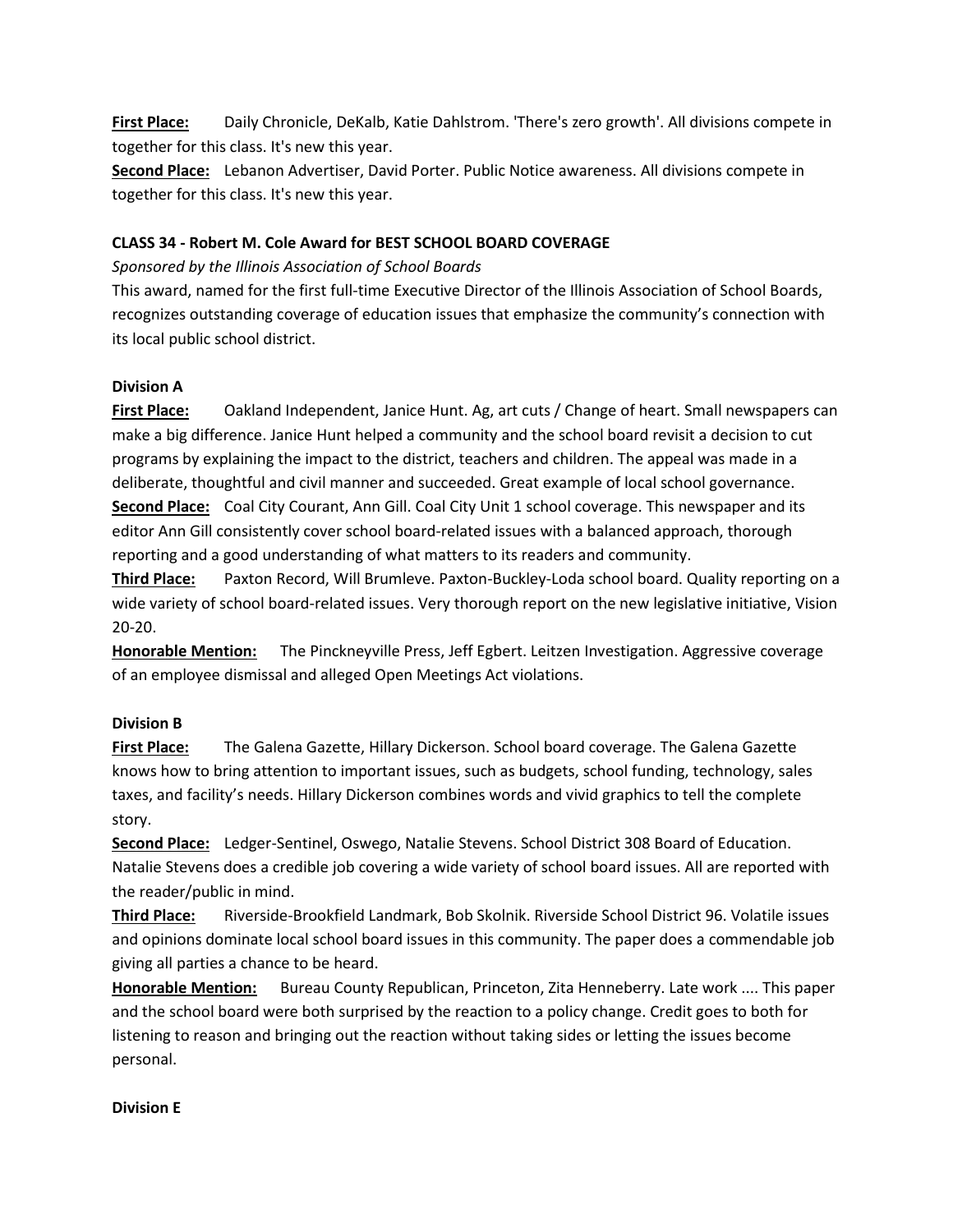**First Place:** The State Journal-Register, Springfield, Jason Nevel. Springfield District 186 coverage. District 186 coverage. In presenting stories on security measures, federal grants and school closing discussions, Jason Nevel covers a wide range of education policy topics, and does so clearly and thoroughly. This entry distinguishes itself in this category because the articles offer insight into the school board's role in decision-making and governance. Each article shows excellent enterprise, especially noting the research and background work for "In the neighborhood: Officials weigh future of District 186 buildings." Nevel earns high marks for depth and clarity as well as connecting each issue with community members. Useful infographics help complete the picture, especially the security gap and federal grant stories.

**Second Place:** Robinson Daily News, Randy Harrison, Graham Milldrum, Tom Compton. Study recommends merging Unit 1, 3. Robinson Daily News; Study recommends merging Unit 1, 3 Outstanding coverage by a trio of writers brings clarity and depth to the region's school consolidation options. Graham Milldrum and Tom Compton present an overall summary, bringing definition to a complicated situation. Separate stories from each of the three impacted districts, by Milldrum, Compton, and Randy Harrison, contribute to each community's understanding. The series also offers insight into local school governance, helping frame the discussion and highlighting the necessary work being done in advance of any consolidation decisions. This entry is remarkable for a newspaper of its size and is a notable example of a small newspaper's necessity and facility to connect issues with the community.

**Third Place:** The News-Gazette, Champaign, Julie Wurth. Search for a new Central. Third Place News-Gazette; Search for a New Central ; The News-Gazette offers a multi-faceted look at school facilities, with good reporting and engaging storytelling. "The Maze known as Dr. Howard" by Julie Wurth, in particular, paints an expressive picture with both content and photos. Although the series isn't strong on governance or policy perspectives, they are there, and the good writing and excellent community dialogue are plusses.

**Honorable Mention:** The News-Gazette, Champaign, Noelle McGee. C-U area schools. News-Gazette. C-U Area Schools. Area coverage from the News-Gazette shows strong enterprise writing and reporting on a range of issues. Writer Noelle McGee earns high marks for community, clarity, and impact, but with less depth or governance/policy connection.

### **Division F**

**First Place:** Daily Herald Group, Arlington Heights, Madhu Krishnamurthy, Staff. School Report Cards. Daily Herald. School Report Cards Series. The Daily Herald covers the Illinois School Report Card in a series that offers impressive depth of coverage across several subtopics and brings welcome clarity and utility. Russell Lissau's introduction to report card changes is comprehensive and well executed. The story "Where minorities are the new majority" by Madhu Krishnamurthy is a huge plus for this entry, demonstrating outstanding depth and breadth of coverage, especially of the school/community relationship. Marie Wilson's improvement article makes policy correlations and explains how changes have given more local control to school districts. The ACT piece by Melissa Silverberg is comprehensive reporting that looks beyond the numbers and connects school districts with their community members in a vital way. The online resources are fantastic, but even without, the Daily Herald team hits the sweet spots of good writing, depth and clarity of coverage, enterprise, and policy and community connections.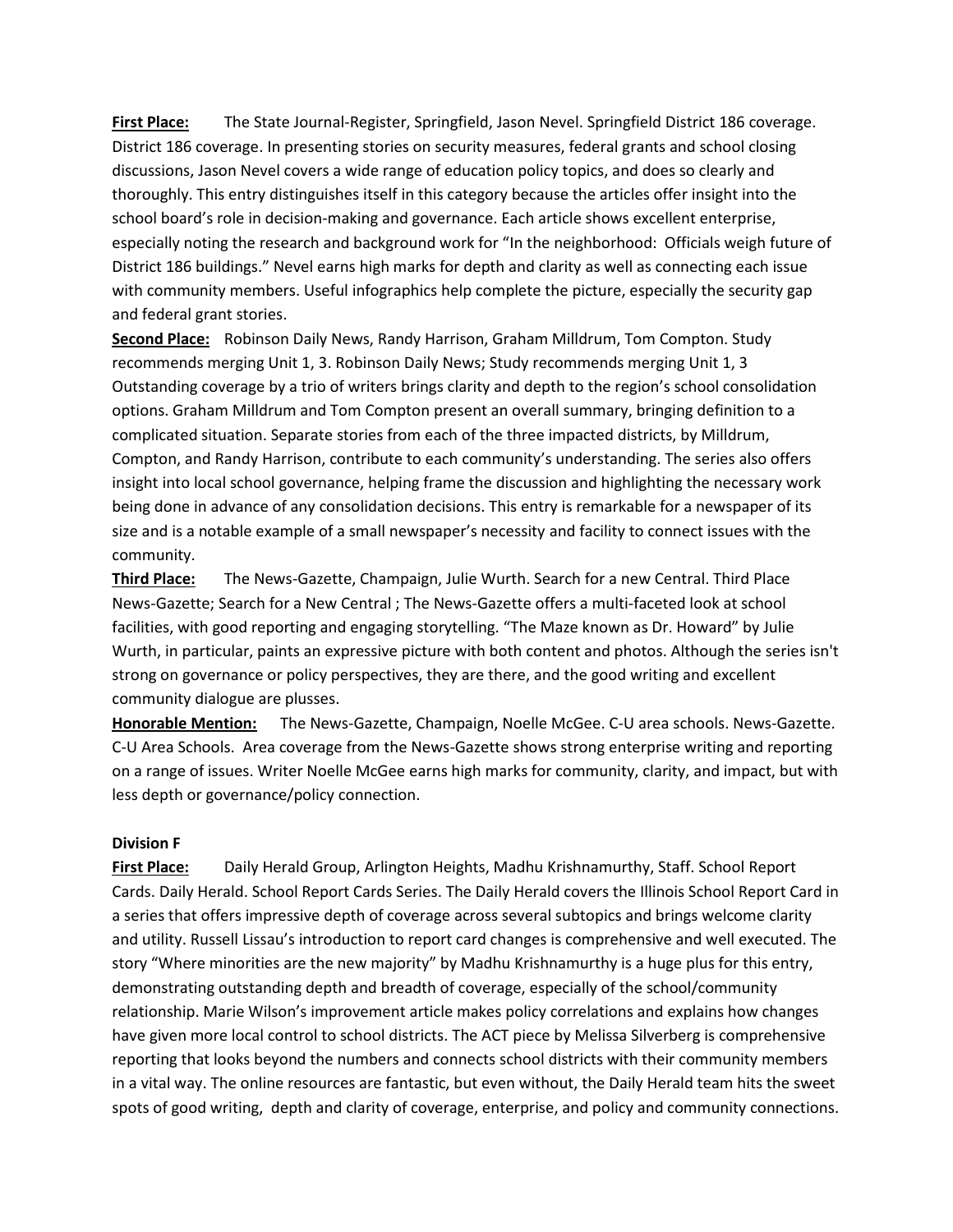**Second Place:** Belleville News-Democrat, Jamie Forsythe. Expulsions on the rise. Belleville News-Democrat. Expulsions on the rise. In the series included in "'NOWHERE TO GO' Parents of expelled metro-east students struggle to find alternatives," Jamie Forsythe examines the issue of expulsions and alternatives in a manner that is informative, clear and with good depth of coverage. This piece demonstrates the best community perspective of any in this contest, along with policy coverage and governance aspect. Among the openings provided for effective dialogue between school board and community were schools district's different approaches to alternative education. These factors distinguish this piece from other entries.

**Third Place:** Chicago Sun-Times, Staff. 'Public schools, private profits,' Chicago Sun-Times. Chicago Sun-Times. Public schools, private profits. These "Watchdog" articles by Becky Schlikerman, Dan Mihalopoulos, Lauren FitzPatrick, and Tim Novak earn the highest possible marks for enterprise, depth, and import. These examinations are a valuable contribution to the "big picture" of school leadership accountability. With great, bold, and direct writing, each article demonstrates the research and investigation behind the story and offers comment from opposing perspectives. Understandably, such stories do not fully meet the contest criteria of effective dialogue and understanding of governance, but each carries clarity and necessity.

**Honorable Mention:** Herald & Review, Decatur, Chris Lusvardi. School Board coverage. Decatur Herald-Review. School Board Coverage. With the distinction of being the most "school board-focused" entry, Chris Lusvardi presents reporting on the work of a particular school board and its budget challenges. Articles are clear and provide emphasis for the board's work. The referendum article, especially, demonstrates the community's connection with its local public school district.

### **CLASS 35 - Maurice Scott Award for BEST COVERAGE OF TAXATION**

*Sponsored by the Taxpayers Federation*

This special award recognizes outstanding achievement in coverage of state and local taxation issues.

#### **Division A**

**First Place:** The County Star, Tolono, Christine Walsh. Voters reject tax increase for roads. The writer was very thorough and followed it through two votes.

**Second Place:** Oakland Independent, Janice Hunt. 1% sales tax could bring property tax increase. Nice details of how the school board wanted to spend the money, with good balance in the story of opponents and proponents. Simple but informative.

**Third Place:** El Paso Journal, Jennie Kearney. Best taxation stories as listed above.

### **Division B**

**First Place:** The Galena Gazette, Hillary Dickerson, Jay Dickerson, Betty Roliardi. School facilities sales tax issue. Very thorough.

**Second Place:** Pike Press, Pittsfield, Justin A. Cobb. Tax coverages from several angles.

**Third Place:** Bureau County Republican, Princeton, Goldie Currie and Shannon Serpette. The cost of the 911 crunch.

### **Division D**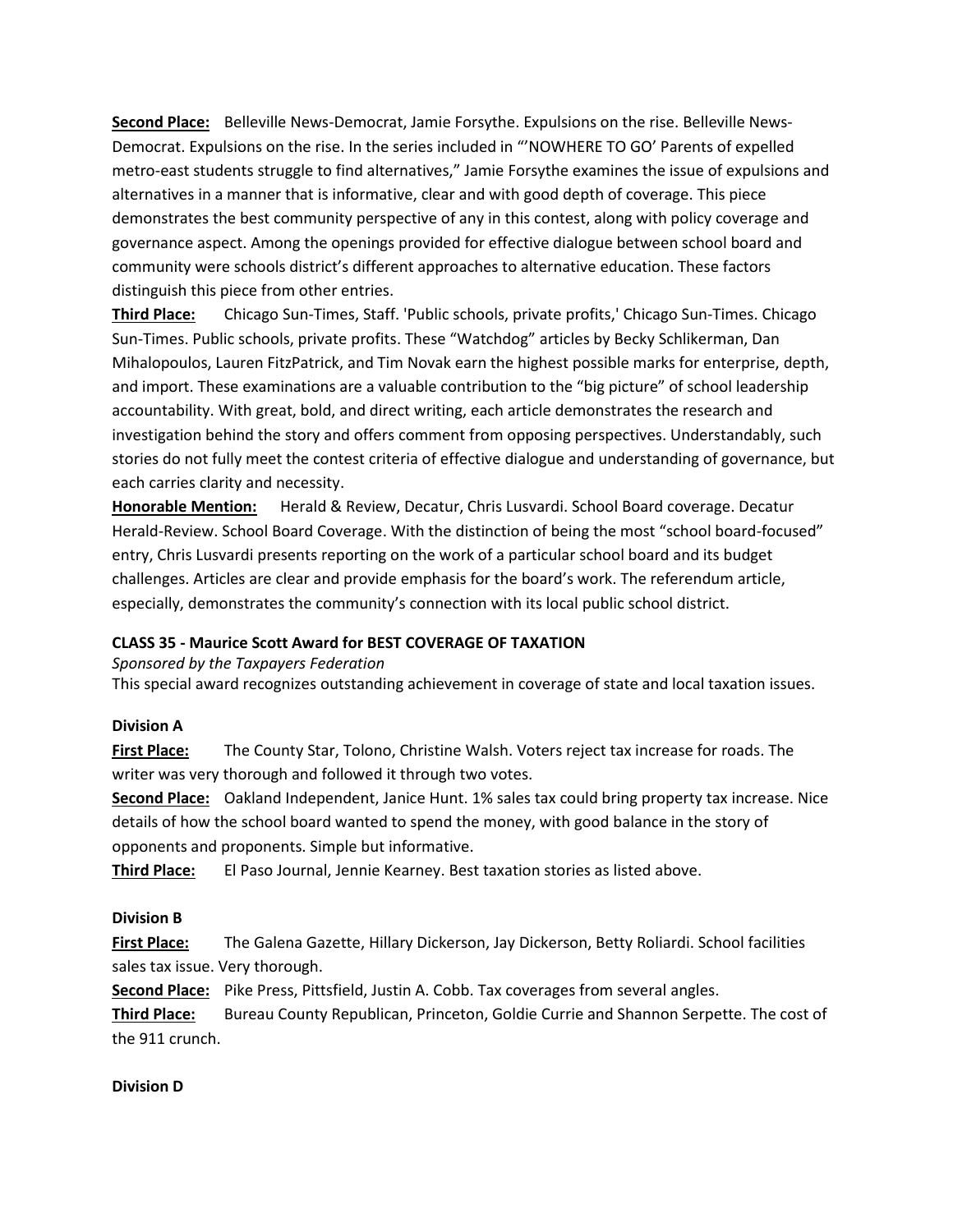**First Place:** Pekin Daily Times, Sharon Woods Harris. The property tax puzzle not an easy one. Clearly told; good comparative data.

**Second Place:** Daily Chronicle, DeKalb, Jillian Duchnowski, Katie Dahlstrom. Property tax gap.

### **Division E**

**First Place:** Quincy Herald-Whig, Edward Husar. Taxation coverage of Quincy schools, Liberty schools, Adams County taxes and Quincy taxes. While many of these stories could have used more compelling leads, they are both easy to understand and comprehensive guides to the many ways that taxpayers support and do not support out schools, especially in these times of less state funding. Great body of work.

**Second Place:** The Daily Journal, Kankakee, Staff. Taxation coverage. Great, readable and comprehensive coverage of an issue that affects every taxpayer, parent, resident. Presented in a compelling but easy to understand way. Very impressive package.

**Third Place:** Effingham Daily News, Bill Grimes, Tony Huffman and Jackson Adams. Tax Swap. Clear crisp writing in a series that does a good job of illustrating different points of view. Very valuable reporting on very important issue.

**Honorable Mention:** NewsTribune, LaSalle, Tom Collins. Billing error. Good accountability journalism of an important issue in public life.

### **Division F**

**First Place:** Daily Herald Group, Arlington Heights, Jake Griffin. Suburban Tax Watchdog. Would that every newspaper would put their resources towards columnists like this one, to examine these important issues and hold public officials accountable.

**Second Place:** Belleville News-Democrat, Mike Fitzgerald and Brian Brueggemann. Tax auction forms. Detailed coverage of a fascinating story as it unraveled in real time. Good work explaining these complex issues.

**Third Place:** Belleville News-Democrat, Daniel Kelley and Jamie Forsythe. Governments settle suits in secret. Great use of watchdog reporting and open records to stay on an important and under-reported topic.

**Honorable Mention:** Belleville News-Democrat, Daniel Kelley. Pension scandals. Good coverage of a story that many take for granted, but one that is even more important as pensions falter financially.

# **CLASS 36 - Knight Chair Award for BEST INVESTIGATIVE/ENTERPRISE REPORTING**

# *Sponsored by the University of Illinois Department of Journalism/Knight Chair for Investigative-Enterprise Reporting*

This award will be presented for a single story or series of stories on the same subject that demonstrates enterprise, initiative and thoroughness in research and/or investigation, and the ability to convey the results to the reader both in print and online.

**Division A**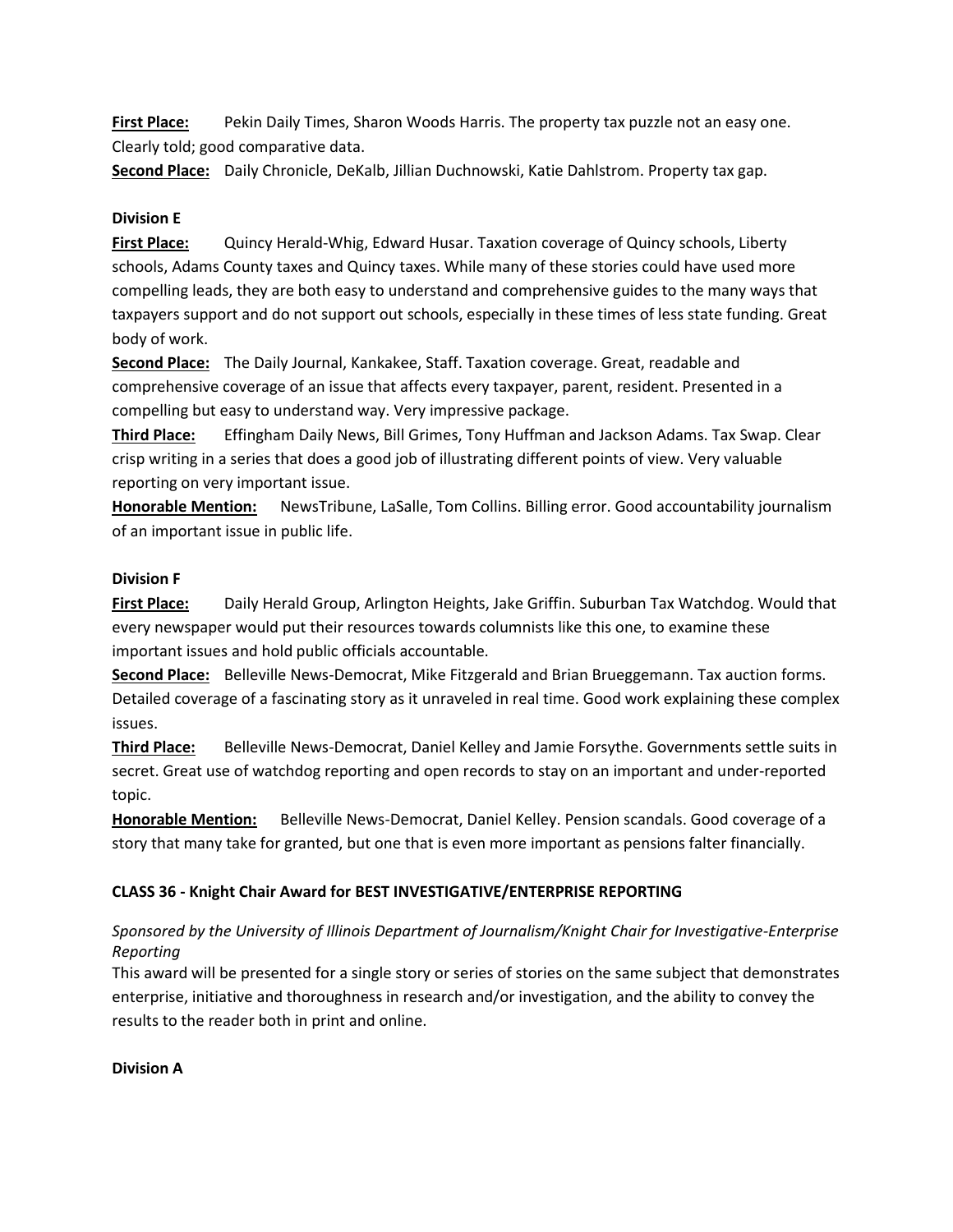**First Place:** The Pinckneyville Press, Jeff Egbert, Nate Fisher. Fill 'er Up! (the Butch Stern Case). A fine example of watchdog reporting - getting a tip on wrongdoing by a public official, getting out into the field to document it, and following through with a concise story.

**Second Place:** Paxton Record, Will Brumleve. Solar panels not paying off as expected. Enterprising work that showed claims of savings of solar panels for two counties were inflated and the bidding procedure for the contractor questionable.

**Third Place:** The Braidwood Journal, Tonya Michalec. Six year later, city's TIF buys being investigated. Strong digging by the reporter to produce a story that went past allegations to document the failure of a costly tax incentive program.

**Honorable Mention:** Paxton Record, Will Brumleve. 'We thought it was just one of the little tanks leaking'. Good reporting on dangerous conduct by a dispatcher responding to a toxic leak, but needed more context.

# **Division B**

**First Place:** The Galena Gazette, Hillary Dickerson, Betty Roliardi. Jo Daviess County bridges. Good enterprise work in finding out how big the bridge infrastructure problem is in addition to the problems of one bridge.

**Second Place:** Bureau County Republican, Princeton, Terri Simon. Living in the shadows. Enterprising research and exposure of a very difficult family issue and a guide on how to deal with reporting incest. Not clear on how often it occurs in the area or is prosecuted.

**Third Place:** Macoupin County Enquirer-Democrat, Carlinville, Kaylan Schardan. Immigration Investigation. Solid follow- up on breaking news, but would have liked more work on history of restaurant and other possible immigration issues in the area.

# **Division D**

**First Place:** Daily Chronicle, DeKalb, Katie Dahlstrom, Monica Synett. Inside University Village. A well-written and well-researched story into an impoverished community that went far beyond statistics and perceptions.

**TIE: Second Place:** Daily Chronicle, DeKalb, Katie Dahlstrom. Fatal intersection will be expensive to fix. Good use of documents to show how officials cannot fix a well known dangerous road.

**TIE: Second Place:** Illinois Times, Springfield, Bruce Rushton. The most expensive lawsuit: Stubbornness costs Sangamon County \$5.3 million. A thorough recounting of a costly settlement for the death of a mentally ill inmate in a county jail and the improvements made in jail care despite officials' fight against a family lawsuit against the county.

**Honorable Mention:** Daily Chronicle, DeKalb, Katie Dahlstrom. New tow fee funds police extras. Solid enterprising work to reveal how police are spending tow fees to buy items outside the city's supervision. The \$80 spill proof dog bowl was an excellent example.

# **Division E**

**First Place:** Sauk Valley Media, Sterling, Matt Mencarini. A Sorry State. A well-documented probe into the terrible state of nursing home care in the Sauk Valley region that illuminated the frequent and shocking problems in the homes.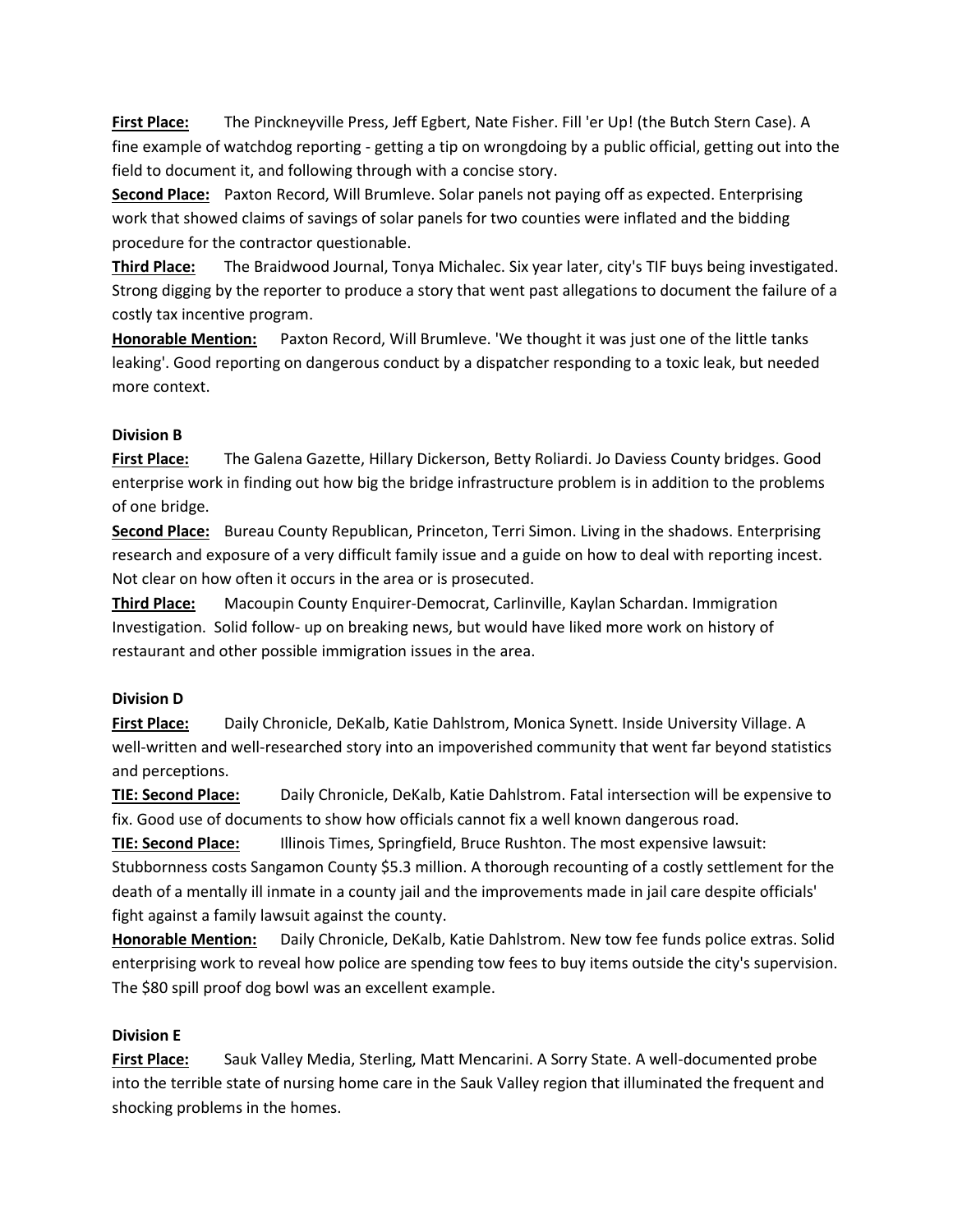**Second Place:** Quincy Herald-Whig, Don O'Brien. Meth Mess. An investigation that went past just the citation of criminal statistics to show the human impact of the methamphetamine in Adams County where meth use is rampant.

**Third Place:** Northwest Herald, Crystal Lake, Kevin P. Craver. Police militarization's hidden costs. These stories not only did the usual good reporting on police were getting in military gear and looked at the future financial burdens and other problems that the acquisitions could bring to public agencies.

### **Division F**

**First Place:** Chicago Tribune Media Group, David Jackson, Gary Marx and Duaa Eldeib. Harsh Treatment Investigative Series. A deeply impressive investigation that ethically navigated the issues of reporting on juveniles to reveal the widespread abuses in residential treatment center for youths. The series of stories was shocking and convincing, leading to immediate calls for reform.

**Second Place:** Chicago Tribune Media Group, David Kidwell and Alex Richards. Red Light Cameras Investigative Series. This investigation into a terribly flawed traffic program and public corruption that threatened drivers' safety demonstrated the power of journalism when computer-assisted reporting and field work are combined. A textbook of example of public service journalism.

**Third Place:** Chicago Sun-Times, Tim Novak, Chris Fusco & Carol Marin. "A little justice for David," Tim Novak, Chris Fusco & Carol Marin, Chicago Sun-Times. A testament to the impact of relentless reporting by dedicated journalists, this project not only exposed abuses by police and the politically powerful, but corruption, but led to justice finally being served.

**Honorable Mention:** Daily Herald Group, Arlington Heights, Marni Pyke. Hidden Hazards. With explosions and serious rail accidents on the increase in many areas, this is the kind of data-driven story that serves the public well.

#### **2014 Sweepstakes Winners**

2014 Sweepstakes Winners David B. Kramer Memorial Trophy – The Woodstock Independent 2nd Place: Forest Park Review 3rd Place: Berwyn Suburban Life 4th Place: Pinckneyville Press

Harold and Eva White Memorial Trophy - The Galena Gazette 2nd Place: Bureau County Republican, Princeton 3rd Place: Republic-Times, Waterloo 4th Place: Glen Ellyn Suburban Life